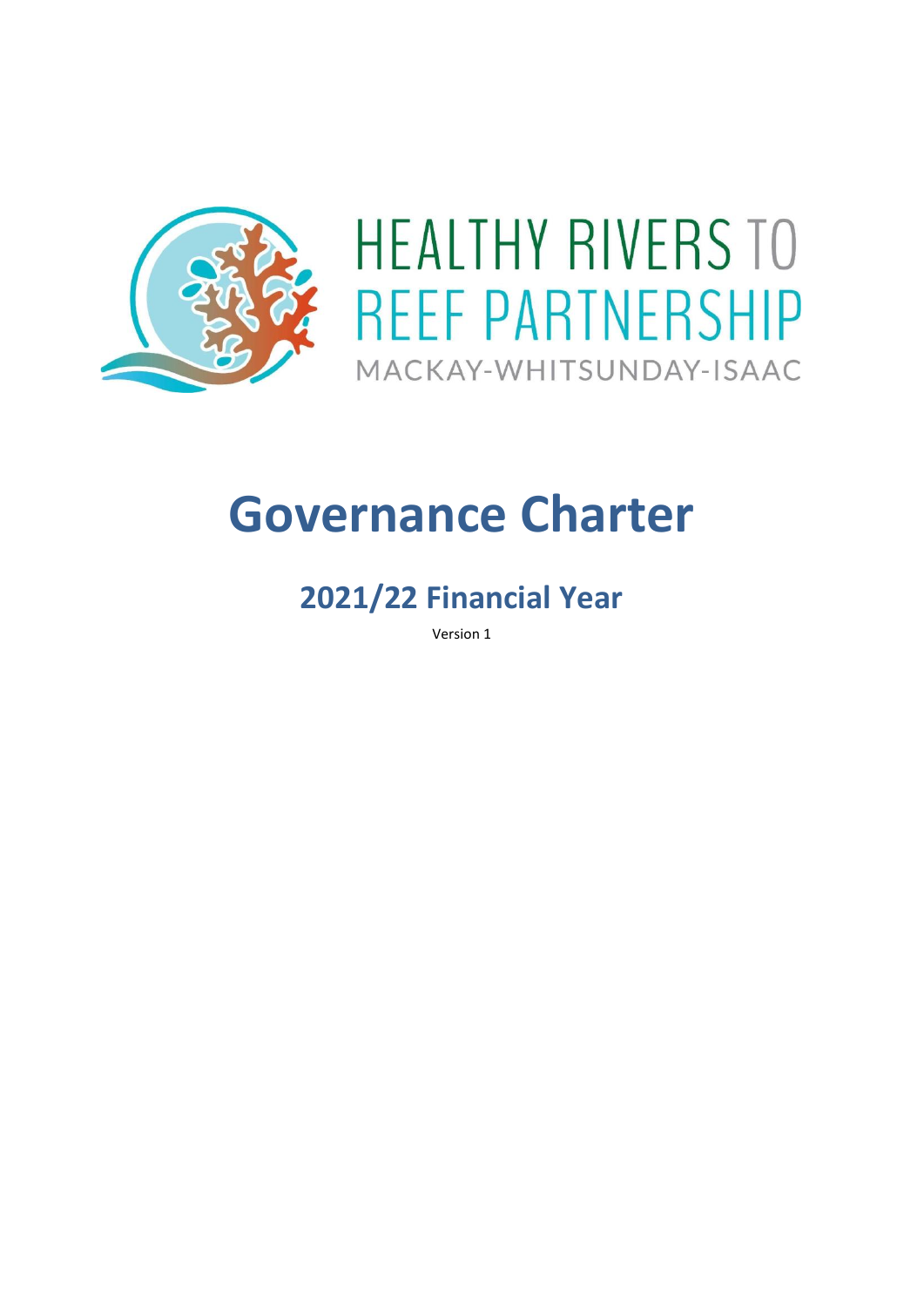

# **Table of Contents**

| <b>Governance Charter</b>                                                       | j.             |
|---------------------------------------------------------------------------------|----------------|
| 2021/22 Financial Year                                                          | i              |
| <b>Purpose of this document</b>                                                 | $\mathbf{1}$   |
| <b>Purpose of the Partnership</b>                                               | $\mathbf{1}$   |
| <b>Objectives of the Partnership</b>                                            | $\mathbf{2}$   |
| <b>Governance responsibilities</b>                                              | $\overline{2}$ |
| <b>Technical Working Group responsibilities</b>                                 | 5              |
| <b>Independent Science Panel</b>                                                | 5              |
| <b>Host Organisation</b>                                                        | 6              |
| <b>Operational Guidelines</b>                                                   | 6              |
| <b>Attachment A Nested Program Approach</b>                                     | 10             |
| Attachment B Partnership, Management Committee and TWG members                  | 11             |
| <b>Attachment C Partnership Memorandum of Understanding</b>                     | 13             |
| <b>Attachment D Partnership Terms of Reference</b>                              | 18             |
| <b>Attachment E Management Committee Terms of Reference</b>                     | 24             |
| <b>Attachment F Technical Working Group Terms of Reference</b>                  | 26             |
| <b>Attachment G Hosting Agreement</b>                                           | 26             |
| Role of the Host and Operational Requirements                                   | 27             |
| <b>Host KPIs</b>                                                                | 31             |
| <b>Attachment H Chair's KPIs and Remuneration Protocol</b>                      | 33             |
| Attachment I HR2RP declaration of interest register (example)                   | 37             |
| Attachment J Data sharing guidelines for the Healthy Rivers to Reef Partnership | 41             |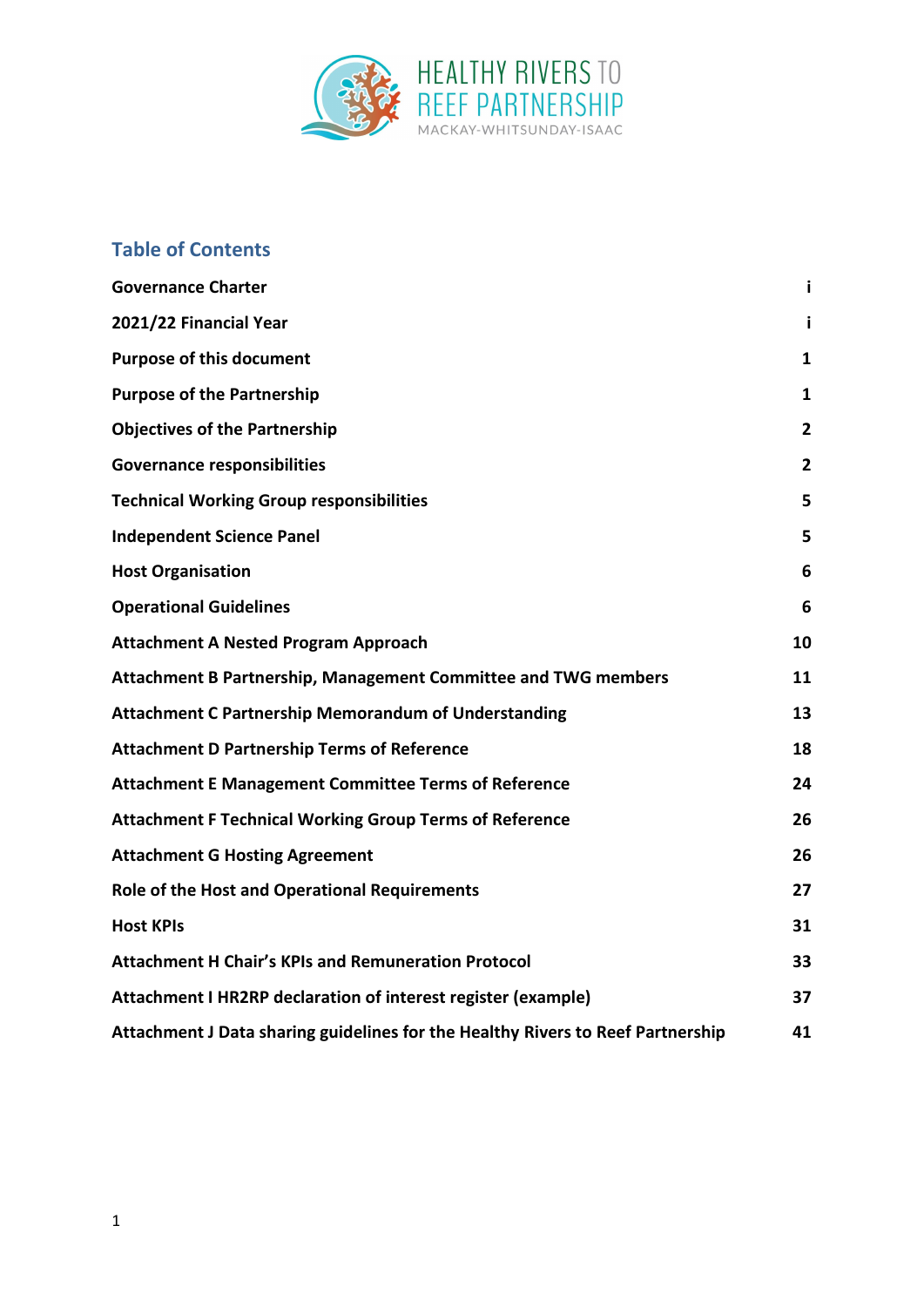

# <span id="page-2-0"></span>**Purpose of this document**

The Mackay-Whitsunday-Isaac Healthy Rivers to Reef Partnership (the Partnership) governance charter outlines the purpose, objectives, key personnel and committees, their operational responsibilities and input of regional working groups. It also contains operational guidelines for the Partnership and host organisation and the Memorandum of Understanding (MoU) for Partnership membership.

It includes a consolidated set of agreements developed and agreed by the Partnership since its inception in October 2014. It aims to ensure that all partners have a common understanding of the Partnership's governance and operation.

This Charter will be reviewed annually to ensure the membership and governance and processes are current.

# <span id="page-2-1"></span>**Purpose of the Partnership**

The primary purpose of the Partnership is to develop an annual Mackay-Whitsunday-Isaac regional waterway health report card. The report card uses the best independent science and integrates a range of GBR- wide and regional monitoring programs to measure waterway health in an environmental, social, economic and cultural context. By drawing on information from existing monitoring programs, duplications and gaps can be identified, and more easily communicated information provided to the community in a cost-effective way.

For the purpose of this Partnership, the reporting region includes five regional basins (the Don, Proserpine, Pioneer, O'Connell and Plane), urban areas, the ports of Abbot Point, Mackay and Hay Point, marinas and the adjacent coastal and marine area to the eastern boundary of the Great Barrier Reef Marine Park.

A range of reporting products is produced for the Great Barrier Reef that complement each other and respond to different drivers (see Attachment A). The intent is to have a Reef-wide approach to reporting, with nested regional products that provide finer scale information. The regional program will collect similar core indicators that can then be rolled up into Reefwide or state-wide reporting and will deliver products at a scale that communities can relate to.

**Refer to the Partnership's Program Plan for further detail on the Partnership's objectives and strategic focus.**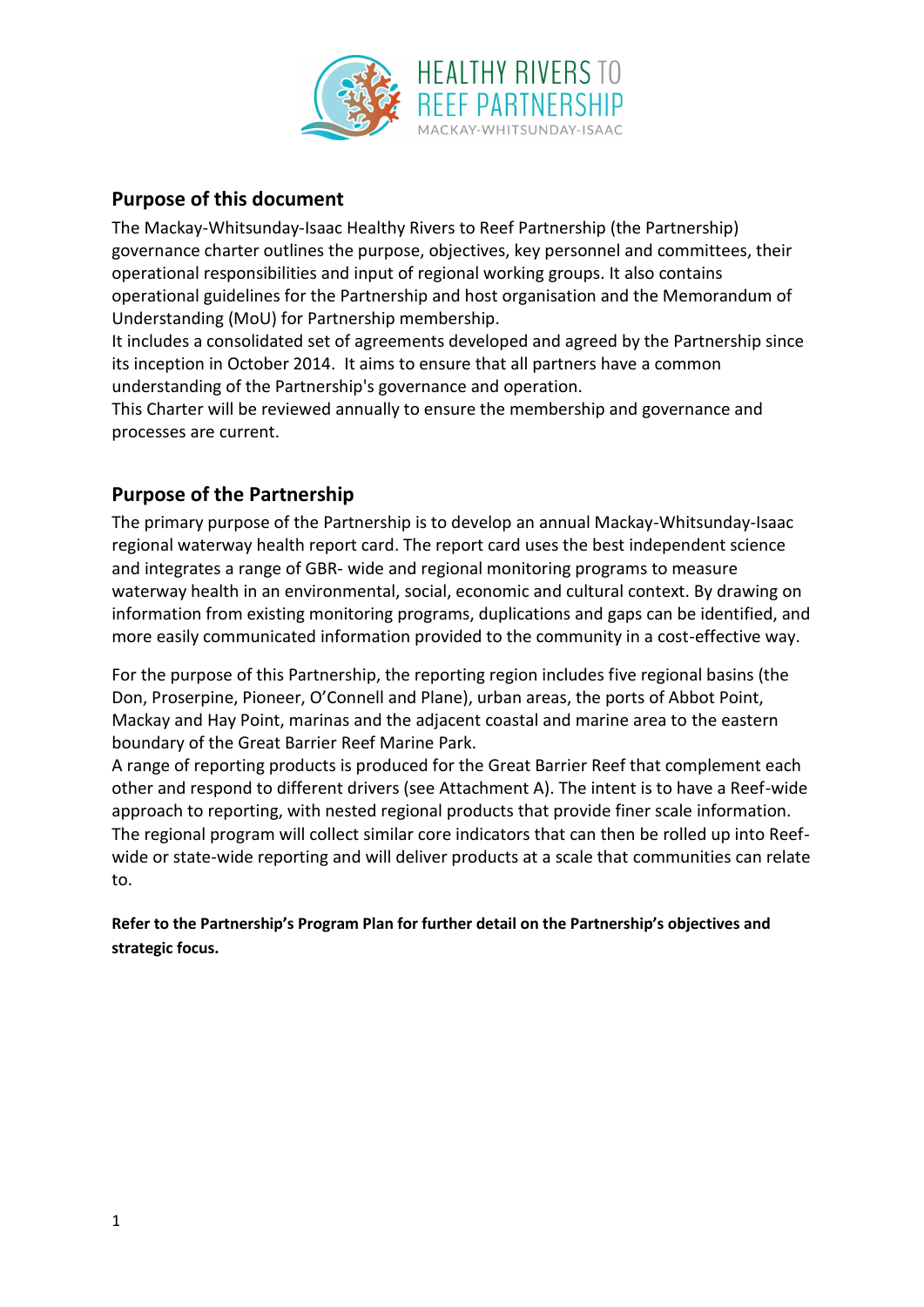

# <span id="page-3-0"></span>**Objectives of the Partnership**

The members are committed to delivering the following objectives through the Mackay-Whitsunday-Isaac Healthy Rivers to Reef Partnership:

- Communicate information effectively and at a relevant scale to the broader community on waterway health issues with scientific integrity, independence and transparency.
- Be specific to the Mackay-Whitsunday-Isaac region and consistent with other regional waterway report cards, including the Wet Tropics, Townsville Dry Tropics, Gladstone and Fitzroy.
- Provide effective, coordinated, strategic and transparent investment to ensure cost effective development of an annual report card.
- Consolidate and integrate outputs from ambient and event monitoring programs as well as different modelling platforms.
- Provide scientific information that may assist in improving or maintaining the environmental, social and economic values of our Region.
- Inform planning and delivery activities of the Partners in response to the findings of the report card.
- Utilise the stewardship assessments in the report cards to promote Partners' activities while drawing on the report card's findings to identify enhanced or additional management actions.
- Communicate our understanding of catchment-wide cumulative impacts.
- Foster a culture of collaboration between Partners for the benefit of our Region's waterways and communities.
- Develop community education initiatives.
- Act as advocates for priority regional outcomes in line with the Partnership's objectives.

## **Role of the Partnership in responding to regional issues**

The Partnership has a role to facilitate responses from individual Partners in response to regional issues (for example, natural disasters, pollution events etc.). It is not the Partnership's role (via the Chair, deputy-Chair or staff) to provide public comment on regional issues of concern that have or have the potential to impact on waterway health or community wellbeing. Individual Partners may wish to provide a public response to a regional issue of concern, particularly where there is an action associated with improving waterway health or community wellbeing associated with the response.

## <span id="page-3-1"></span>**Governance responsibilities**

#### **Chair**

The Chair will have responsibility for chairing both the Partnership and Management Committee. The Chair is appointed for a fixed term (currently two years, 20/21 FY and 21/22 FY) with the tenure to be decided by the Partnership and Management Committee. Tenure is subject to an annual review (due at the start of the 21/22 FY). The Chair is selected by an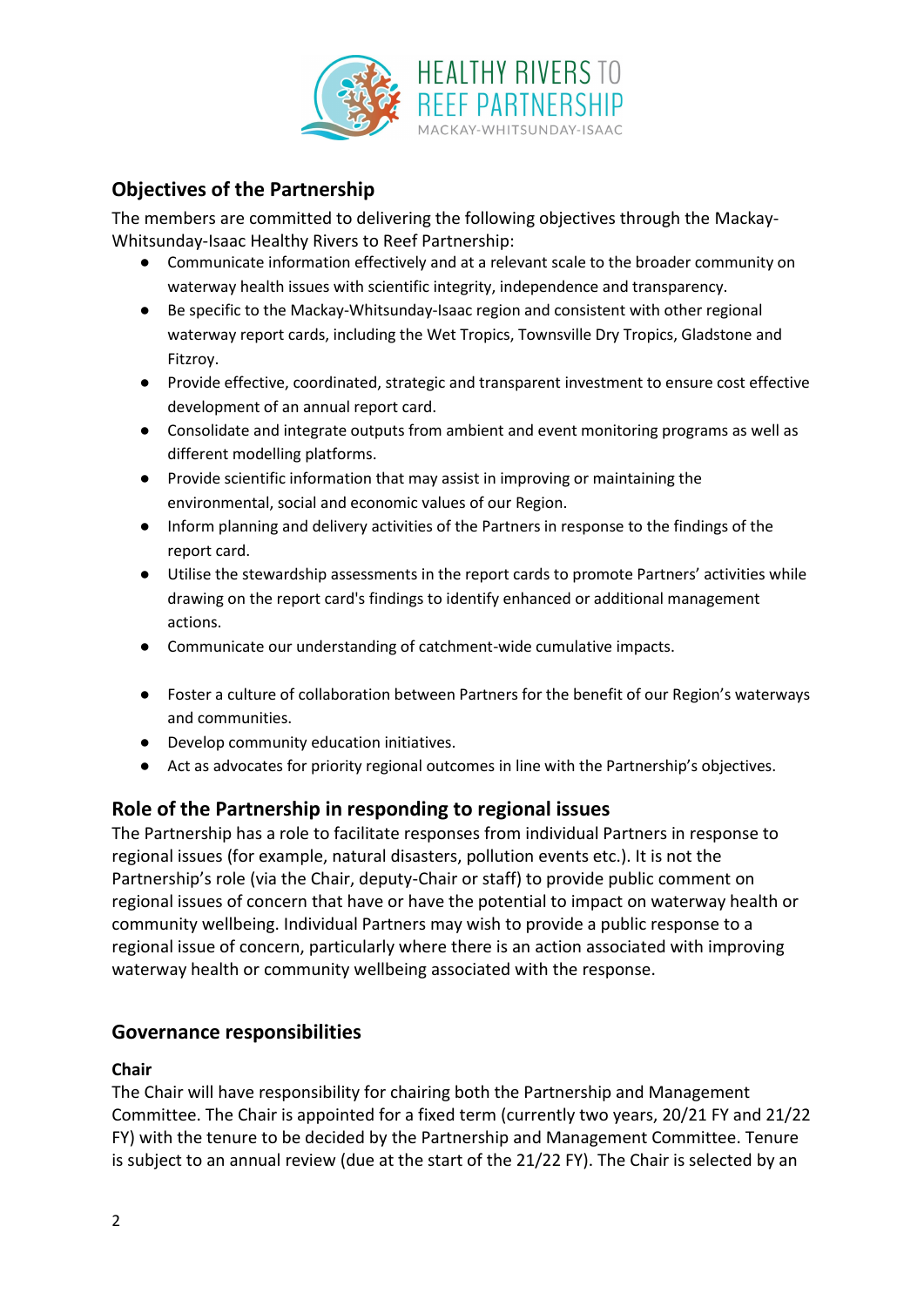

Expression of Interest process that the Management Committee leads. The process for selecting the Chair is to begin six months prior to the end of the current Chair's contract. The selection process and the role of Chair is further detailed in the Terms of Reference for both the Partnership and the Management Committee. The position is evaluated against Key Performance Indicators (KPI). Chair KPIs for the 20/22 FY are included in Attachment H Chair's KPIs and Remuneration Protocol, along with measures to evaluate performance and the position's remuneration protocol.

#### **Deputy Chair**

The Deputy Chair of the Partnership is elected by the Partners. The selected Deputy Chair will be responsible for chairing both the Partnership and Management Committee in the absence of the Chair. The Deputy Chair will only be remunerated when standing in for the Chair.

The tenure of the Deputy Chair is two years (20/21 - 21/22 FYs), unless otherwise specified by the Management Committee or Partnership.

#### **Executive Officer**

The role of the Executive Officer is to successfully deliver secretariat functions and manage all operational arrangements for the Partnership.

The Executive Officer will be employed by the host organisation on behalf of the Partnership and will:

- Coordinate the implementation of projects, all reports and any contracted works associated with the Partnership, including communications, governance and technical support.
- Coordinate the delivery of secretariat and operational functions of the Partnership.
- Work with partners to finalise the development of the regional waterway health Report Card.
- Maintain and enhance governance arrangements for the Partnership via stakeholder engagement activities with current and prospective Partners, via promotion of the Partnership's profile and reputation.
- Maintain, develop and seek new networks and relationships with members (including new members), stakeholders and the community.
- Oversee the management of the Partnership's budget, including performance reporting and audits, as well as promoting financial membership for the next year to current and prospective partners.
- Work closely with the Communications Team at Reef Catchments (if utilised to deliver on the Partnership's communications and engagement strategy) to develop a communication and engagement strategy for all Project phases as well as monitor and update all publicly available information on the Partnership and its deliverables (e.g. via the website and media releases).
- Provide Project support for the secretariat and operational functions of the Partnership, including organisation of meetings/functions, providing/circulating deliverables.
- Provide direction, support and assistance to the Technical Officer/s (and any other staff) as required.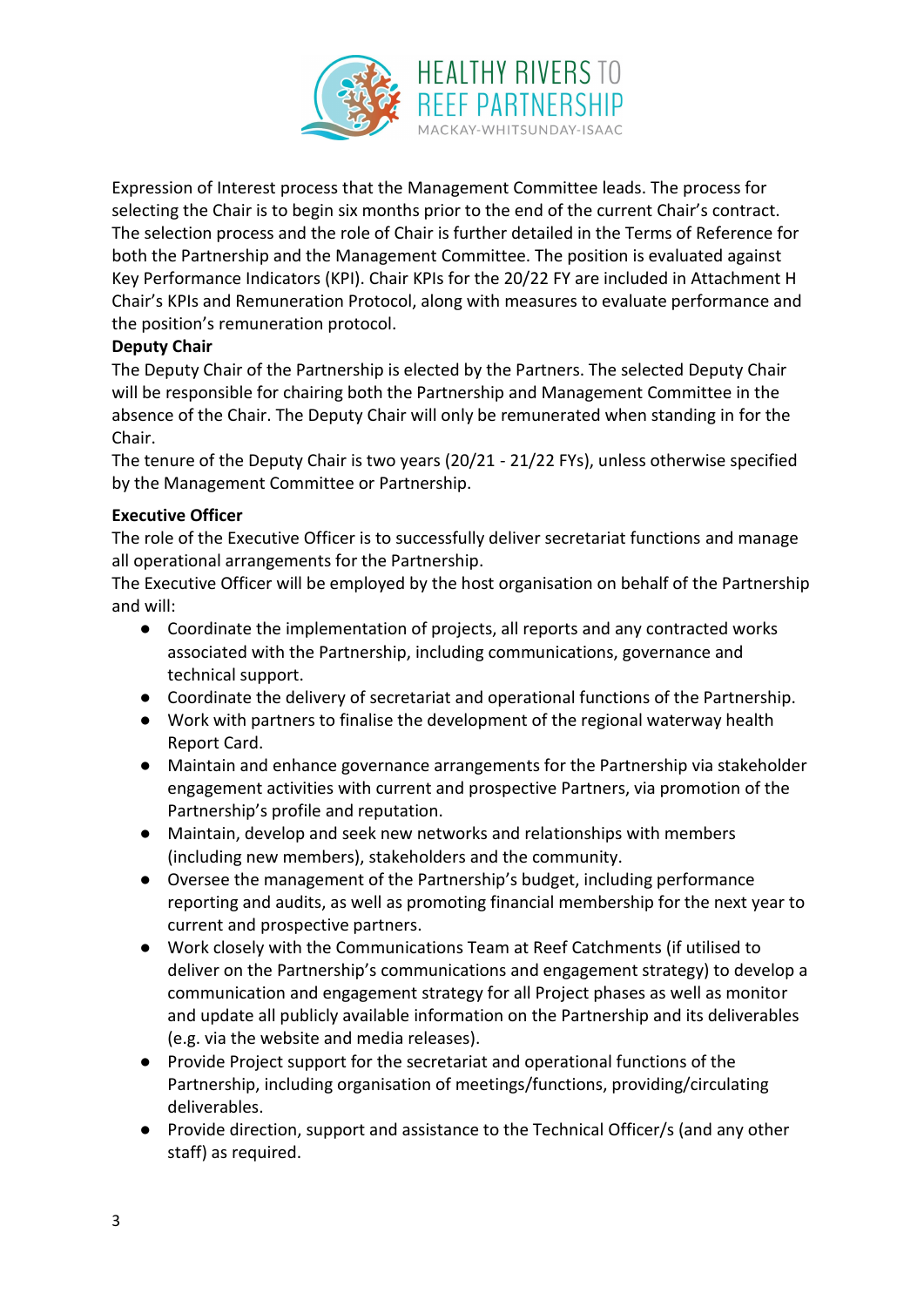

#### **Technical Officers**

The Technical Officers will coordinate all technical activities of the Partnership, the primary output being the annual Report Card for the region.

The Technical Officers will be employed by the host organisation on behalf on the Partnership and will:

- Develop, collate, synthesise and disseminate technical and scientific information that contributes to the annual Report Card.
- Develop and regularly review and update the program design and associated reporting to deliver the annual Report Card based on a range of data and information.
- Work closely with the Partnership's Technical Working Group and the Reef Plan Independent Science Panel to ensure the scientific validity of the reporting framework.
- Coordinate and implement a data management system on behalf of the Partnership.
- Communicate the program and its outcomes to technical and non- technical audiences, as per the Partnership's communications and engagement strategy.
- Work closely with the Executive Officer to develop relevant and tailored communication products on behalf of the Partnership.
- Work closely with the Partnership's chosen communication resources and external service providers to develop and maintain the Partnership's website.
- Assist the Executive Officer to develop scopes of work and contracts for external service providers on behalf of the Partnership, where required.
- Assist the Executive Officer with developing agendas and taking minutes for Partnership, Management Committee and other meetings as required.
- Communicate technical budget information to the Executive Officer for the purpose of financial reporting back to the Management Committee and/or Partnership.
- Other functions as required.

#### **Other HR2RP staff**

The Partnership may employ additional staff to support the priorities and functions of the Partnership. The Management Committee, HR2RP staff and Chair will review the need for additional resources on a regular basis. As per the financial delegations listed on page 7, the Partnership will be responsible for endorsing the appointment of staff resulting in >10% changes to endorsed annual budgets.

#### **Partnership**

One of the key objectives of any partnership model is to ensure commitment and participation from all members. Partners meet two-three times a year to provide strategic direction and oversight of the work of the Management Committee and the host. The full list of Partners is in Attachment B.

Commitment to the Partnership is through a Memorandum of Understanding (MOU) signed by all partners (Attachment C).

The Partnership Terms of Reference is in Attachment D.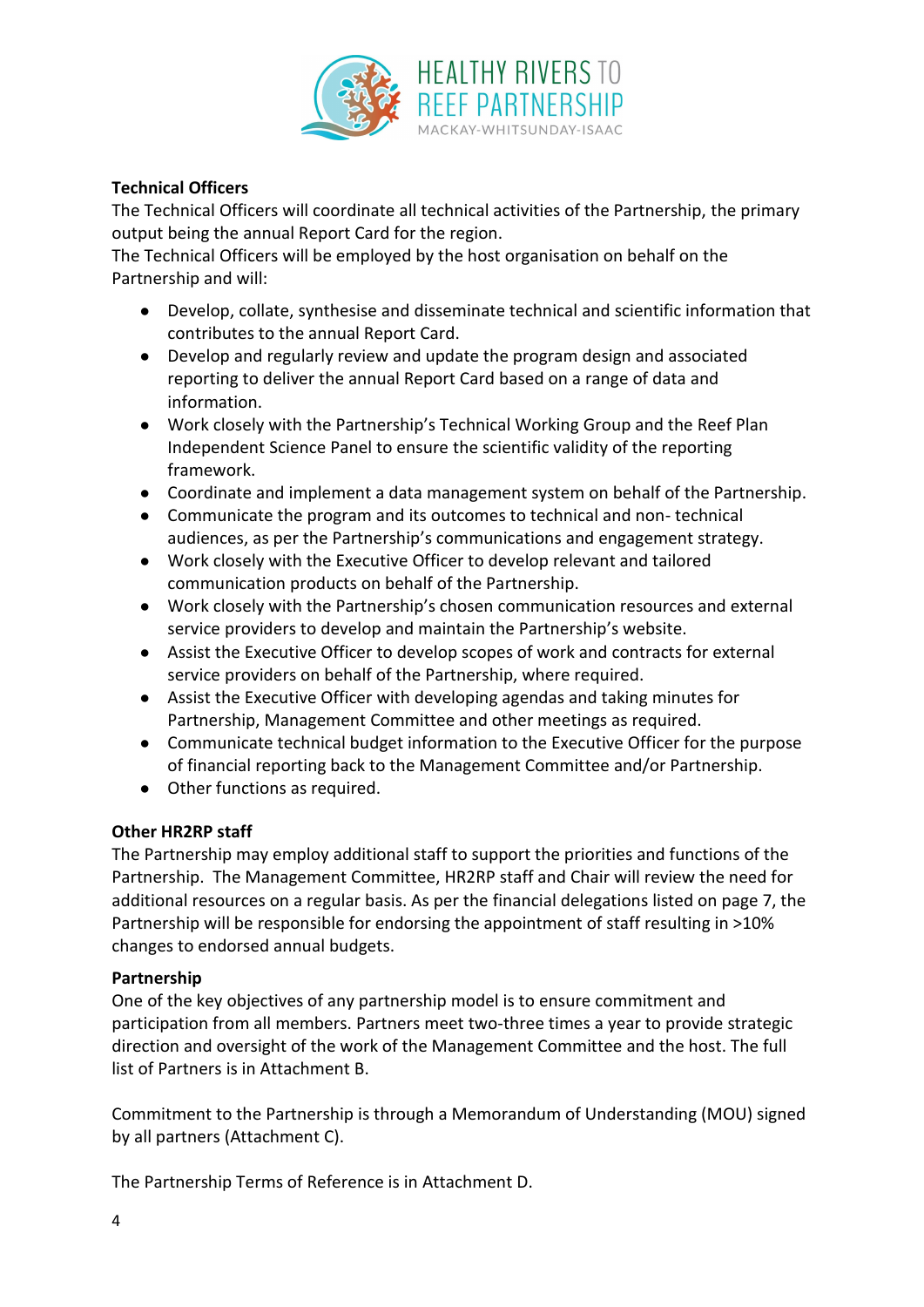

#### **Management Committee**

The Mackay-Whitsunday-Isaac Healthy Rivers to Reef Partnership's Management Committee is a sub-set of the Partnership and provides an operational role for the Partnership. The Management Committee meets up to six times per year and oversees the management of the report card program design, budget, communication plans etc. The recommended structure and membership of the Management Committee seeks to ensure adequate representation across the partners but not necessarily all.

Representation includes one elected representative (comprising a Councillor from one of the three Regional Councils in the Mackay-Whitsunday-Isaac region), up to two industry, community and government representatives, respectively as well as the Partnership Chair and Deputy Chair. Representatives are appointed based on a nomination process undertaken within each sector (i.e. industry, community and government). Further detail on the formula for membership to the Management Committee is provided in Attachment E. Membership may be reviewed as more partners come on board to ensure representation is adequate for the region.

The full list of Management Committee members is in Attachment B.

<span id="page-6-0"></span>The Management Committee Terms of Reference is in Attachment E.

## **Technical Working Group responsibilities**

The Regional Report Cards Technical Working Group (TWG) was established to identify and coordinate available monitoring data and modelling information, identify critical gaps and develop the report card indicator/grades methodology and design. The TWG will be supported by the Technical Officer/s.

The role of the Regional Report Card TWG is to provide specialist advice to the regional report card Partnerships (including the Wet Tropics, Dry Tropics and Mackay-Whitsunday-Isaac) to identify and review available environmental condition monitoring data and modelling information, identify critical knowledge gaps and develop the methodology and design for the regional report cards of the Wet Tropics, Dry Tropics and Mackay-Whitsunday-Isaac regions, and to make recommendations to the ISP.

The expertise covered by the TWG members is contained in the Terms of Reference for the Technical Working Group in Attachment F.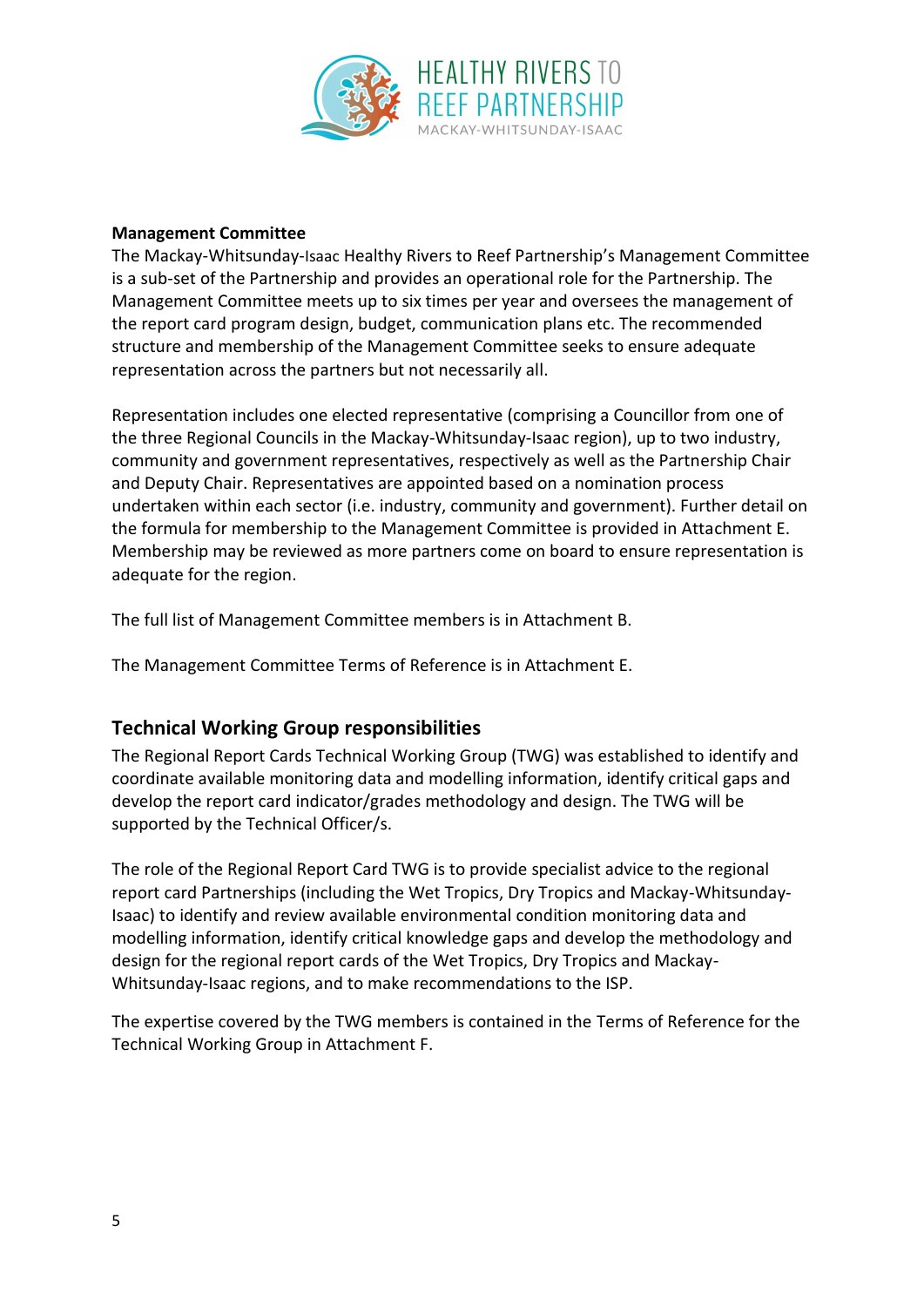

# <span id="page-7-0"></span>**Independent Science Panel**

The Reef 2050 Water Quality Improvement Plan Independent Science Panel<sup>1</sup> (ISP) will provide advice and review and endorse methodologies, systems and processes used to develop regional report cards.

The ISP has agreed to this expanded role and will advise how best to nest regional report cards within the wider context of Great Barrier Reef report cards. The ISP Terms of Reference are available [online.](https://www.environment.gov.au/system/files/pages/abff0d5e-b94d-4495-b79b-90dc52274f69/files/independent-expert-panel-tor.pdf)

The Chair of the TWG will be present at ISP meetings when Partnership business is on the agenda. The TWG Chair and Technical Officer/s to liaise with the Partnership/Management Committee Chair to convey ISP decisions to the Management Committee and Partnership.

## <span id="page-7-1"></span>**Host Organisation**

Reef Catchments has been endorsed by the Partnership as the host organisation for the Mackay-Whitsunday-Isaac Healthy Rivers to Reef Partnership for the 21/22 FY. This arrangement will be reviewed prior to 22/23FY in consultation with the Partnership Management Committee. The role of the host organisation is detailed in the Host Agreement (refer to Attachment G).

#### <span id="page-7-2"></span>**Operational Guidelines**

#### **The operational structure of the Partnership**

The operational structure of the Partnership is shown in Figure 1.

<sup>1</sup> https://www.reefplan.qld.gov.au/about/committees/science-panel/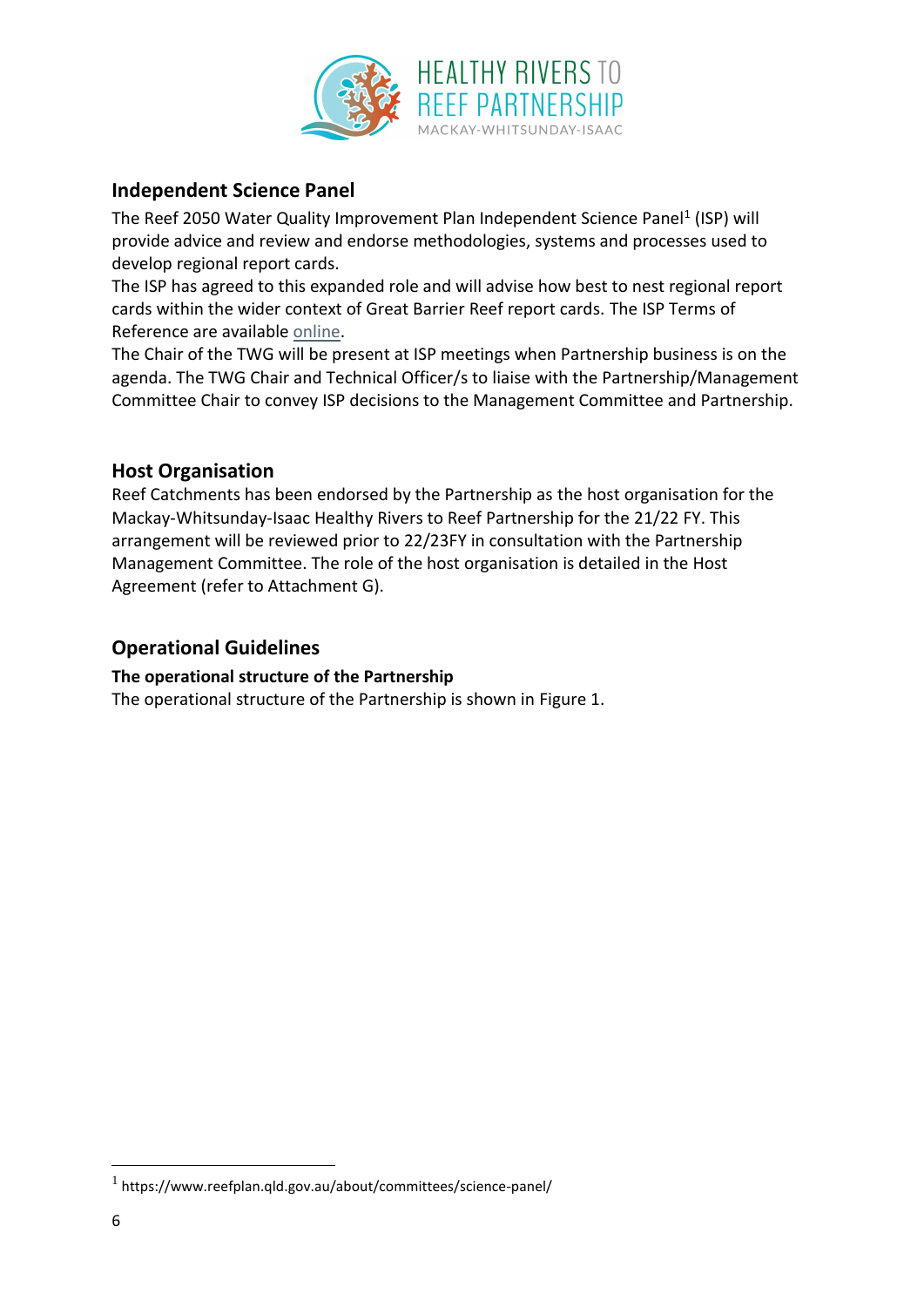



**Figure 1. The operational structure of the Partnership.**

#### **Financial Delegations**

- Management Committee (in consultation with Executive Officer) develops the budget;
- Partnership approves budget;
- Management Committee approves any variations to the budget up to the value of \$10,000 (positive or negative variations), except when they relate to employment of staff of which the Management Committee approves variations of up to 10% of the endorsed budget;
- Variations to the budget >\$10,000 (or >10% of the endorsed budget, when relating to employment) are to be approved by the Partnership;
- Executive Officer manages the Partnership budget;
- Expenditure is consistent with the annual budget approved by the Partnership; and
- At least quarterly expenditure is recorded to sub-program level and reported to the Management Committee for review and endorsement at meetings.

#### **Contracting**

The host organisation enters into contracts on behalf of the Partnership. The following contracts process will be followed:

1. The Executive Officer will present the Scope of Works, developed through the consultative and decision-making process outlined in the Operational structure of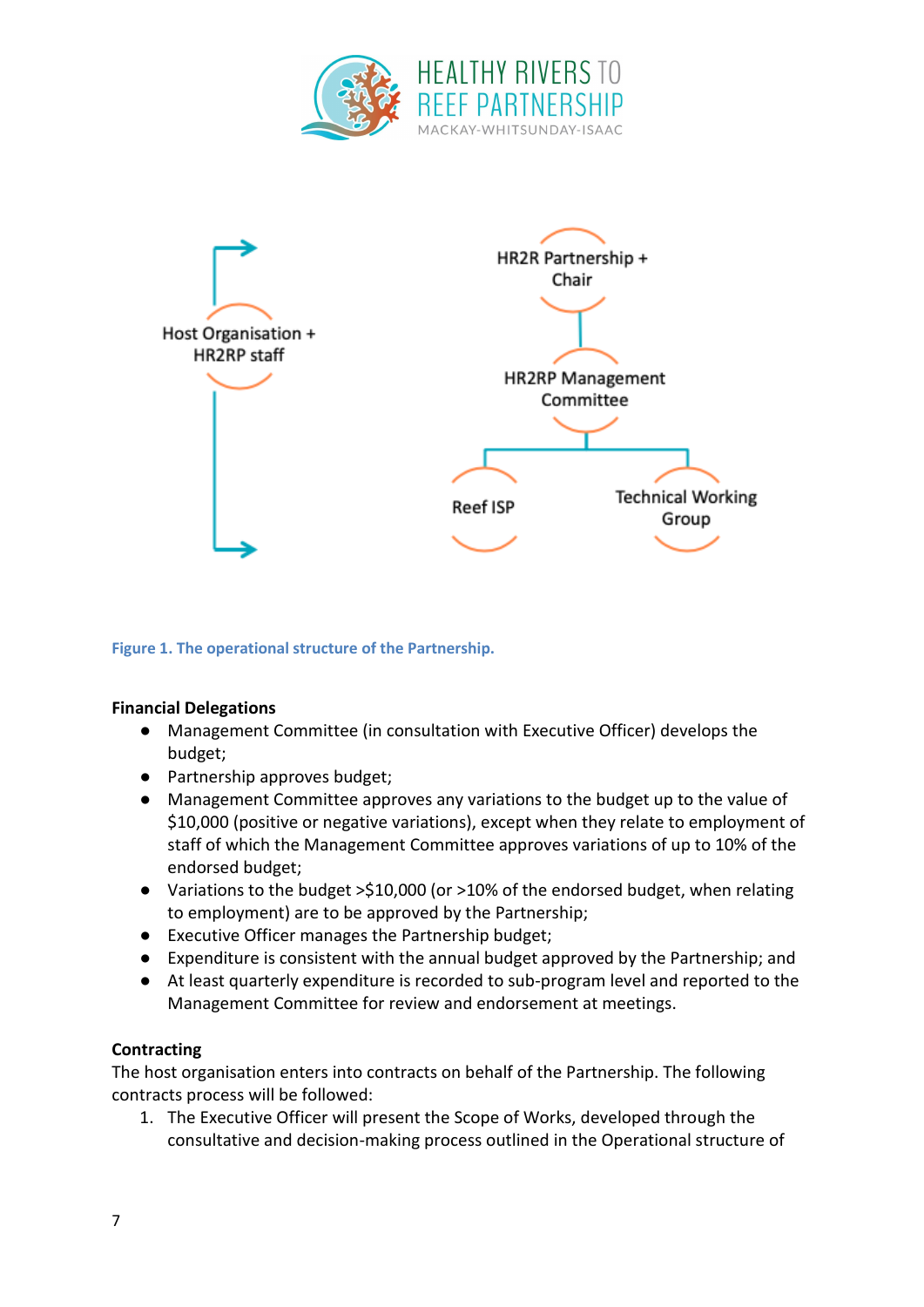

the Partnership, for endorsement at Management Committee meetings (where appropriate).

- 2. The Management Committee will inform the Partnership of endorsed Scope of Works for noting/discussion at Partnership meetings, or via flying minute.
- 3. The host organisation will prepare and enter into contracts on behalf of the Partnership as agreed under the Hosting Agreement, under the host's procurement policy for supplier selection and contracting.
- 4. The Executive Officer will release/advertise Scope of Works for proposals to service providers (where appropriate under the host's procurement policy for supplier selection and contracting).

#### **Conflicts of interest**

Partners may have conflicts of interest (actual or perceived) during the course of their duties. All interests in the matter being considered, not limited to pecuniary gain, must be declared. If there is any doubt as to the relevance of an interest, a Partner must declare it so that any potential conflicts can be considered. The Partnership is made up of relevant experts, so there is an expectation that members, in maintaining their expertise or the organisation they represent, may have some interest relevant to the HR2R Partnership. Having knowledge or a point of view about the Partnership's purpose, objectives, and focus area does not create a conflict.

Examples of conflict of interests include but are not limited to:

- A financial or economic interest or opportunity for financial gain;
- Use of information, confidential or otherwise, obtained from the Partnership for your, or your organisation's benefit or gain;
- Using your position on the Partnership to influence an outcome i.e. influence a tender decision, awarding of a contract, influencing report card scores;
- When a person's interests or otherwise may cause harm to the Partnerships reputation;
- A person having conflicting responsibilities i.e. between the Partnership and their employee, or outside interests; and,
- A person who has a position of authority in one organisation which conflicts with his or her interests in another organisation.

Any of these interests may or might reasonably appear to be thought to impair the ability of a Partner to perform their duties properly and objectively in relation to the matter being considered. Determining if a conflict of interest exists should be undertaken by the Partnership on a case-by-case basis and may evolve or become evident during a discussion. The use of the term Partner in this section includes the Chair, and Management Committee. The process for declaring and managing a conflict of interest is outlined below:

● Ceclaration of Interests' are to be recorded to the conflicts of interest register. Anyone with a conflict of interest should declare this at the beginning of every Partnership and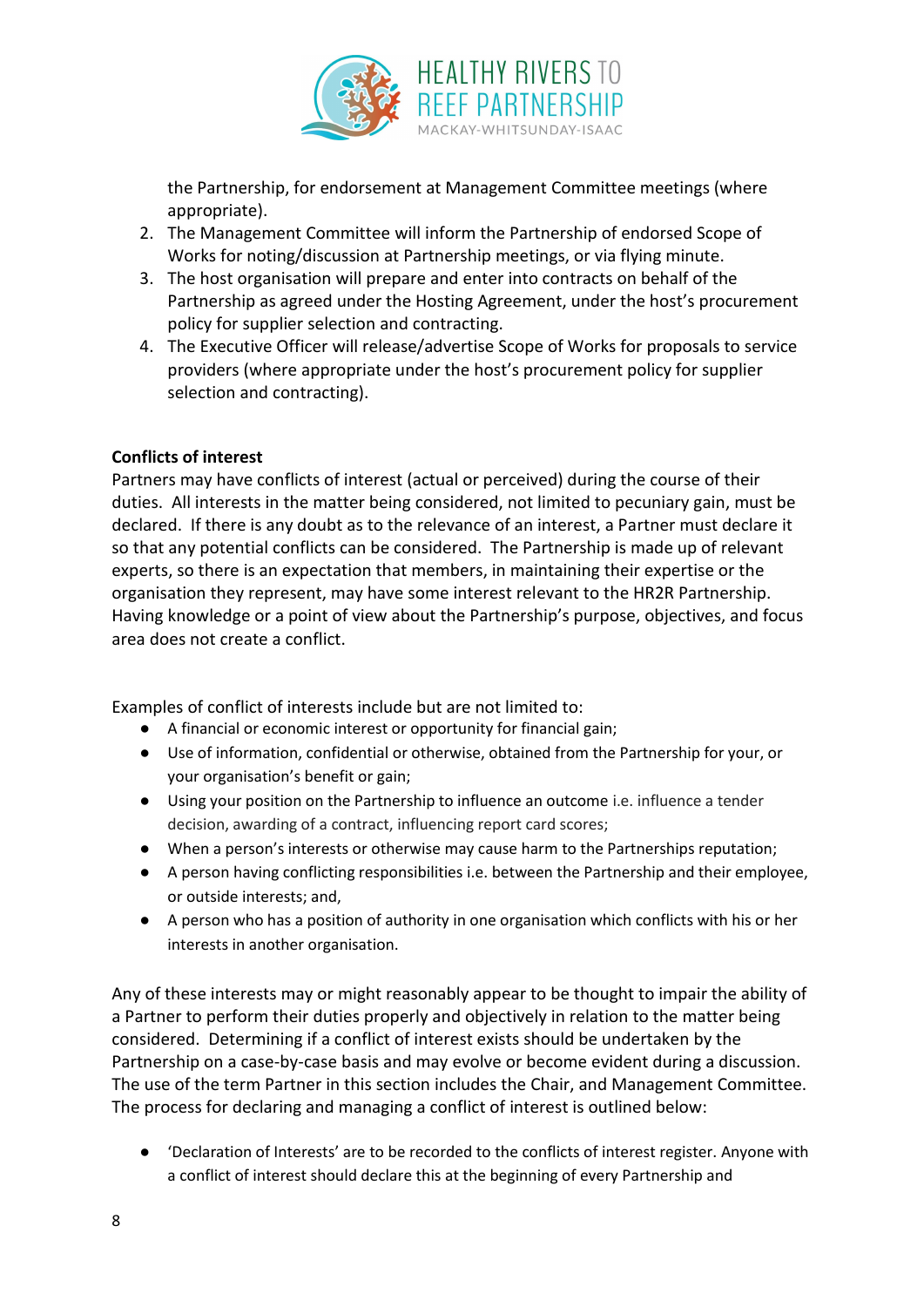

Management Committee meeting or should be disclosed as soon as the conflict becomes known. All declarations are to be recorded in meeting minutes.

- The declaration must include:
	- o The nature and extent of the interest; and
	- $\circ$  How the interest relates to the issue/s under discussion, and any actions i.e. whether the Partner leaves the meeting during deliberations, or it is decided to allow the member to be present during deliberations on the matter.
- Steps and options that may be considered when an interest has been declared, is that the member with the conflict:
	- o Leaves the meeting while the item of business is discussed;
	- o Participates in the discussion, but withdraws from the meeting before the vote and/or decision is taken;
	- o Stays, but does not participate in either the debate or vote/decision; and
	- o Stays with full debating and voting/decision rights.

Where a Partner considers that another Partner may have a conflict of interest that has not previously been declared, that Partner who raised the matter should alert the Chair of the Partnership and seek to have it clarified. Agenda papers are circulated prior to any meeting therefore giving Partners a good opportunity to identify potential conflicts of interest before a meeting. It is recognised discussions during a meeting may give rise to the need to declare an interest as soon as the conflict becomes known.

#### **HR2RP staff salary reviews**

The host of the Partnership will conduct a review of staff salaries, comparing to other regional report card staff, NRM organisations, relevant Queensland Government departments, and relevant industry salary surveysThe outcomes of the review will be used in setting salary packages for staff contracts. The staff salary review also includes a review and comparison of roles and responsibilities. A staff salary review will be undertaken every two years.

#### **Data sharing guidelines**

A large range of data is utilised to compile the annual HR2RP report card, approximately \$4 million worth, on an annual basis. As a member of the Partnership, Partners do not automatically have the right to access and use data that Partnership staff have access to or are in the possession of, because the Partnership is not the owner of all of this data. The Partnership has developed sharing guidelines which are outlined in Attachment J.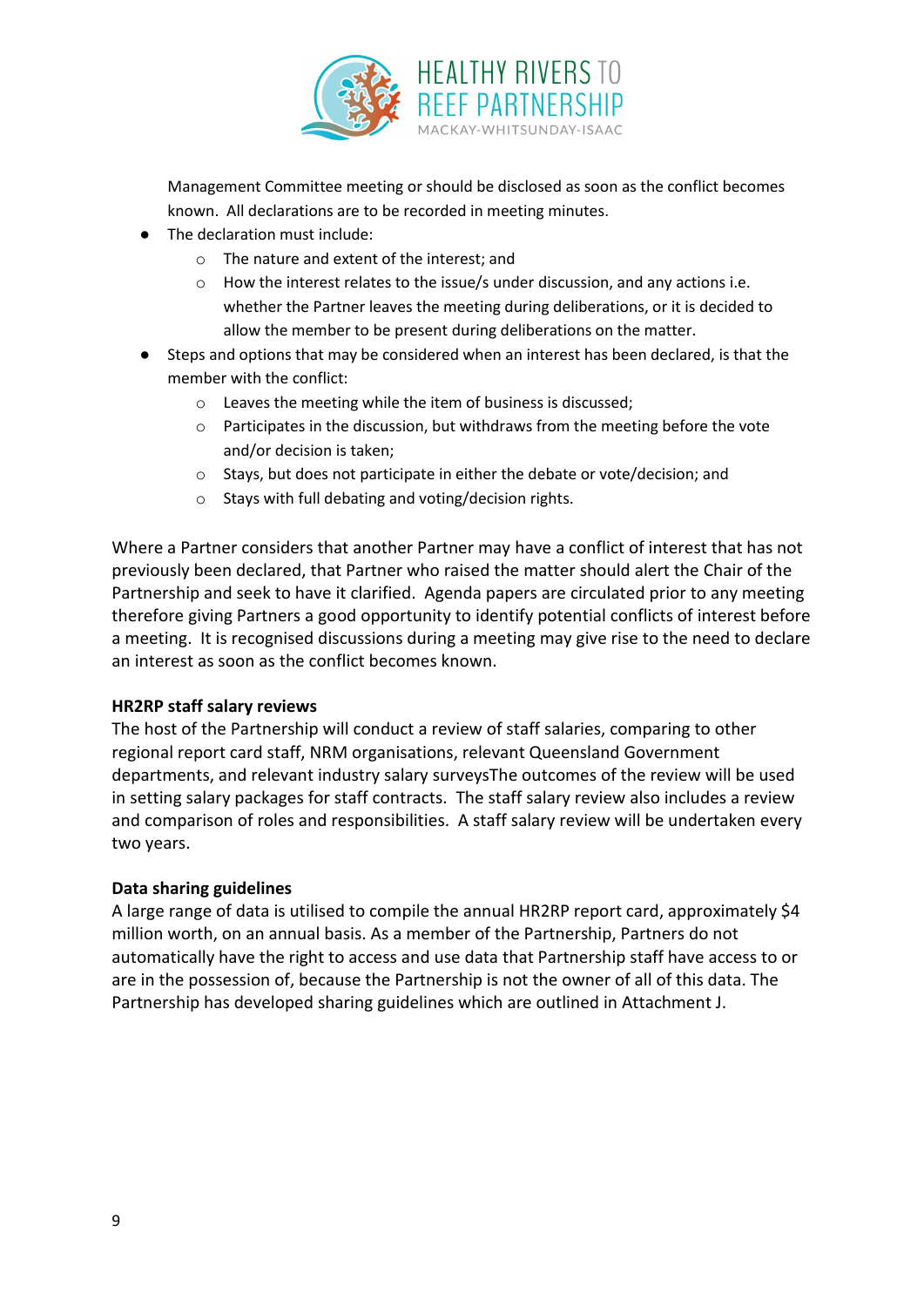

# <span id="page-11-0"></span>**Attachment A Nested Program Approach**



Also see: https://www.reefplan.qld.gov.au/tracking-progress/regional-report-cards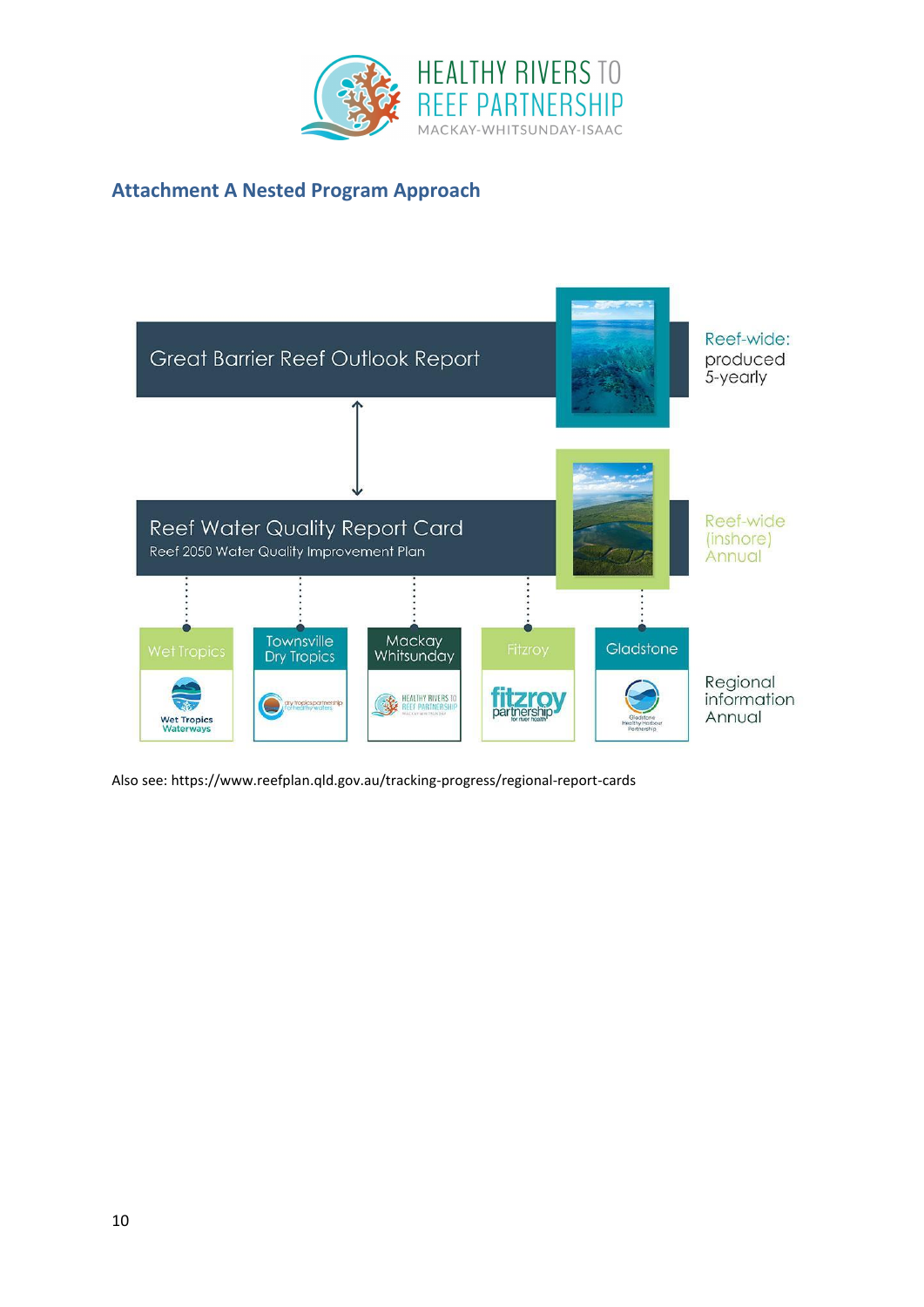

# <span id="page-12-0"></span>**Attachment B Partnership, Management Committee members**

# **Partnership members as of July 2021**

| Organisation                                                                      |
|-----------------------------------------------------------------------------------|
| Australian Government acting through the Department of Agriculture, Water and the |
| <b>Environment (DAWE)</b>                                                         |
| <b>BHP Billiton</b>                                                               |
| <b>CANEGROWERS (Mackay)</b>                                                       |
| <b>Catchment Solutions Ltd</b>                                                    |
| <b>Central Queensland University</b>                                              |
| <b>Conservation Volunteers Australia</b>                                          |
| Central Qld Soil Health Systems                                                   |
| <b>CSIRO</b>                                                                      |
| Dalrymple Bay Coal Terminal                                                       |
| Eco Barge Clean Seas                                                              |
| <b>Great Barrier Reef Marine Park Authority</b>                                   |
| <b>Isaac Regional Council</b>                                                     |
| <b>Mackay Conservation Group</b>                                                  |
| <b>Mackay Recreational Fishers Alliance</b>                                       |
| <b>Mackay Regional Council</b>                                                    |
| Mackay Tourism                                                                    |
| North Queensland Bulk Ports Corporation Ltd                                       |
| <b>NQ Dry Tropics Ltd</b>                                                         |
| Pioneer Catchment & Landcare Inc                                                  |
| Queensland Resources Council Ltd                                                  |
| Queensland Water and Land Carers                                                  |
| <b>Reef Catchments</b>                                                            |
| Regional Development Australia Mackay-Isaac-Whitsunday Inc                        |
| Sarina Landcare Catchment Management Association Inc.                             |
| State of Queensland acting through the Department of Environment and Science      |
| Sugar Research Australia                                                          |
| <b>Tangaroa Blue Foundation</b>                                                   |
| Traditional Owner Reference Group (Mackay-Whitsunday-Isaac)                       |
| Tourism Whitsundays                                                               |
| Whitsunday Catchment Landcare Ltd                                                 |
| Whitsunday Charter Boat Industry Association                                      |
| <b>Whitsunday Regional Council</b>                                                |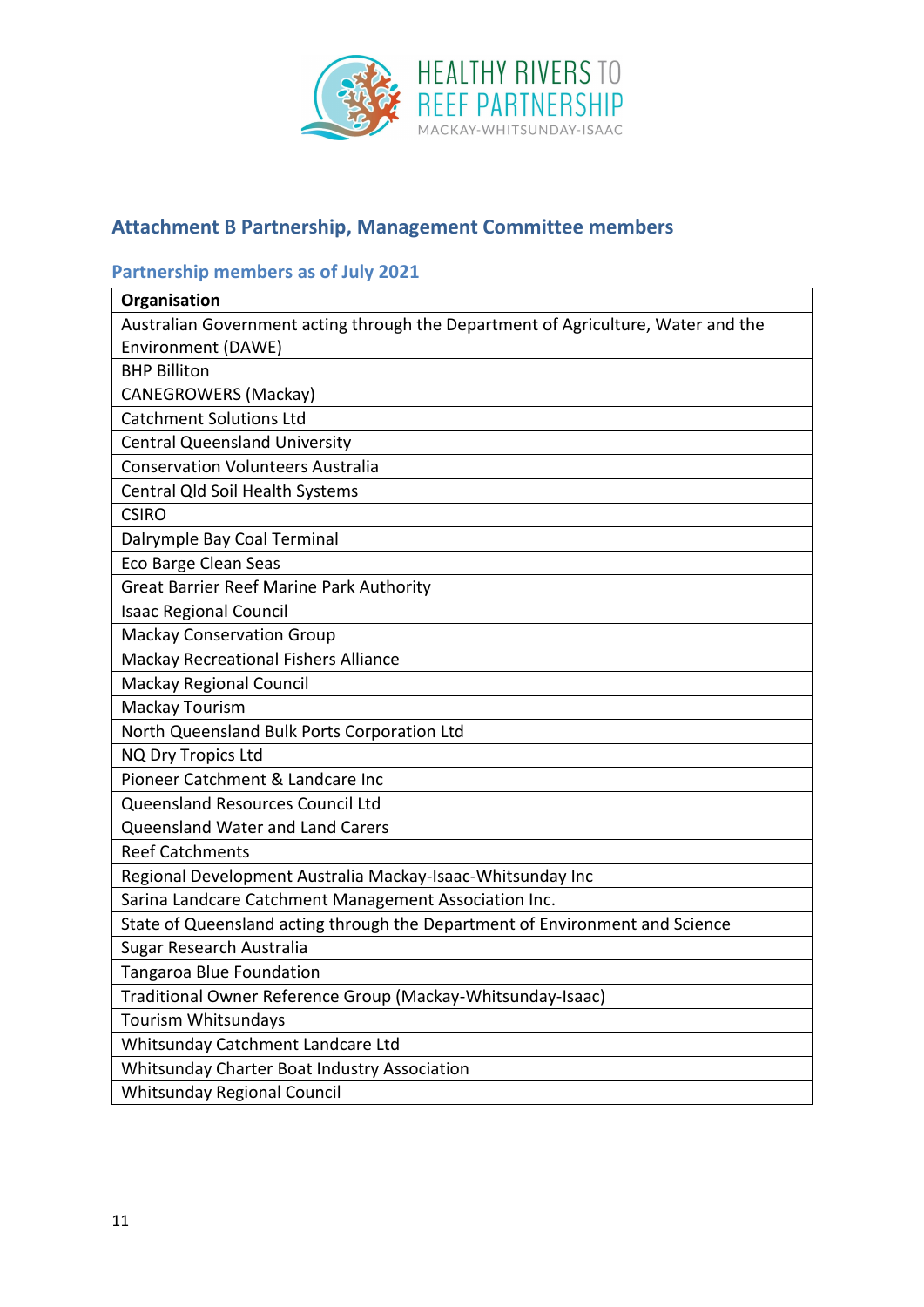

# **Management Committee members as of July 2021**

# **Management Committee –** Chair: Julie Boyd

| Organisation                       | Person          | <b>Role</b>              |  |
|------------------------------------|-----------------|--------------------------|--|
| HR2RP                              | Julie Boyd      | Chair                    |  |
| Dalrymple Bay Coal Terminal        | Ricci Churchill | Deputy-Chair             |  |
| <b>Reef Catchments</b>             | Katrina Dent    | Community (NRM)          |  |
| Whitsunday Regional Council (as    | Cr. Al Grundy   | Elected representative   |  |
| elected member)                    |                 |                          |  |
| <b>North Queensland Bulk Ports</b> | Kev Kane        | Industry (Ports)         |  |
| <b>Mackay CANEGROWERS</b>          | Kerry Latter    | Industry (Agriculture)   |  |
| Department of Environment and      | Rachel D'Arcy   | <b>State and Federal</b> |  |
| Science                            |                 | Government               |  |
| Mackay Regional Council            | Robyn Birkett   | <b>Local Government</b>  |  |
| Whitsunday Catchment Landcare/     | Graham          | Community                |  |
| QWaLC                              | Armstrong       |                          |  |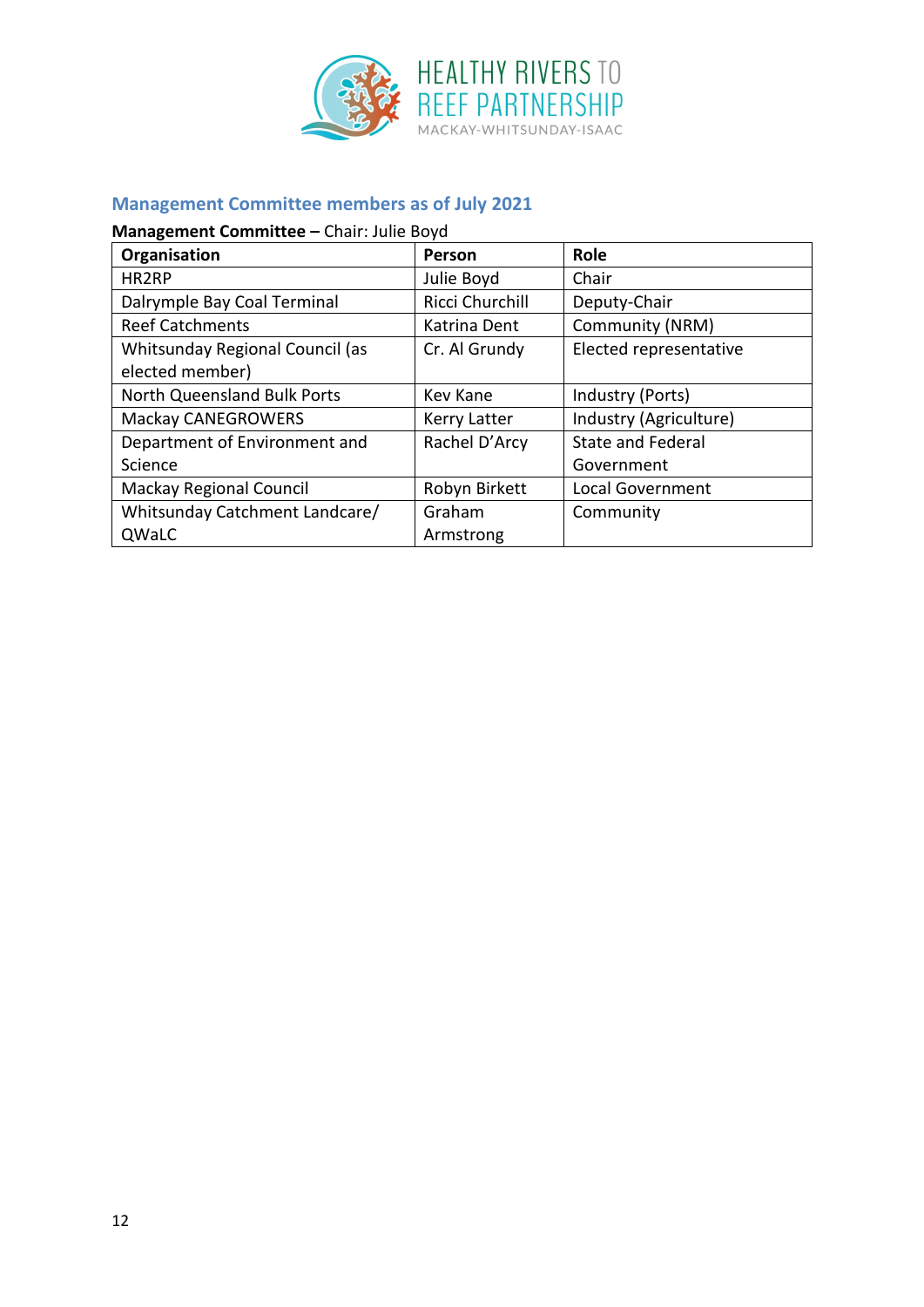

# <span id="page-14-0"></span>**Attachment C Partnership Memorandum of Understanding** Memorandum of Understanding

# Mackay-Whitsunday-Isaac Healthy Rivers to Reef Partnership

#### **1.0 Purpose**

The purpose of this memorandum of understanding is to confirm the signatories' commitment to membership of the Mackay-Whitsunday-Isaac Healthy Rivers to Reef Partnership (herein 'the Partnership')

Launched in October 2014, the Partnership came together with a shared vision for *healthy rivers and Reef contributing to a prosperous and iconic region where people visit, live, work and play.* The Partnership is a collaboration between community, Traditional Owners, farmers and fishers, industry, science, tourism and government who recognise that more can be delivered by working together than as individuals.

The Mackay Whitsunday Region, for the purpose of this Partnership, extends from Home Hill in the north to Flaggy Rock Creek in the south (south of Carmila), including the freshwater and marine environment. This includes the catchments of the Don, Proserpine, O'Connell, Pioneer and Plane basins, eight estuaries and the coastal and marine area to the eastern boundary of the Great Barrier Reef (GBR) Marine Park.

The Partnership's primary focus is the development and release of an annual waterway health and stewardship report card. The report card uses the best independent science and integrates a range of GBR-wide and regional monitoring programs to measure waterway health in an environmental, social, economic and cultural context. By drawing on information from existing monitoring programs, duplications and gaps can be identified, and more easily communicated information provided to the community in a cost-effective way.

The signatories intend to cooperate and collaborate by:

- committing to the open sharing of their knowledge, program actions and monitoring and research information (for members with this information) focused on understanding the health of the catchments, rivers and reef in the region;
- making a commitment to long-term monitoring and reporting to inform management responses;
- working together to pool resources and knowledge to maximise outcomes and underpin effective and efficient management actions;
- ensuring the nesting of this initiative within other whole of Reef monitoring, reporting and management activities;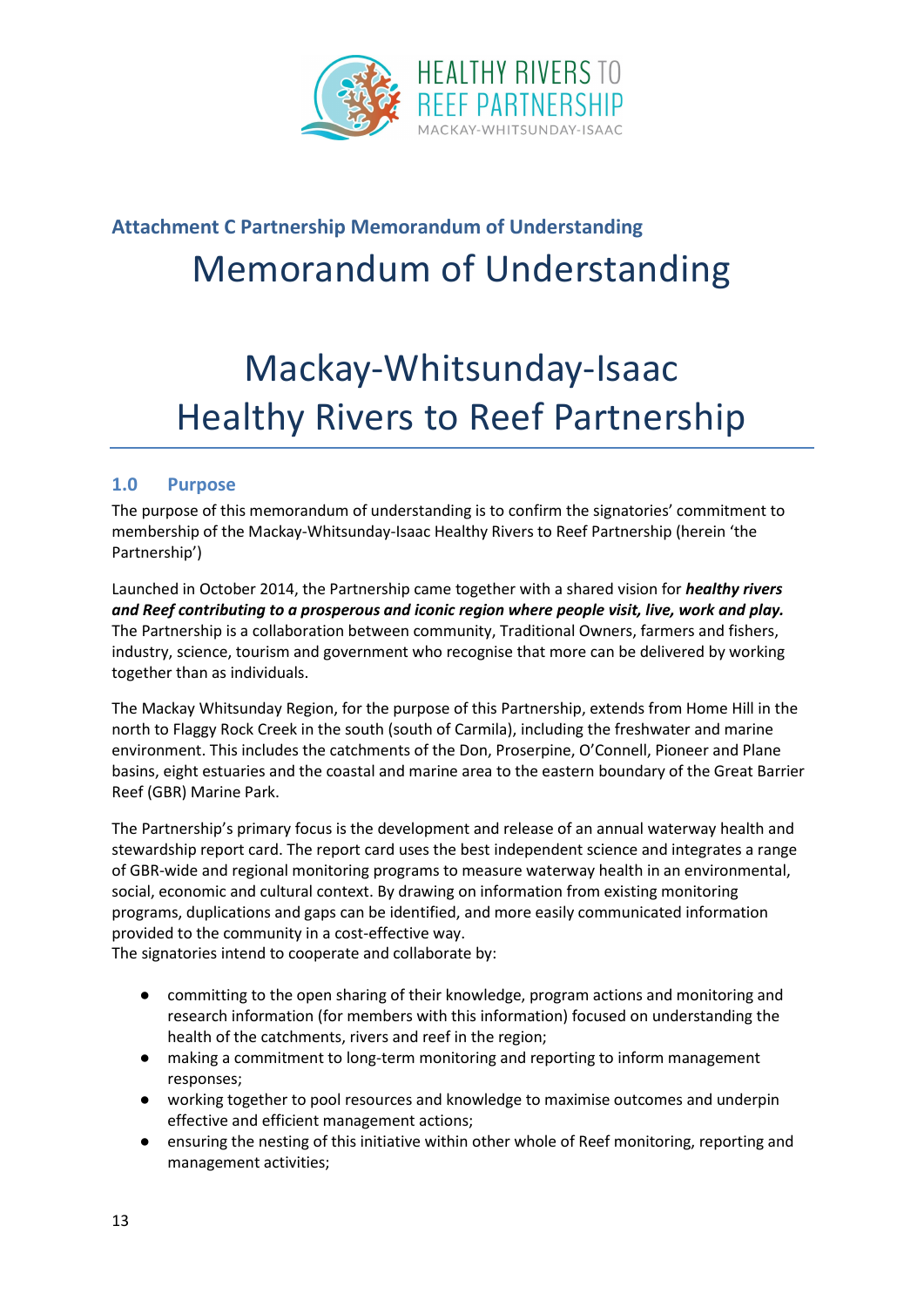

- increasing the positive reputation and brand awareness of the Partnership by sharing the work of the Partnership within signatories' own networks;
- working towards ensuring alignment between different policy and reporting initiatives including the Reef 2050 Long Term Sustainability Plan and associated integrated monitoring program and other reporting programs (e.g. Paddock to Reef); and
- engaging with the local and broader communities by communicating waterway health issues and management responses in collaboration with the Partnership.

This is not a legally binding document but confirms that the members will exercise their best endeavours to achieve the collective aims of the group of partners.

#### **2.0 Principles and Objectives**

#### **2.1 Principles**

The Mackay-Whitsunday-Isaac Healthy Rivers to Reef Partnership operates to the following principles:

**Rigorous science** - All science products produced are reviewed using robust independent science. **Openness and honesty** – Report Card results and supporting information are made publicly available.

**Community education** – The report card contributes to ensuring the Mackay-Whitsunday-Isaac community are informed about the status of their catchments, rivers and reef and the effect of management.

**Communication** – Information on the progress of the Partnership and the positive management responses of the signatories is regularly communicated to the broader public.

**Continuous improvement** – the report card is designed based on the best available information. It will remain adaptive in order to take on new methods and will continue to evolve over time to incorporate contemporary approaches to report cards and new sources or types of information (e.g. social and economic indicators, citizen science datasets etc.).

#### **2.2 Objectives**

The members are committed to delivering the following objectives in the ongoing operations of the Partnership:

- Communicate information effectively and at a relevant scale to the broader community on waterway health issues with scientific integrity, independence and transparency;
- Be specific to the Mackay-Whitsunday region and consistent with other regional waterway report cards, including the Wet Tropics, Townsville, Gladstone and Fitzroy;
- Provide effective, coordinated, strategic and transparent investment to ensure cost-effective development of an annual report card;
- Consolidate and integrate outputs from ambient and event monitoring programs as well as different modelling platforms;
- Provide scientific information that may assist in improving or maintaining the environmental, social and economic values of our Region;
- Deliver more innovative approaches to understanding catchment-wide cumulative impacts and communicating that more effectively to the broader community;
- Inform planning and delivery activities of the Partners in response to the findings of the report card;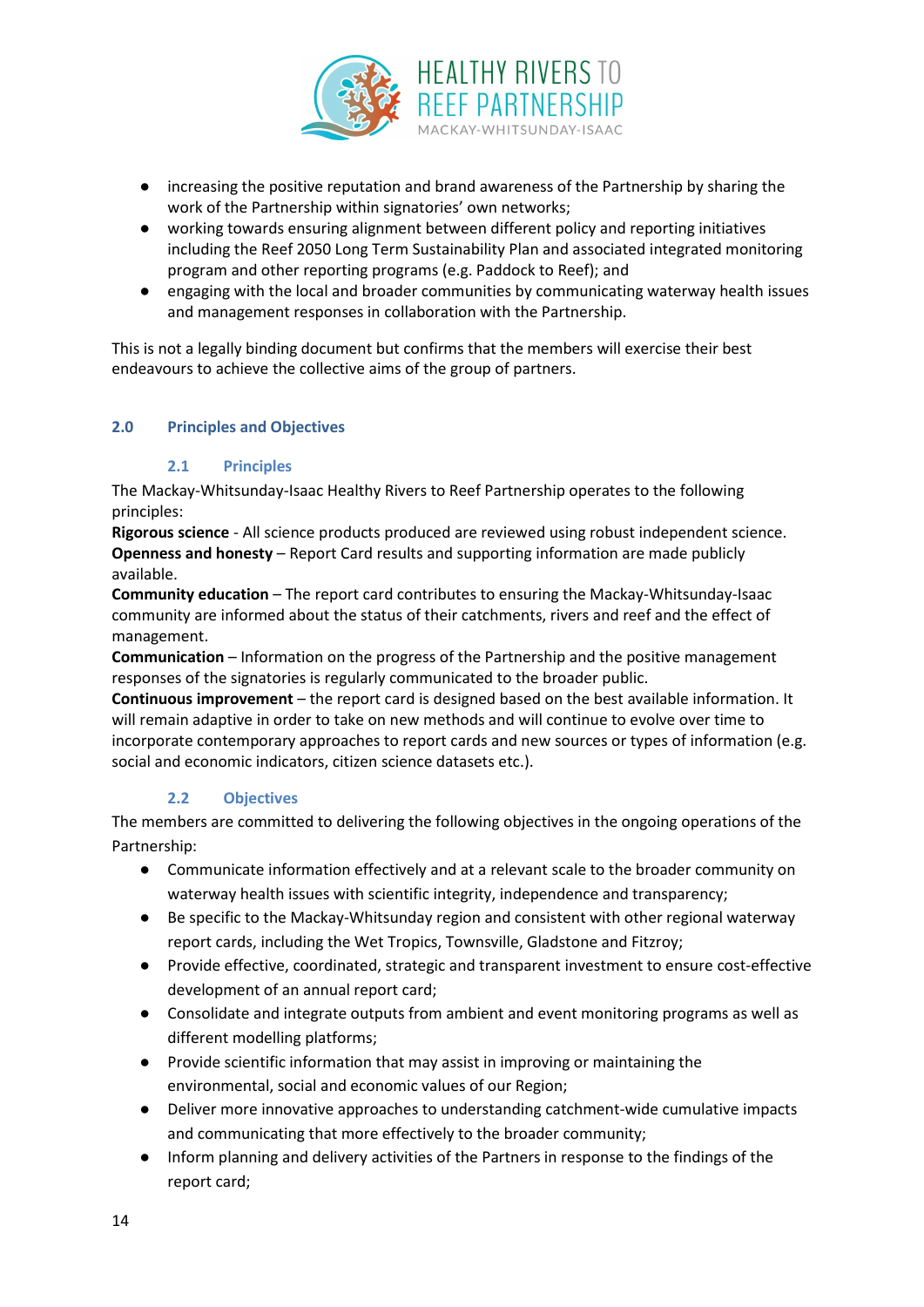

- Utilise the stewardship assessments in the report cards to promote Partners' activities while drawing on the findings of the report card to identify enhanced or additional management actions;
- Communicate our understanding of catchment-wide cumulative impacts;
- Foster a culture of collaboration between Partners for the benefit of our Region's waterways and communities;
- Develop community education initiatives; and,
- Act as advocates for priority regional outcomes in line with the Partnership's objectives.

#### **3.0 Governance**

One of the key objectives of any partnership model is to ensure commitment and participation from all members. The full Partnership meets two-three times a year to provide strategic direction to the Partnership's activities. The Mackay-Whitsunday-Isaac Healthy Rivers to Reef Management Committee is a sub-set of the Partnership and provides operational oversight for the Partnership. The Management Committee meets up to six times per year to oversee management of the report card program design, budget, communication plans etc. The recommended structure and membership of the Management Committee seeks to ensure adequate representation across the partners but not necessarily all. Representation includes up to two industry, community, and government representatives respectively as well as the Partnership Chair and Deputy Chair. The appointed Chair has responsibility for chairing both the Partnership and Management Committee. Partners also elect a Deputy Chair of the Partnership. The selected Deputy Chair is responsible for chairing both the Partnership and Management Committee in the absence of the Chair.

The Technical Working Group (TWG) is established to identify and coordinate available monitoring data and modelling information, identify critical gaps, and develop the report card indicator/grades methodology and design.

To ensure the report card is based on best available independent science the Reef 2050 Water Quality Improvement Plan Independent Science Panel (ISP) provides advice and reviews and endorses methodologies, systems and processes used for the development of the report card. Further detail on the Partnership's Governance arrangements can be found on our [website](https://healthyriverstoreef.org.au/about-us/governance/) 

#### **3.1 Leaving the Partnership**

Members may withdraw from the Partnership at any time by written notice to the Mackay-Whitsunday-Isaac Healthy Rivers to Reef Management Committee.

#### **4.0 Funding**

The members agree that the Partnership is intended to integrate existing information, augmented if required to provide an agreed level of detail that will meet the stated purpose. Any additional funding required will be sought collaboratively from the members. This will include resourcing and in-kind support to undertake data identification and synthesis, program design and report card publication.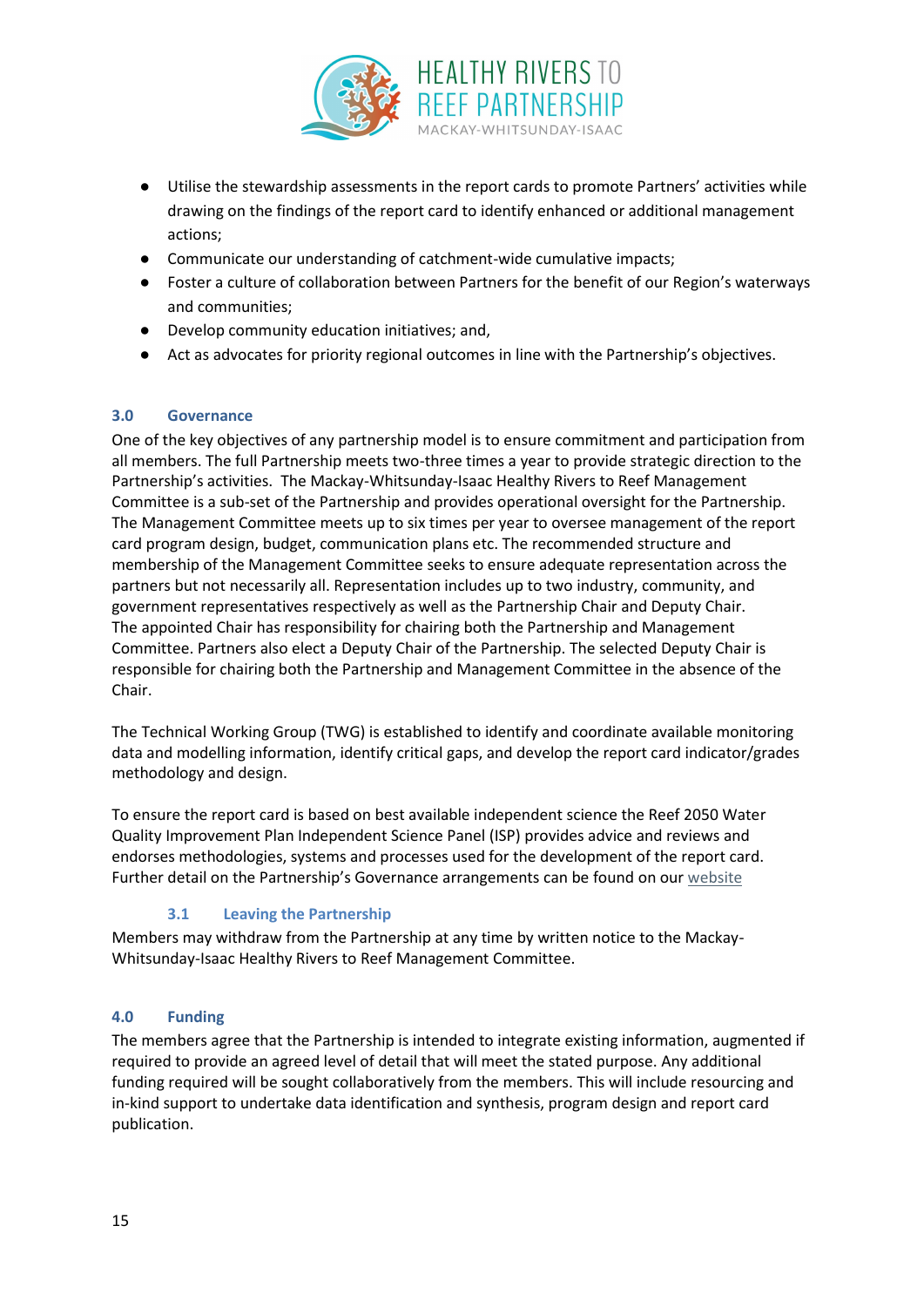

#### **5.0 Data and Information Sharing**

For the avoidance of doubt, nothing in this MOU alters or affects any existing intellectual property right of any of the members. If required, an appropriate data sharing agreement will be executed prior to the sharing of confidential information or intellectual property between the partners. Members agree that there will be no sharing of confidential information or intellectual property until such data sharing agreement is executed.

This MOU does not restrict in any way the freedom of any party to conduct research and consulting work (whether relating to the Mackay-Whitsunday-Isaac region or otherwise) by themselves or with third parties.

Data sharing guidelines for the Partnership have been developed and can be found in the [Governance Charter.](https://healthyriverstoreef.org.au/about-us/governance/)

#### **6.0 Promotion and communications**

The Report Card produced by the Partnership will be a publicly available document. Members agree to the use of their corporate logos in producing the Report Card and any related informational documents.

The Partnership will agree on how information and results are to be presented and communicated in the annual report card.

Members agree to promote the work of the Partnership and the Report Card through their own corporate communications activities and, for example, in signage and event materials etc.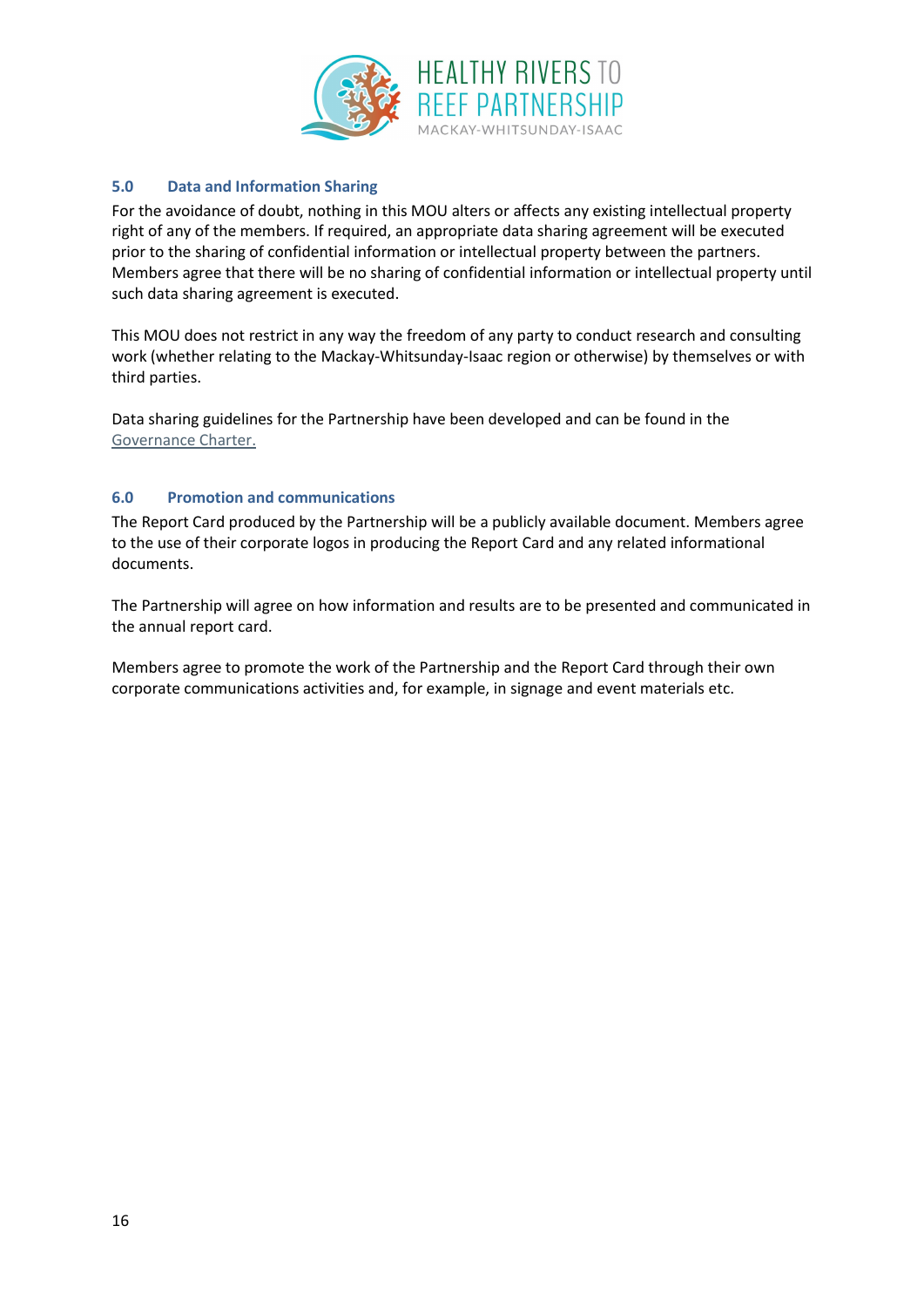

In witness to the above understandings, this MOU is signed for and on behalf of the members on the dates inserted below.

| <b>SIGNED</b> for and on behalf of the |                        |
|----------------------------------------|------------------------|
| This<br>day of                         |                        |
| By                                     |                        |
| (name)                                 |                        |
| By<br>(position)                       | (signature)            |
| in the presence of:                    |                        |
| (full name of witness)                 | (signature of witness) |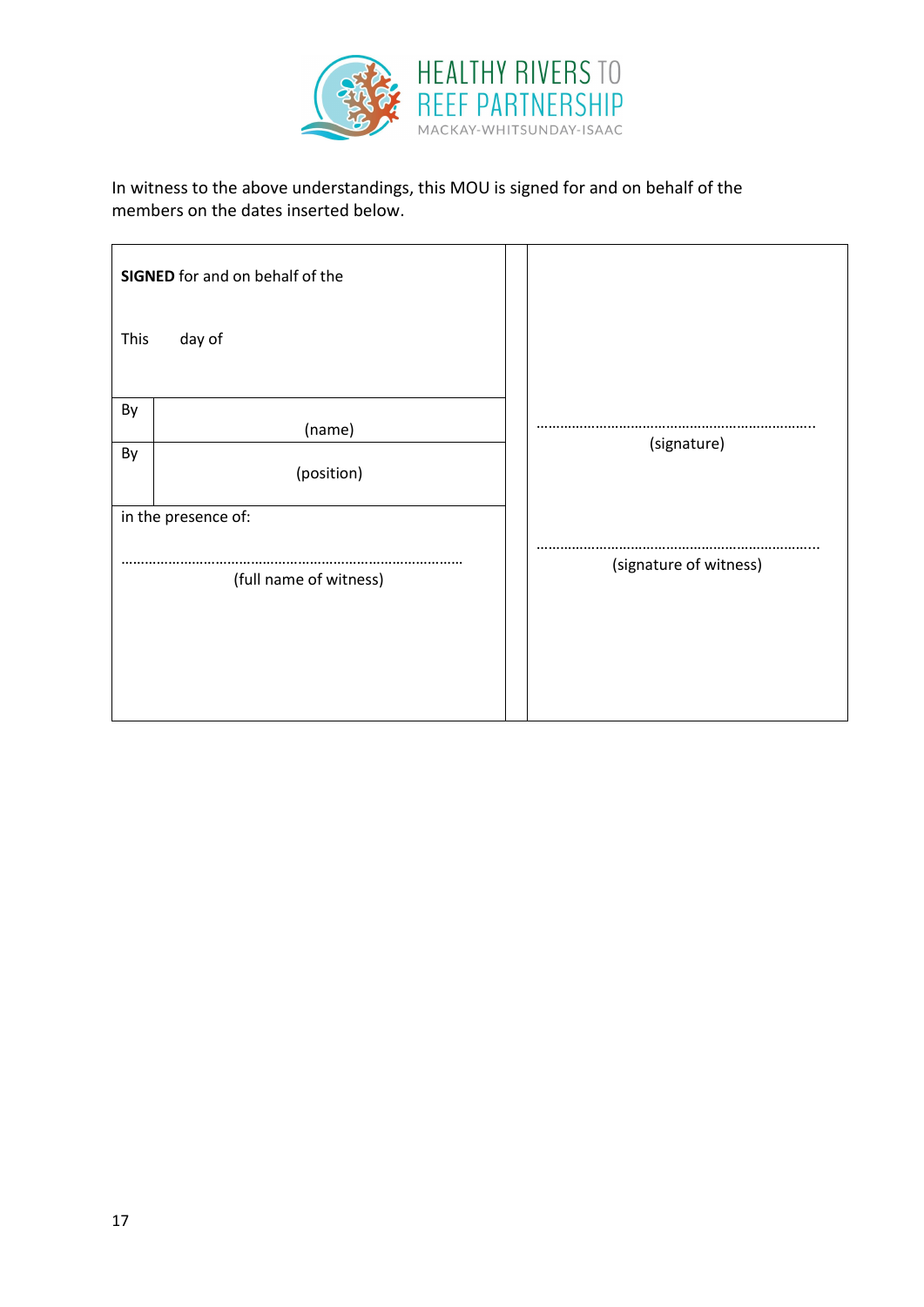

# <span id="page-19-0"></span>**Attachment D Partnership Terms of Reference**

#### TERMS OF REFERENCE MACKAY-WHITSUNDAY-ISAAC HEALTHY RIVERS TO REEF PARTNERSHIP: THE PARTNERSHIP

#### Version: March 2019

#### **1. Objective**

1.1 The Mackay-Whitsunday-Isaac Healthy Rivers to Reef Partnership: The Partnership aims to bring together representatives of regional organisations interested in the health of the five regional catchments (the Don, Proserpine, Pioneer, O'Connell and Plane), urban areas, the ports of Abbot Point, Mackay and Hay Point, marinas and the adjacent coastal and marine area to the eastern boundary of the Great Barrier Reef Marine Park, through open and honest communication built on rigorous scientific based decisions to continuously improve the regional report card and inform the community with up-to-date information.

#### **2. Partnership Chair and deputy Chair**

#### *2.1 Selection*

- 2.1.1 The Chair and deputy Chair are appointed for a fixed term, with the tenure to be decided by the Partnership and Management Committee.
- 2.1.2 The Chair will be selected by an Expression of Interest process led by the Management Committee. The process for selecting the Chair will begin six months prior to the end of the current Chair's contract. The Chair tenure will be subject to an annual review.
- 2.1.3 Partners provide nominees for a Deputy Chair to be voted upon. An elected Deputy Chair from nominees received from the Partnership will be appointed.
- 2.1.4 Chair and deputy Chair arrangements will be reviewed every year by the Partnership and Management Committee.

#### 2.2 *Roles*

- 2.2.1 The Chair will:
	- Review (with assistance from the Executive Officer) and manage the agenda and conduct the Partnership and Management Committee meetings.
	- Facilitate contact between the Management Committee, the Partnership and host organisation.
	- Represent the Partnership to the media or delegate a suitable representative for this task as appropriate.
	- Liaise and guide the Executive Officer in line with Partnership instructions.
	- Deliver on the Chair's KPI's (Attachment H Chair's KPIs and Remuneration Protocol of the Governance Charter).
- 2.2.2 The deputy Chair will, when performing in the role of Chair,
	- Review (with assistance from the Executive Officer) and manage the agenda papers and conduct the Partnership and Management Committee meetings.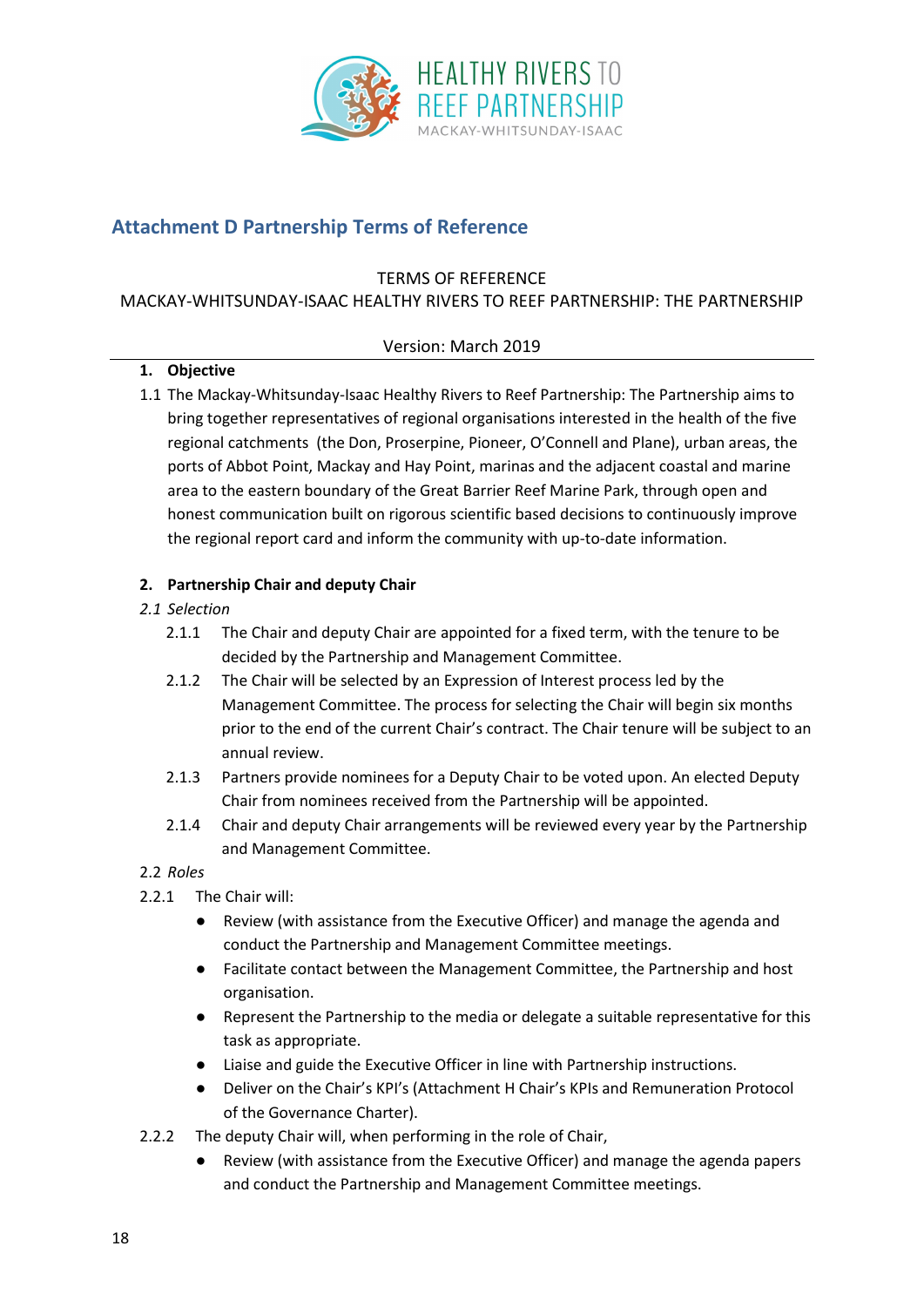

- Prepare agenda paper material for Partnership and Management Committee meetings, where required
- Represent the Partnership, Chair or staff at relevant meetings
- Review documentation or communication material when the Chair is not available to review.
- Facilitate contact between the Management Committee, the Partnership and host organisation.
- Represent the Partnership to the media or delegate a suitable representative for this task as appropriate.
- Liaise and guide the Executive Officer in line with Partnership instructions.
- Deliver on the Chair's KPI's (Attachment H Chair's KPIs and Remuneration Protocol of the Governance Charter) when performing in the role of Chair.

#### **3. Executive and Technical Officer/s**

#### *3.1 Selection*

- 3.1.1 Position Descriptions are to be reviewed by Partnership Management Committee on an annual basis.
- 3.1.2 Performance reviews are conducted by the host organisation, and the Chair and recommendations are made to the Management Committee on continued employment for both positions on an annual basis.

#### **4. Membership**

- *4.1 Partners*
	- *4.1.1* Partners are listed in Attachment B Partnership, Management Committee and TWG member organisation of the Governance Charter. As new members join, this list will be updated.

#### *4.2 Joining the Partnership*

- *4.2.1* Membership of the Partnership is open to organisations with an interest in maintaining, and where necessary improving the health of the five catchments, the urban area of Mackay, the ports of Abbot Point, Mackay and Hay Point, marinas and the adjacent coastal marine areas of the Great Barrier Reef Marine Park by reporting on the health and if necessary making recommendations for improvement. To become a member of the Partnership, an interested party must:
	- Read, understand and sign the Memorandum of Understanding and Partnership Terms of Reference,
	- Be approved by the Management Committee or the broader Partnership,
	- Pay a membership contribution in accordance with the approved membership tier provided in Addendum A. Should a Partner not pay its membership contribution within 30 days, its voting rights shall be suspended at the discretion of the Chair.
- 4.2.2 Organisations who become partners may nominate one representative to participate in Partnership meetings.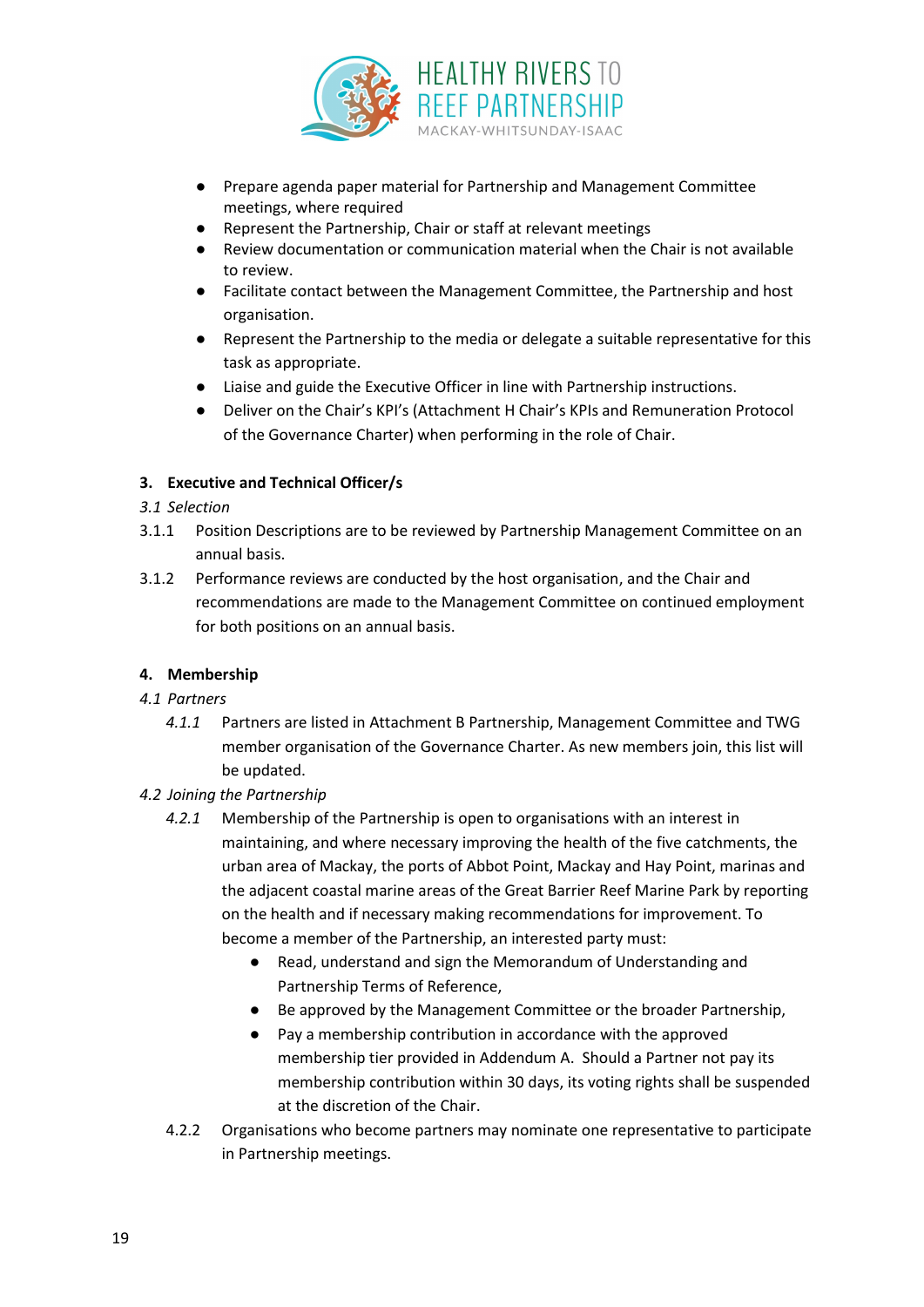

4.3 Partnership members will not be remunerated by the Mackay-Whitsunday-Isaac Healthy Rivers to Reef Partnership for their time.

#### **5. Partner responsibilities**

- 5.1 Partners should:
	- Genuinely work together and engage with other Mackay-Whitsunday-Isaac Healthy Rivers to Reef partners, the Partnership Management Committee, the Reef 2050 Water Quality Improvement Plan Independent Science Panel, and the Technical Working Group in a positive and proactive manner.
	- Prepare for, attend and contribute to Partnership meetings: at least two times each year.
	- Report back to their own organisation about Partnership progress and actions.
	- Take into account Partnership, Management Committee, Reef 2050 Water Quality Improvement Plan Independent Science Panel and community advisory recommendations, requests and concerns.
	- Progress actions from Partnership meetings relevant to their own organisation.
	- Raise concerns (if any) immediately as they arise with the Independent Chair or Executive Officer.
	- Provide data and information to the Technical Working Group and Reef 2050 Water Quality Improvement Plan Independent Science Panel, subject to commercial-inconfidence, data sharing agreements and Partnership data sharing guidelines.
	- Provide information at Partnership meetings on initiatives and activities relevant to the objectives of the Partnership.
	- Make decisions using an evidence-based approach.
	- Communicate and promote ('champion') the Partnership in relevant stakeholder and regional forums and with other related programs.

#### **6. Operation**

- 6.1 All members of the Partnership may participate in Partnership meetings to receive performance reports, elect the Partnership Management Committee and Chair, contribute to forward planning and endorse the report card.
- 6.2 The Partnership Management Committee provides program oversight of Partnership activities and operates with specific Terms of Reference (Attachment E Management Committee Terms of Reference of the Governance Charter).

#### **7. Conflict of Interest**

- 7.1 Partnership members must disclose material personal and professional interests, which may constitute a conflict of interest, either pecuniary or otherwise.
- 7.2 Declaration of interests will be recorded in the Minutes of the relevant meeting.
- 7.3 Subsequent involvement in the matter concerned shall be at the discretion of the Chair on the advice of other members present.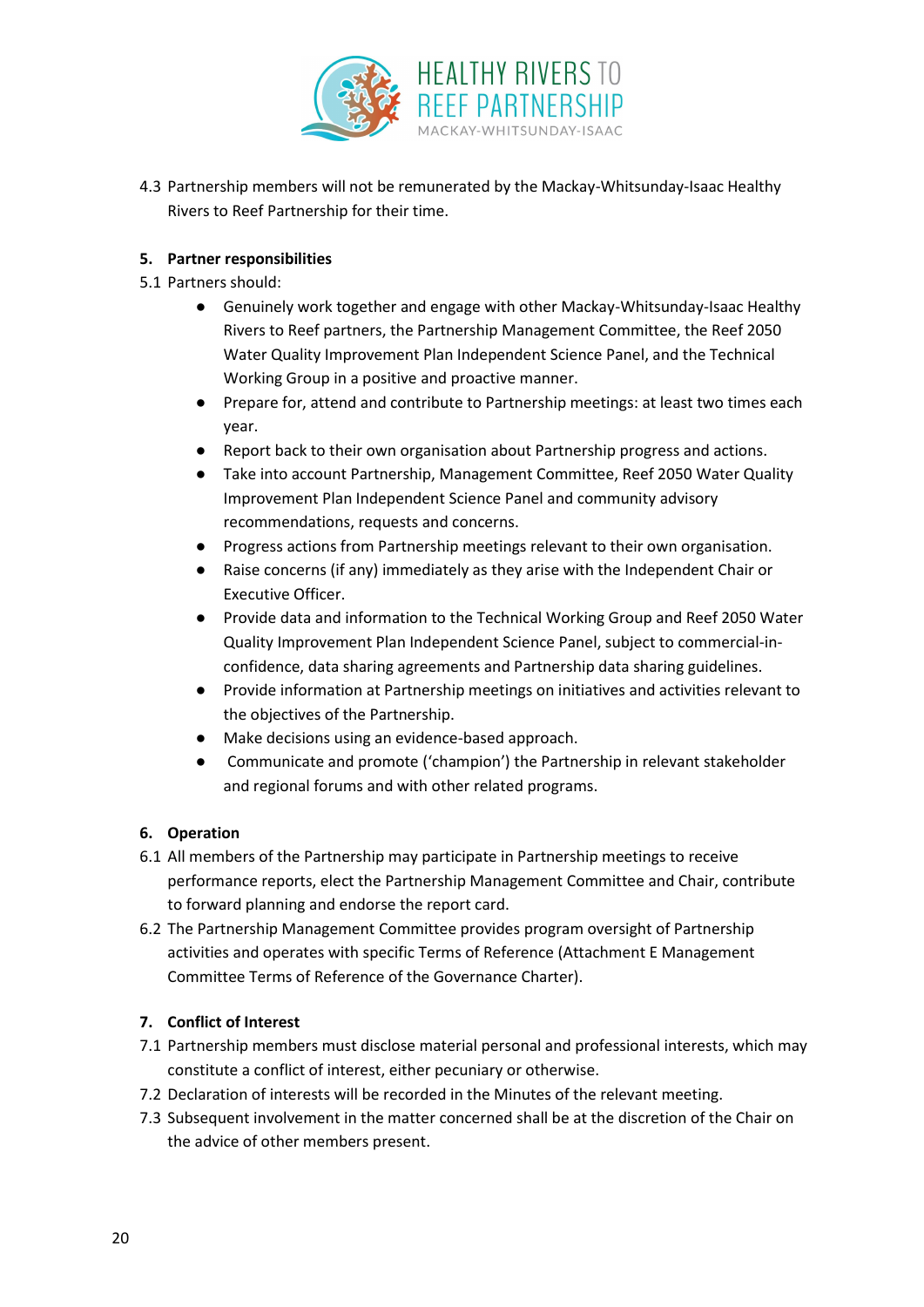

#### **8. Partnership Meetings**

- 8.1 Partnership meetings are comprised of the representatives of Partnership member organisations.
- 8.2 The full Partnership shall meet two-three times per year to receive performance reports and contribute to forward planning.
- 8.3 *Decision-making process*
	- 8.3.1 The Partnership will make decisions by consensus. A 70% majority will be used in the event of an impasse.
	- 8.3.2 It is the responsibility of the Chair to manage the decision-making process.
- *8.4 Quorum*
	- 8.4.1 A quorum has been established in order to clearly establish the minimum number of attendees present at each meeting to enable the Partnership to make decisions. The quorum for Partnership meetings is half the Partnership membership group plus one person.
	- 8.4.2 The Chair or deputy-Chair will be responsible for determining whether the quorum group is present at Partnership meetings.
- 8.5 *Absences and alternates*
	- 8.5.1 The Partnership members are expected to attend Partnership meetings. If unable to attend a meeting, Partnership members may propose alternate members or proxies, at the discretion of the Chair.
	- 8.5.2 If a Partnership member can't attend, there is an obligation to provide a proxy and to ensure proxies and the organisation are briefed and proxies can speak for their organisation.
	- 8.5.3 Nomination of a proxy from the absentee Partnership member's organisation or another organisation from the same sector is encouraged.
- 8.6 *Observers*
	- 8.6.1 One observer per Partnership member may attend a Partnership meeting to assist the member. They are passive observers, not able to vote and may have to leave the room for some discussions.
	- 8.6.2 Interested non-members may observe at Partnership meetings at the discretion of the Chair and Executive Officer. They are passive observers, not able to vote and may have to leave the room for some discussions.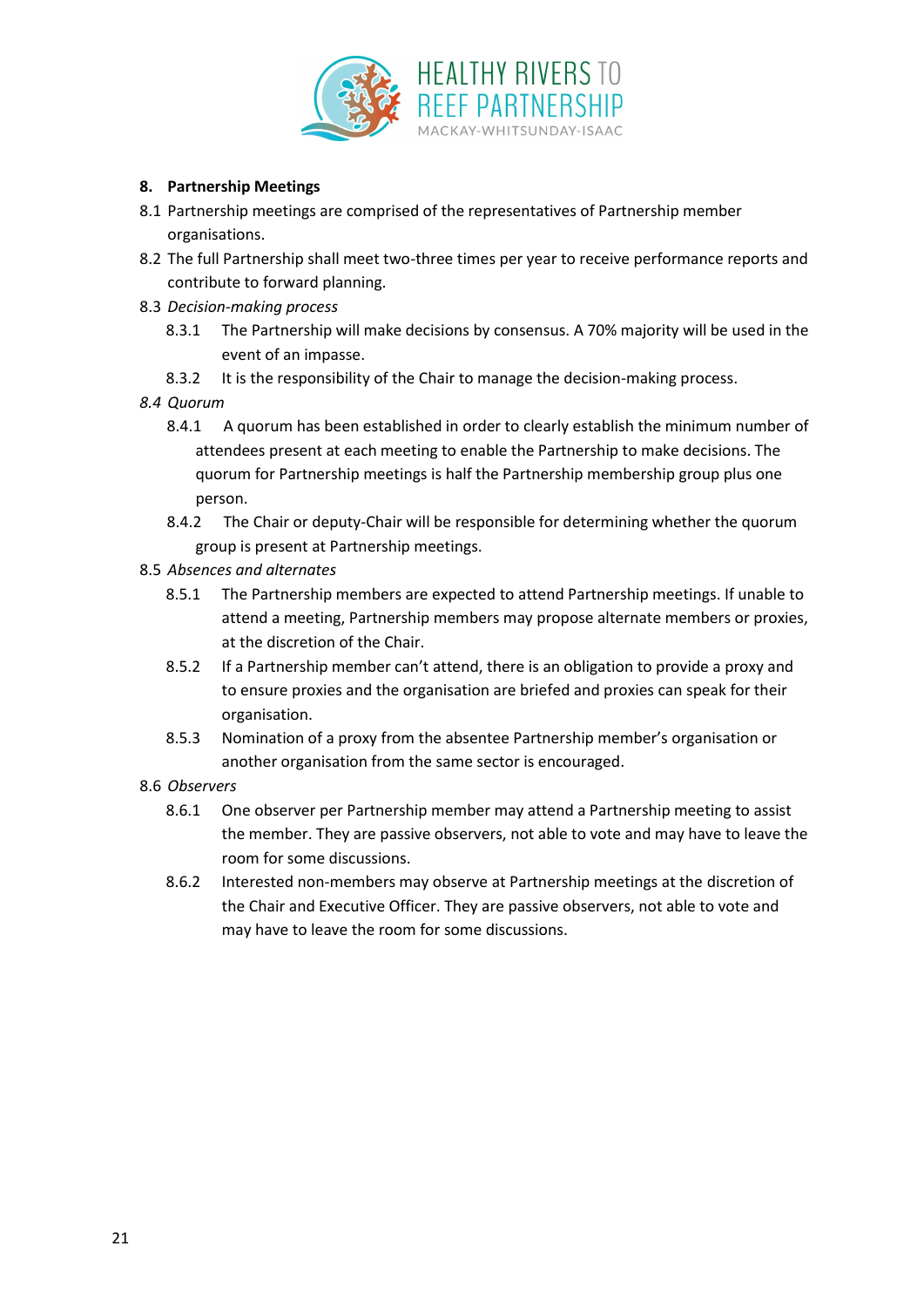

#### 8.7 *Papers*

8.7.1 The Executive Officer will circulate Partnership meeting papers. Whenever possible, papers will be circulated at least ten working days prior to the meeting.

#### 8.8 *Minutes*

- 8.8.1 Minutes will contain decisions made by the Partnership.
- 8.8.2 Draft minutes will be provided to the Chair of the Partnership by the Executive Officer within 10 working days of the meeting for approval.
- 8.8.3 Chair-approved draft minutes will be provided to the Partnership by the Executive Officer with a 10-working day period for review and/or comments.
- 8.8.4 Final draft minutes will be provided to all Partnership members by the Executive Officer for final comment. If no comments are received after 5 working days, the draft minutes are assumed to be approved by the Committee.

#### **9. Leaving the Partnership**

9.1 Partners may withdraw from the Partnership at any time by written notice to the Chair. Membership contribution invoices shall be refunded at the discretion of the Chair.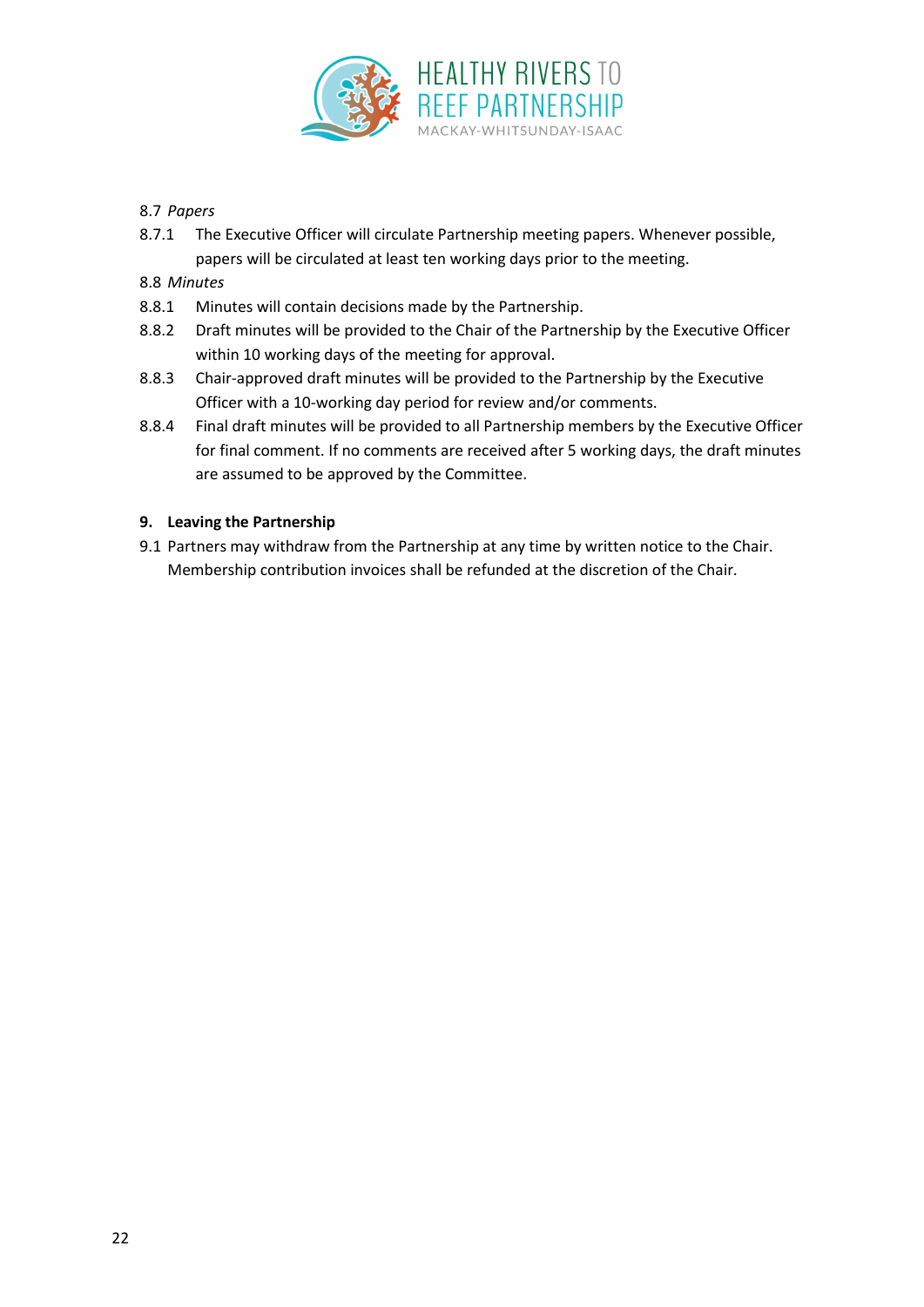

#### **Addendum A: Partnership membership contributions**

| <b>Funding Category</b>      | <b>Annual Membership</b><br><b>Contribution (excl. GST)</b> | Example of who could be in this category                                                                       | Vote       |
|------------------------------|-------------------------------------------------------------|----------------------------------------------------------------------------------------------------------------|------------|
| <b>Contributing Partners</b> |                                                             |                                                                                                                |            |
| Tier 1                       | \$1,000-\$5,000                                             | Local Businesses, Small Companies and<br>Small public utilities, Peak Industry<br>Associations                 | Yes        |
| Tier 2                       | \$5,000-10,000                                              | Regional NRM Bodies, Medium<br>Companies, Medium public utilities,<br>Universities, and Research Organisations | Yes        |
| Tier 3                       | \$25,000-\$100,000                                          | Large Companies/Industry/Coal<br>Terminals, Port Authority                                                     | <b>Yes</b> |
|                              | \$10,000-\$260,000<br>Negotiated as required                | <b>Regional Council</b>                                                                                        | <b>Yes</b> |
| Government Tier              |                                                             | <b>Commonwealth Government</b>                                                                                 |            |
|                              |                                                             | <b>State Government</b>                                                                                        | <b>Yes</b> |
| Community                    | \$50-\$1,000                                                | Traditional Owner, community and<br>conservation groups                                                        |            |
| <b>Supporters</b>            |                                                             |                                                                                                                |            |
|                              | \$500 or more                                               | Interested groups without direct<br>involvement                                                                | N٥         |

- A contribution range for Tiers 1, 2 and 3 exists such that specific contributions within this range are determined by criteria, including throughput, size of company and number of Environmentally Relevant Activities in the region.
- Private businesses are encouraged to determine their membership contribution with the Executive Officer/Chair on an annual basis, as membership contributions should be proportionate to Partner revenue/scale of operations.
- Flexibility is built into Regional Council membership if a local government area extends over two potential regional report card regions and in Tier 2 membership if a Partner is a financial contributor to more than one regional report card. This is reflected in a contribution range or could be a combination of financial/in-kind co-contributions. Flexible contributions are at the discretion of the Partnership Chair.
- A discounted membership fee can be arranged between the Executive Officer/Chair and a Partner if membership is sought/finalised outside of July (i.e. the start of that membership year).
- Membership fees may be paid in instalments upon request from Partners to the Executive Officer/Chair.
- Two-year membership fee commitments have been introduced (from the 19/20FY). Partners are asked to provide written confirmation of their intent to join the Partnership prior to each two-year tenure. Partners' membership fees may still be paid on an annual basis if budgeting reasons dictate this requirement.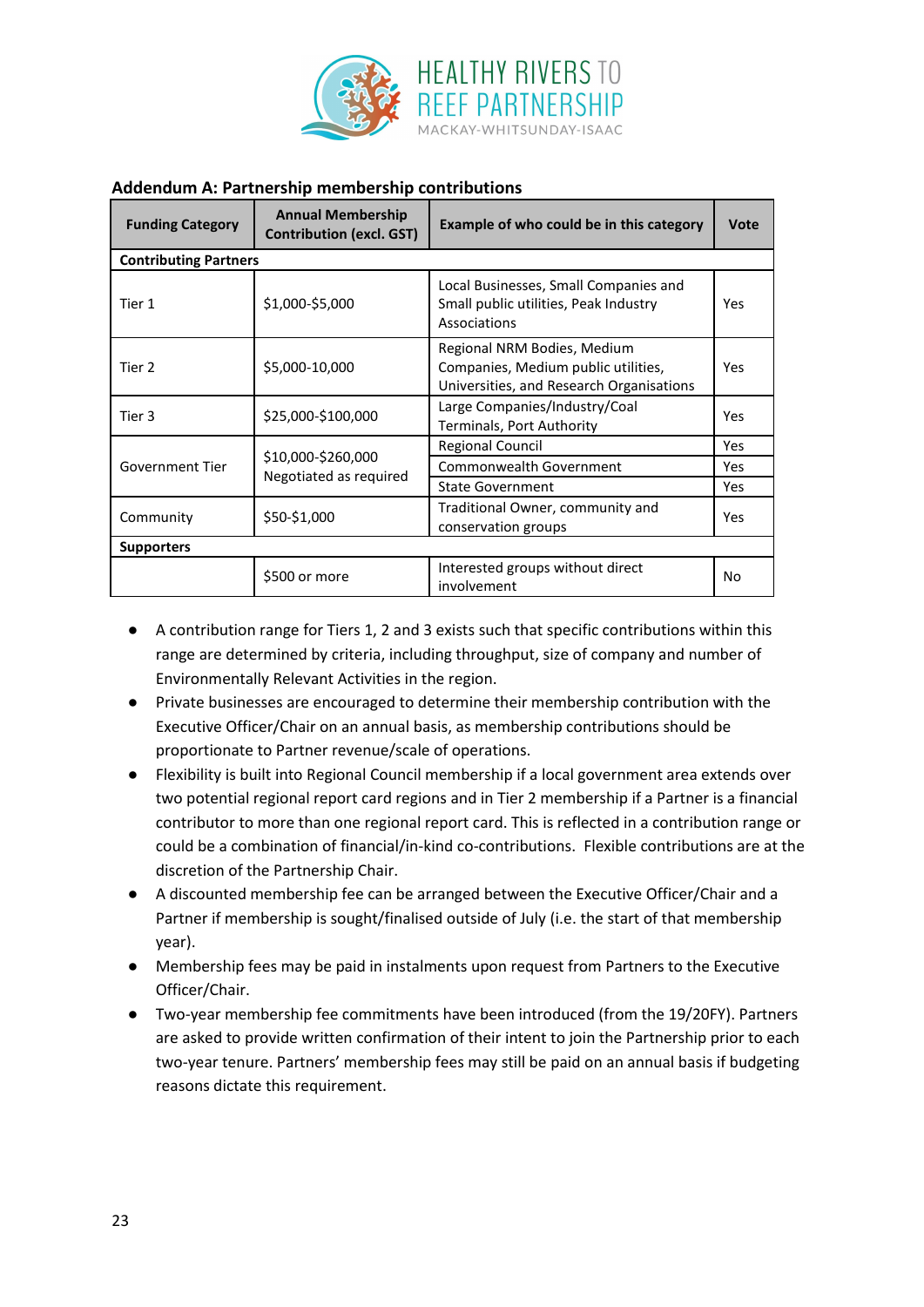

# <span id="page-25-0"></span>**Attachment E Management Committee Terms of Reference**

#### TERMS OF REFERENCE

#### MACKAY-WHITSUNDAY-ISAAC HEALTHY RIVERS TO REEF PARTNERSHIP: THE MANAGEMENT COMMITTEE

#### Version: June 2020

#### **1. Role**

The Mackay-Whitsunday-Isaac Healthy Rivers to Reef Partnership's Management Committee is a subgroup of the broader Partnership. Its role is to provide oversight and advice on operational matters including budget, work plan, production of the report card and delivery of the communications program.

The Management Committee supports the Partnership objective of bringing together Partnership representatives interested in the health of the five regional catchments (the Don, Proserpine, Pioneer, O'Connell and Plane), urban areas, the ports of Abbot Point, Mackay and Hay Point, marinas and the adjacent coastal and marine area to the eastern boundary of the Great Barrier Reef Marine Park, through open and honest communication built on rigorous scientific based decisions to continuously improve the regional report card and inform the community with up-to-date information.

#### **2. Partnership Chair and Deputy Chair**

*2.1* The Partnership Independent Chair and deputy Chair is the chair and deputy chair of the Management Committee.

#### **3. Executive and Technical Officer/s**

*3.1* The Executive and Technical Officer/s will support the work of the Management Committee.

#### **4. Membership**

- 4.1 Management Committee members are nominated by their respective sectoral groups within the Partnership (i.e. community, industry and government plus an elected member representative). They comprise up to two representatives from each sector plus the Chair and deputy Chair of the Partnership (maximum of 8 members in total).
	- 4.1.1 Community Partnership members nominate up to two community representatives on the Management Committee, and representation includes Traditional Owners, regional NRM bodies, conservation groups, and recreational fishers.
	- 4.1.2 Industry Partnership members nominate up to two industry representatives on the Management Committee and representation includes the resource industry, ports, agriculture, marine tourism and commercial fishers (if applicable).
	- 4.1.3 Government Partnership members nominate the up to two government representatives on the Management Committee.
	- 4.1.4 An elected member representative will sit on the Management Committee, comprising a Councillor from one of the local Governments involved in the Partnership. Suitable representatives will be sourced by the Executive Officer with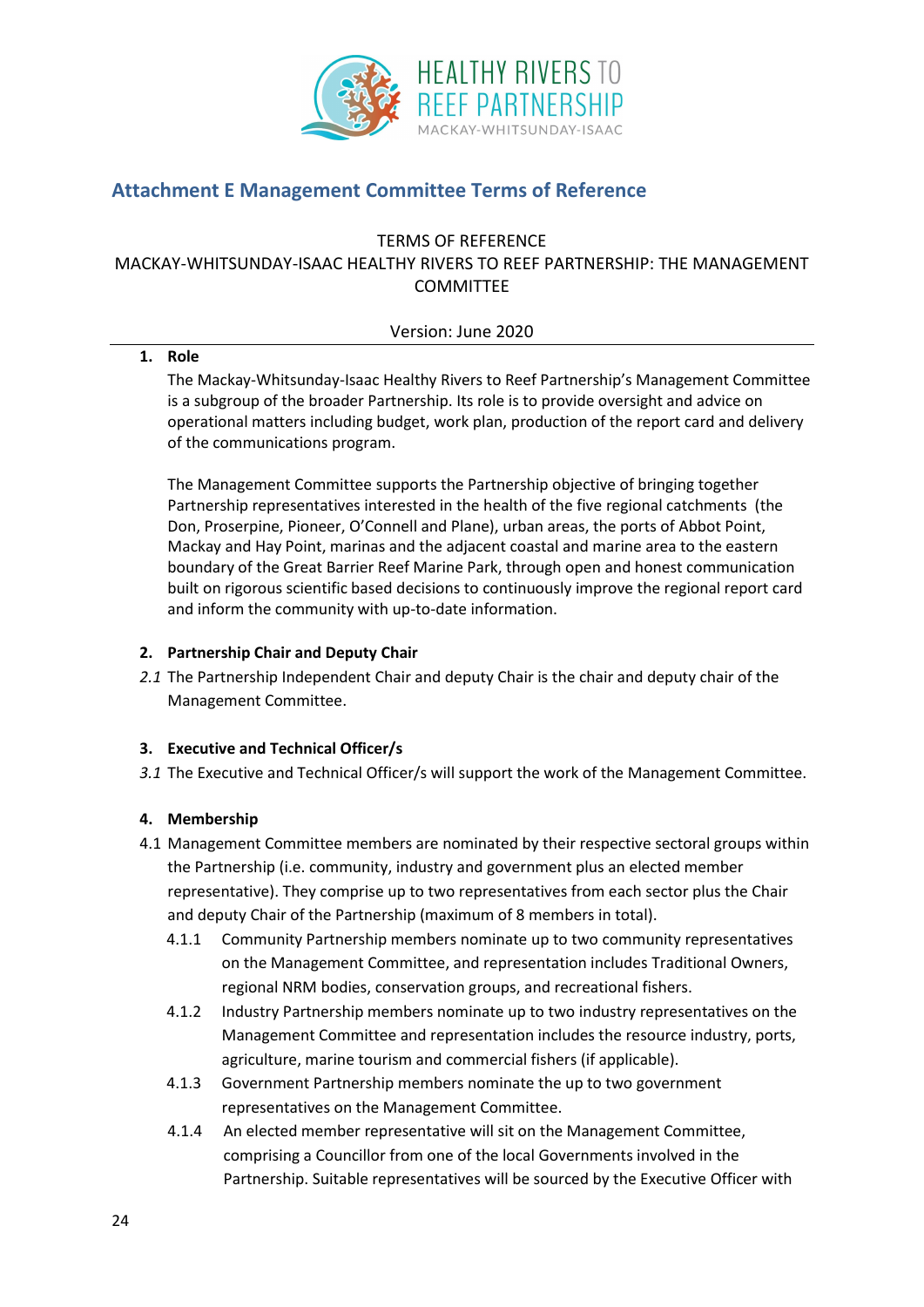

input from the Management Committee and / or Partnership prior to the start of each term. In the event that more than one elected member wishes to sit on the Management Committee, a voting process will be used to determine the selected member via the Partnership.

- 4.1.5 A ballot will be used if consensus between sector partners is unable to be reached.
- 4.2 Selection will be undertaken every two years starting prior to the relevant financial year.
- 4.3 The Chair of the Technical Working Group is not a member of the Management Committee but may be invited to attend/present at Management Committee meetings.
- 4.4 The Chair of the Reef 2050 Water Quality Improvement Plan Independent Science Panel is not a member of the Mackay-Whitsunday-Isaac Healthy Rivers to Reef Partnership Management Committee.
- 4.5 Management Committee members will not be remunerated by the Mackay-Whitsunday-Isaac Healthy Rivers to Reef Partnership for their time.

#### **5. Management Committee member responsibilities**

Members should:

- 5.1 Genuinely work together and engage with other Mackay-Whitsunday-Isaac Healthy Rivers to Reef Partnership partners, the Technical Working Group, and when required the Reef 2050 Water Quality Improvement Plan Independent Scientific Panel.
- 5.2 Implement Partnership decisions e.g. work program, communication plan etc.
- 5.3 Address matters raised by or affecting partners.
- 5.4 Prepare for, attend and contribute to Management Committee meetings.
- 5.5 Report back to their own organisations about Partnership progress and actions.
- 5.6 Make decisions using an evidence-based approach.
- 5.7 Provide data and information to the Reef 2050 Water Quality Improvement Plan Independent Science Panel and Technical Working group, subject to commercial-inconfidence and an agreed data sharing agreement.
- 5.8 When required, prepare documentation (assisted by Executive Officer) for Management Committee meetings, implementing Partnership decisions or for making operational decisions.
- 5.9 Review staff contracts (e.g. Executive and Technical Officer/s).
- 5.10 Assist the Executive Officer in developing the yearly Program Plan.
- 5.11 Review and approve the yearly Program Plan.
- 5.12 Assist the Executive Officer in developing the annual budget.
- 5.13 Review and approve the annual budget for the next financial year.
- 5.14 Assist the Technical Officer/s in collating technical information and coordinating the TWG
- 5.15 Communicate and promote ('champion') the Partnership in relevant stakeholder and regional forums and with other related programs.

#### **6. Conflict of Interest**

6.1 Management Committee members must disclose material, personal and professional interests, which may constitute a conflict of interest, pecuniary or otherwise.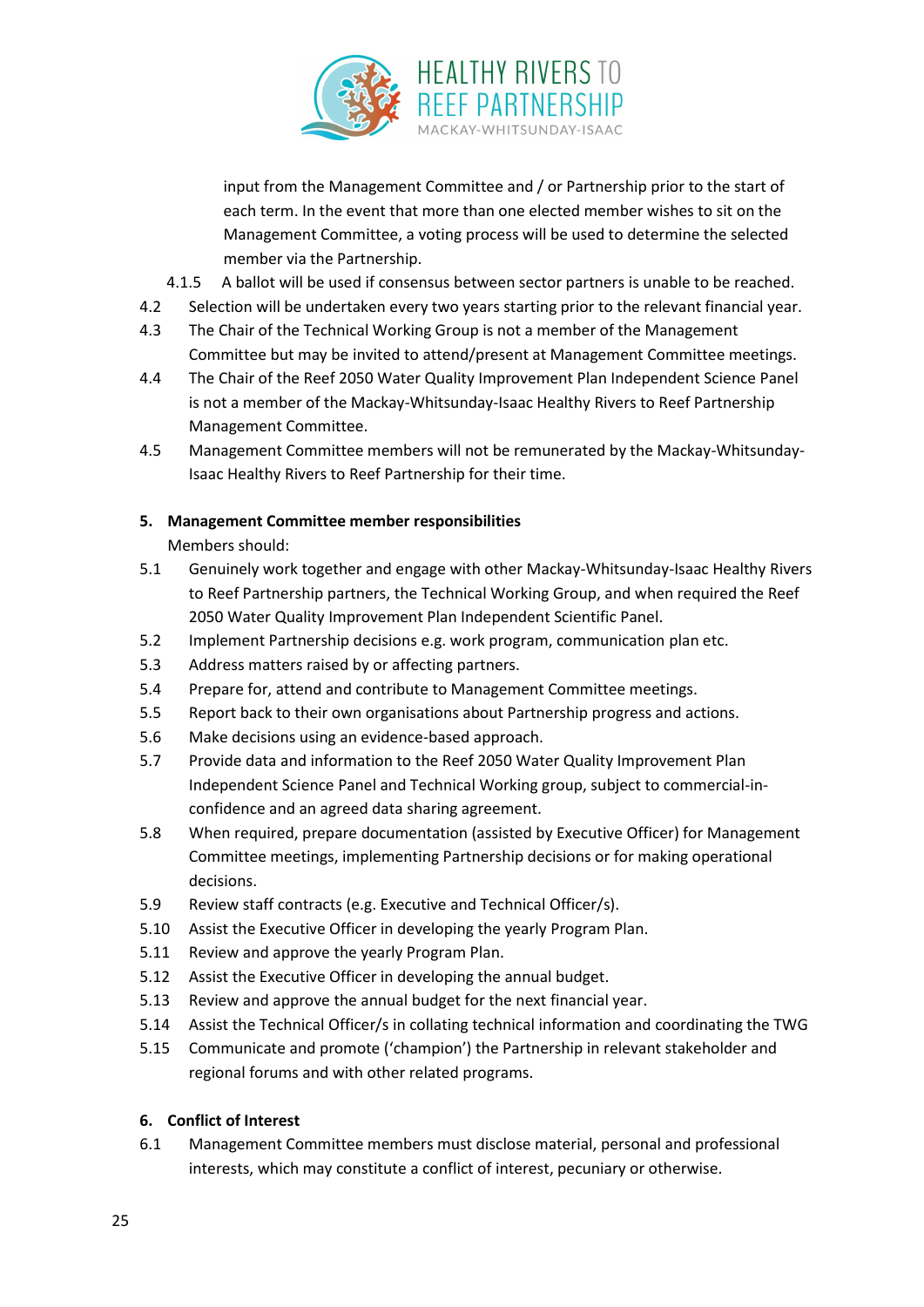

- 6.2 Declaration of interests will be recorded in the Minutes of the relevant meeting.
- 6.3 Subsequent involvement in the matter concerned shall be at the discretion of the Chair on the advice of remaining Management Committee members.

#### **7. Meetings**

#### 7.1 *Meeting frequency*

7.1.1 Unless otherwise agreed, the Management Committee will meet up to six times per FY in Mackay or via teleconference.

#### 7.2 *Meeting notice*

- 7.2.1 Notice of at least 10 working days must be given in advance of each Management Committee meeting.
- 7.3 *Absences and alternates*
	- 7.3.1 The Management Committee members are expected to attend Management Committee meetings. If unable to attend a meeting, Management Committee members may propose alternate members or proxies, at the discretion of the Chair.
	- 7.3.2 If a Management Committee member can't attend, there is an obligation to provide a proxy and to ensure proxies and the organisation are briefed and proxies can speak for their organisation.
- 7.4 Nomination of a proxy from the absentee Committee member's organisation or another organisation from the same sector is encouraged.
- *7.5 Quorum*
	- 7.5.1 A quorum has been established in order to clearly establish the minimum number of attendees present at each meeting to enable the Management Committee to make decisions. The quorum for Management Committee meetings is half the Management Committee membership group plus one person.
	- 7.5.2 The Chair or deputy Chair will be responsible for determining whether the quorum group is present at Management Committee meetings.
- 7.6 *Observers*
	- 7.6.1 One observer per Management Committee member may attend a meeting to assist the member. They are passive observers, not able to vote and may have to leave the room for some discussions.
- 7.7 *Decision-making processes*
	- 7.7.1 The Management Committee will aim to make decisions by consensus. In the event of an impasse, the decision will be deferred to the Partnership. A discussion paper will be provided including arguments and recommendations for the Partnership to consider.
	- 7.7.2 It is the responsibility of the Chair to manage the decision-making processes.
- 7.8 *Agenda*
	- 7.8.1 Executive Officer will assist the Chair, in consultation with the Management Committee members to develop the agenda.
	- 7.8.2 The agenda will generally include the following:
		- Minutes and actions of the previous meeting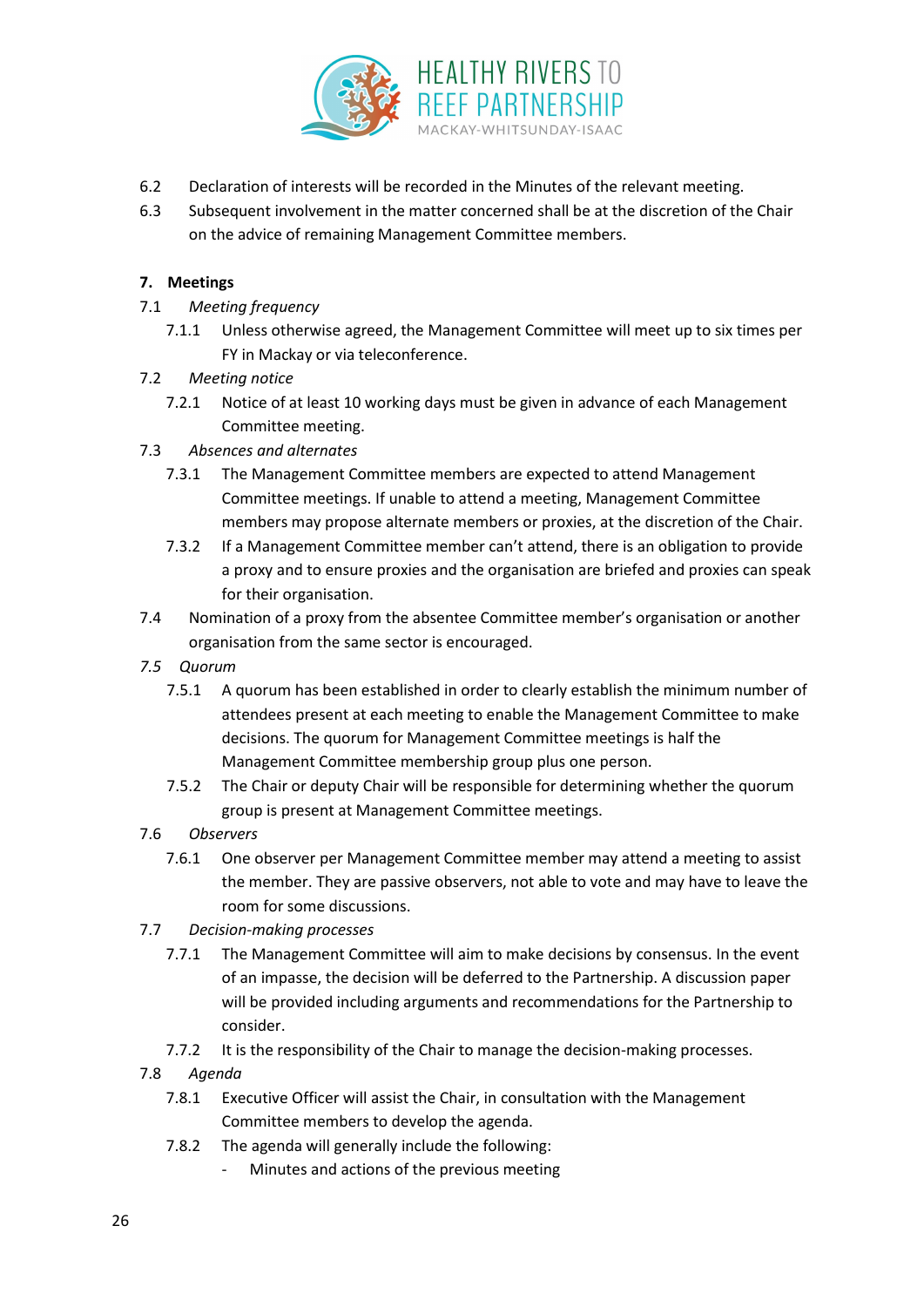

- Reporting on progress of Partnership activities
- Report from the Executive Officer or the Technical Officer/s on activities related to report card development
- Any other general business

#### 7.9 *Papers*

- 7.9.1 The Executive Officer will circulate Management Committee meeting papers. Whenever possible, papers will be circulated at least five working days prior to the meeting.
- 7.10 *Minutes*
	- 7.10.1 Minutes will contain decisions made by the Management Committee.
	- 7.10.2 Draft minutes will be provided to the Chair of the Partnership by the Executive Officer within 10 working days of the meeting for approval.
	- 7.10.3 Chair-approved draft minutes will be provided to the Management Committee by the Executive Officer with a 10-working day period for review and/or comments.
	- 7.10.4 Final draft minutes will be provided to all Management Committee members by the Executive Officer for final comment. If no comments are received after 5 working days, the draft minutes are assumed to be approved by the Committee.
	- 7.10.5 Finalised minutes will then be made available to the full Partnership (via uploading to the Partners log in area of the Partnership's website).

#### **8. Leaving the Management Committee**

Committee members may withdraw from the Management Committee at any time by written notice to the Chair and should provide details of the replacement representative

#### **9. Review of the ToR**

These Terms of Reference will be updated biannually.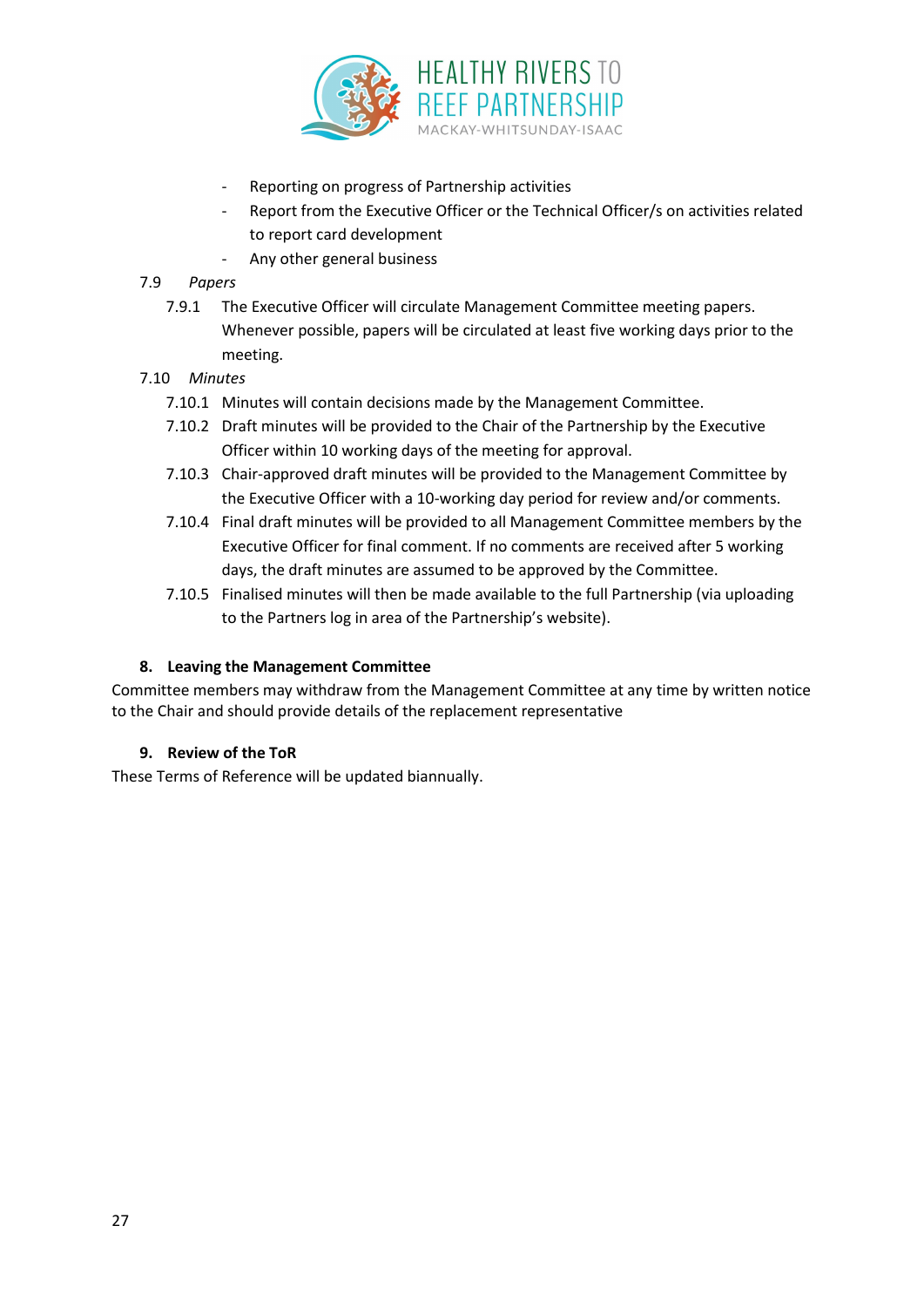

# <span id="page-29-0"></span>**Attachment F Technical Working Group Terms of Reference**

#### REGIONAL REPORT CARD TECHNICAL WORKING GROUP (TWG)

TERMS OF REFERENCE

Version: May 2020

#### **1. Role of the TWG**

Review and provide technical monitoring, modelling and reporting advice on environmental indicators for the Wet Tropics Waterways, Mackay-Whitsunday-Isaac Healthy Rivers to Reef Partnership and the Dry Tropics Partnership for Healthy Waters (hereafter collectively referred to as the Partnerships). The TWG will:

1.1 Review technical aspects of the Partnership programs and suggest continuous improvement (integration, gaps and priorities), including the development of new environmental indicators.

1.2 Provide technical advice on program implementation.

1.3 Provide technical advice on data availability, collection and interpretation for integration into report cards.

1.4 Review the reporting framework and report card material, including review of technical reports.

1.5 Contribute to the strategic direction of the technical report card program for all Reef Regional Report card partnerships including, Fitzroy partnership for river health and Gladstone healthy harbour partnership

1.6 Advise on other relevant technical issues as identified by the Management Committees of the Partnerships and Reef Plan Independent Science Panel.

1.7 Advise on the alignment and integration with other waterway health related reporting programs in the GBR catchments

In addition, TWG members will:

1.8 Provide peer support to the Technical Officers of the Partnerships.

1.9 Participate in relevant program meetings and workshops of the Partnerships.

1.10Communicate and promote ('champion') the Partnerships in relevant stakeholder and regional forums and with other related programs.

1.11Encourage whole of program coordination.

The Paddock to Reef program Coordination Advisory Group (CAG) and the Regional Report Card Technical Working Group (TWG) function to deliver the Catchment and Estuary theme under the Reef 2050 Plan Reef Integrated Monitoring and Reporting Program (RIMReP). The further development of marine indicators will be informed through other RIMReP specialist working groups.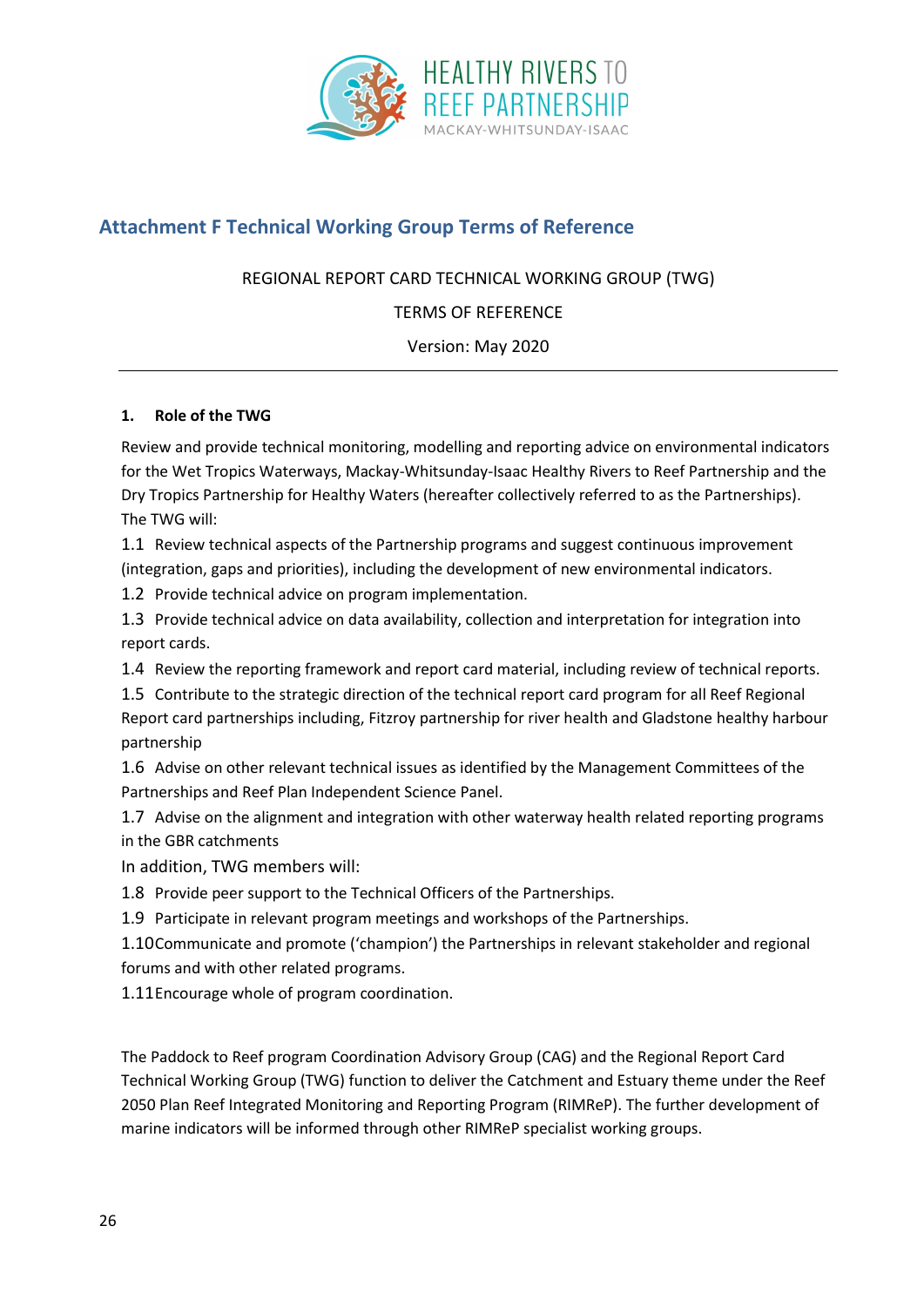

#### **2. Operation**

2.1 TWG meetings will be chaired by an independent chair

2.2 Partnership technical officers or the Chair will report TWG recommendations to the Management Committees of the Partnerships.

2.3 TWG members will work closely with technical officers of the Partnerships, CAG and the Reef Plan Independent Science Panel.

2.4 The TWG will consist of:

- **Operational members**: chair / secretariat / technical officers. The secretariat and technical officers will attend all relevant meetings. Operational members will vote.
- **Core members** will attend all meetings when available.
- **Expert members** will attend meetings where their specific expertise is required to address specific agenda items.
- **Regional members** will attend meetings related to their specific region and regional expertise.

2.5 TWG meetings must be attended by > 50 % of the core members who, along with the Chair and technical officers, will determine whether there are sufficient expert and regional members present at the meeting to provide robust advice or review required for endorsement of the tabled agenda items.

2.6 The core TWG members are expected to convene on at least six separate occasions across the calendar year for full day meetings, which will be held on a rotational basis in Brisbane, Mackay, Cairns and Townsville.

2.7 The expert TWG members will convene on up to six separate meetings. Attendance will be determined by the agenda.

2.8 Review material will be provided to relevant TWG members at least five business days before the due date for comments.

2.9 TWG members will follow up assigned actions in agreed timeframes and review and update the online action tracker on a regular basis.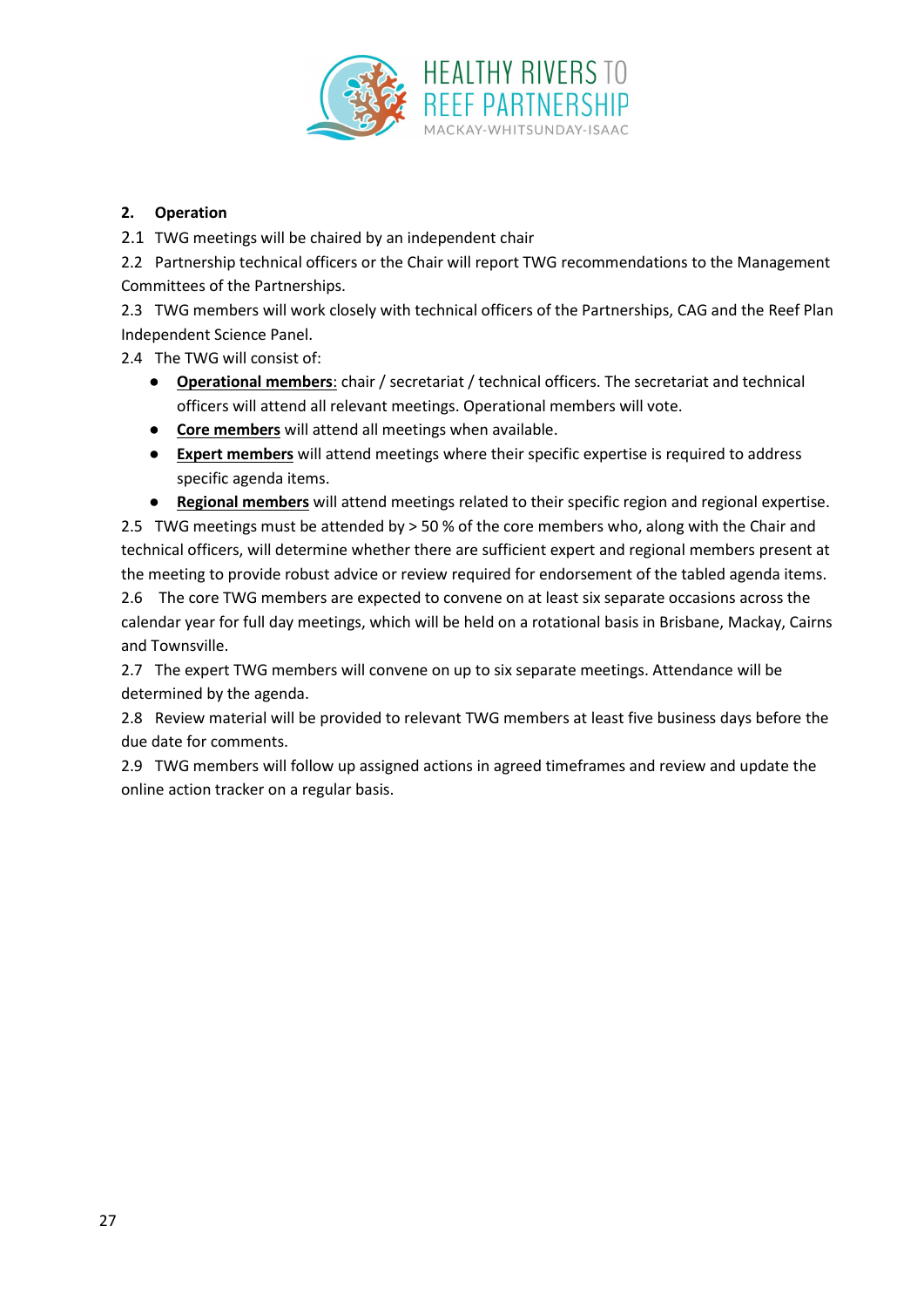

#### **3. Secretariat and operational support**

3.1 Technical officers are to lead the development of technical papers and reports, and the collation, analysis and documentation of methods and results for their respective report cards for review by TWG and the Reef Independent Science Panel (ISP).

3.2 The Office of the Great Barrier Reef (OGBR) and the technical officers will provide secretariat assistance to the TWG. The secretariat will coordinate meetings; finalise agendas; take minutes at meetings; track meeting actions and other administrative functions.

3.3 The meetings will be held on a rotational basis between the report card locations. The host technical officer or secretariat will organise all logistics for room and catering.

3.4 The draft minutes will be available to the members within 10 days of a TWG meeting.

3.5 Material provided to the TWG for review are confidential drafts and not for distribution, unless stated otherwise.

3.6 TWG members will have an opportunity to provide feedback on TWG processes annually during strategic TWG meetings.

#### **4. Specialist sub meetings**

4.1 TWG members will endorse the formation and membership of specialist sub meetings, to address technical matters that require more detailed advice or review, and that may be outside the scope of the existing TWG expertise.

4.2 Technical matters may be identified by the Partnerships, the ISP or the TWG.

4.3 A member of the TWG will attend specialist sub meetings to represent the TWG and will report back the findings of the specialist sub meeting for general endorsement by the core TWG members.

#### **5. Chair Duties**

5.1 The Chair will be engaged on a 24-month term.

5.2 The Chair position will be selected through an open process and advertised externally.

5.3 The Chair appointment will be decided by a majority vote of the TWG members and technical officers.

5.4 The Chair appointment will be subject to a four-month probation period.

5.5 Technical officers will have an opportunity to provide feedback on Chair's performance annually.

5.6 The Chair will play a strategic role, having oversight over all report cards, and identifying alignment with existing Reef policy and collaborative opportunities where possible.

5.7 The Chair is required to review papers and officiate TWG meetings to guide technical decisions.

5.8 The Chair is considered a "core" TWG member and is required to attend all TWG meetings.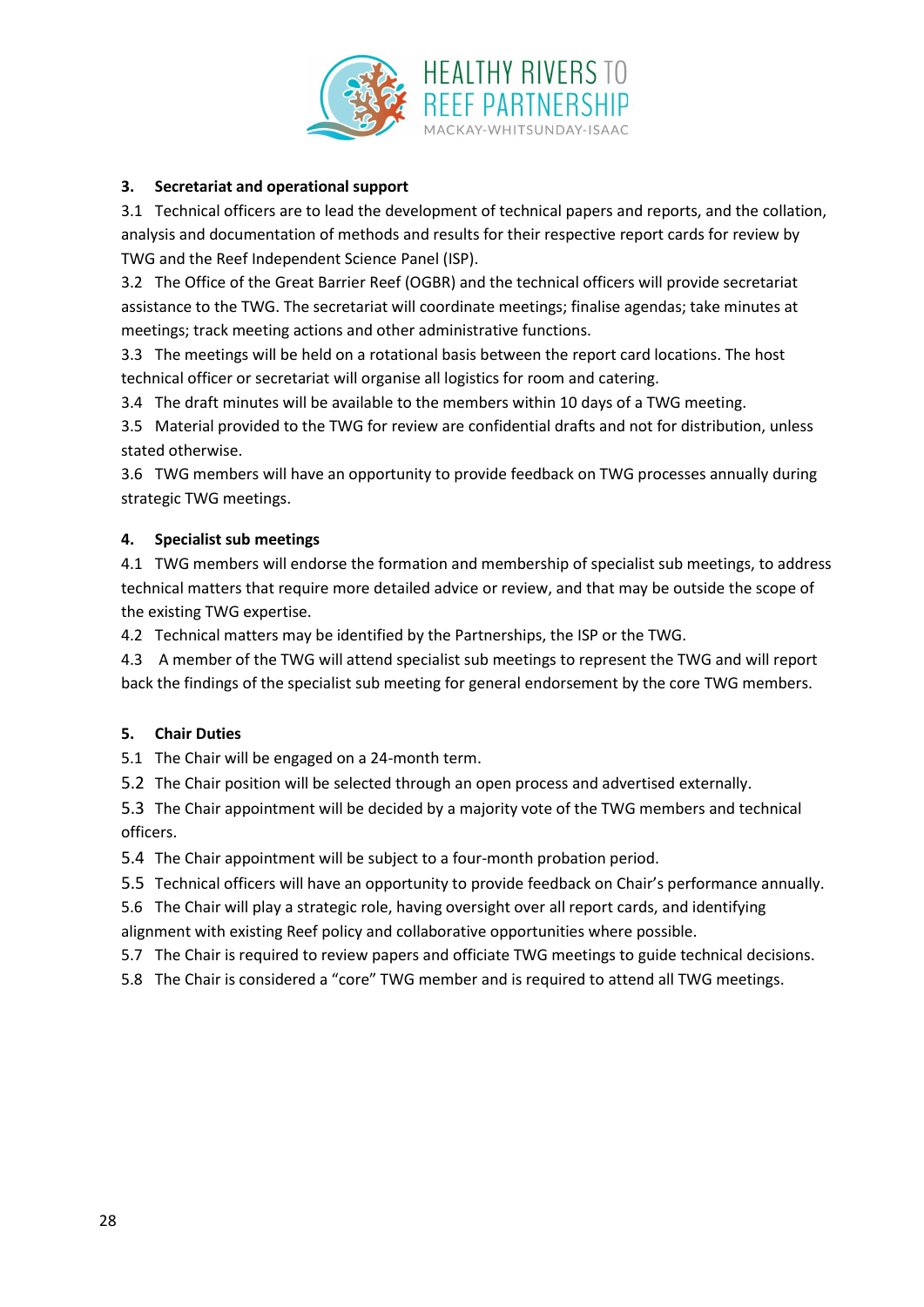

#### **6. Membership**

6.1 Members are nominated and invited by the Partnership or Management Committees of Wet Tropics Waterways; the Dry Tropics Partnership for Healthy Waters and the Mackay-Whitsunday-Isaac Healthy Rivers to Reef Partnership.

6.2 Gladstone Healthy Harbour Partnership and Fitzroy Partnership for River Health science officers and/or Chairs are invited to attend where relevant.

6.3 The TWG is a skills-based membership that aligns with the reporting methodology endorsed by the various Partnerships.

6.4 If a member is unable to attend a meeting, proxies must have similar expertise to the member; representation by organisation will not be permitted.

6.5 The TWG members must have expertise in one or more of the following:

#### CORE MEMBERS

- Report Cards / Scoring and scaling methodology
- Catchment and estuarine water quality and ecosystem health reporting
- Marine water quality and ecosystem health reporting
- Urban management and planning
- RIMReP linkage
- Ports/industry monitoring

#### EXPERT MEMBERS

- Human dimension (representative from RIMReP HD working group)
- Indigenous Cultural heritage
- Economics
- Data Analysis and Statistics (specialist tasks)
- Water quality modelling and reporting
- Loads and pesticides monitoring
- Seagrass ecology and monitoring
- Coral reef ecology and monitoring
- Fisheries
- Freshwater fish ecology and diversity
- Geology/Hydrology/Groundwater
- Port related monitoring
- Wetland (mangrove, saltmarsh, lake) ecology and monitoring
- Stewardship monitoring and reporting
- Aquatic weeds and pest species
- Citizen science

#### REGIONAL MEMBERS

- Wet Tropics (northern limit to southern) waterways and regional knowledge
- Dry Tropics (Black, Ross and Boule catchments) waterways and regional knowledge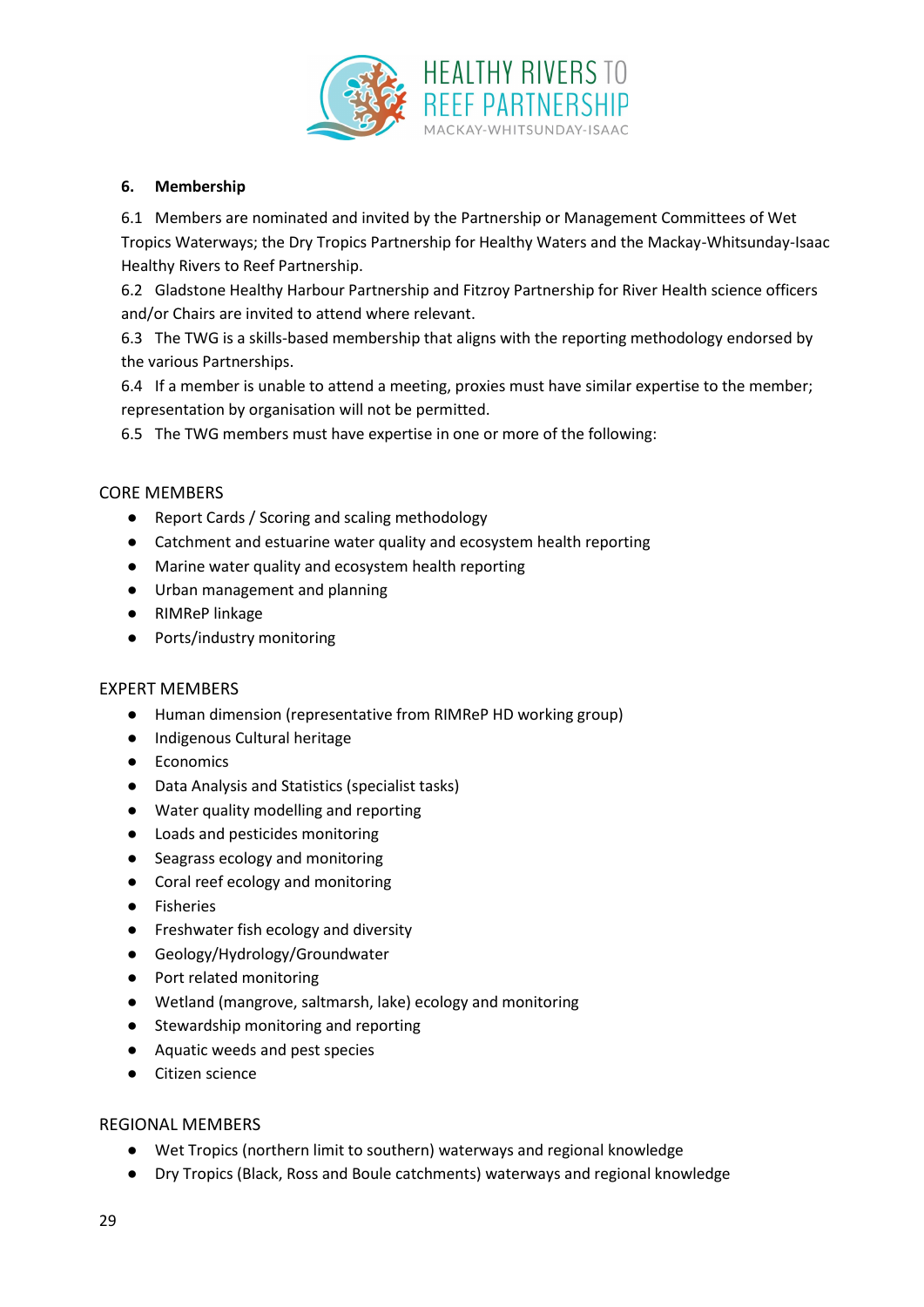

Mackay-Whitsunday-Isaac (northern to southern limit) waterways and regional knowledge

#### REGIONAL REPORT CARD MEMBERS

● Expertise requested from: South East Queensland Healthy Land and Water; Fitzroy Partnership for River Health; or Gladstone Healthy Harbour Partnership as required

The current list of core, expert and regionally specific members is documented in Appendix A. The expertise required for the TWG is expected to expand to include human dimensions and economics. A suitable approach for this expansion is being investigated.

#### **7. TWG costs**

7.1 Upon request, flight costs and where necessary, overnight accommodation for TWG members will be covered (and equally shared) by the respective Partnership budgets.

7.2 Flights and overnight accommodation for meetings are to be paid for upon approval by the individual Partnership Executive Officers or Project Managers.

7.3 Chair costs will be divided equally between the Partnerships.

7.4 Costs for TWG meetings, including members' travel and accommodation, meeting room hire and catering, will be shared by the Partnerships based on an agreed arrangement between the Partnerships.

7.5 The Queensland Government staff travel costs will be covered by their respective departments.

#### **8. Leaving the Working Group**

8.1 Members may withdraw from the TWG at any time by written notice to the Chair of the TWG.

8.2 A replacement representative will be approved by the Management Committees of the Partnerships.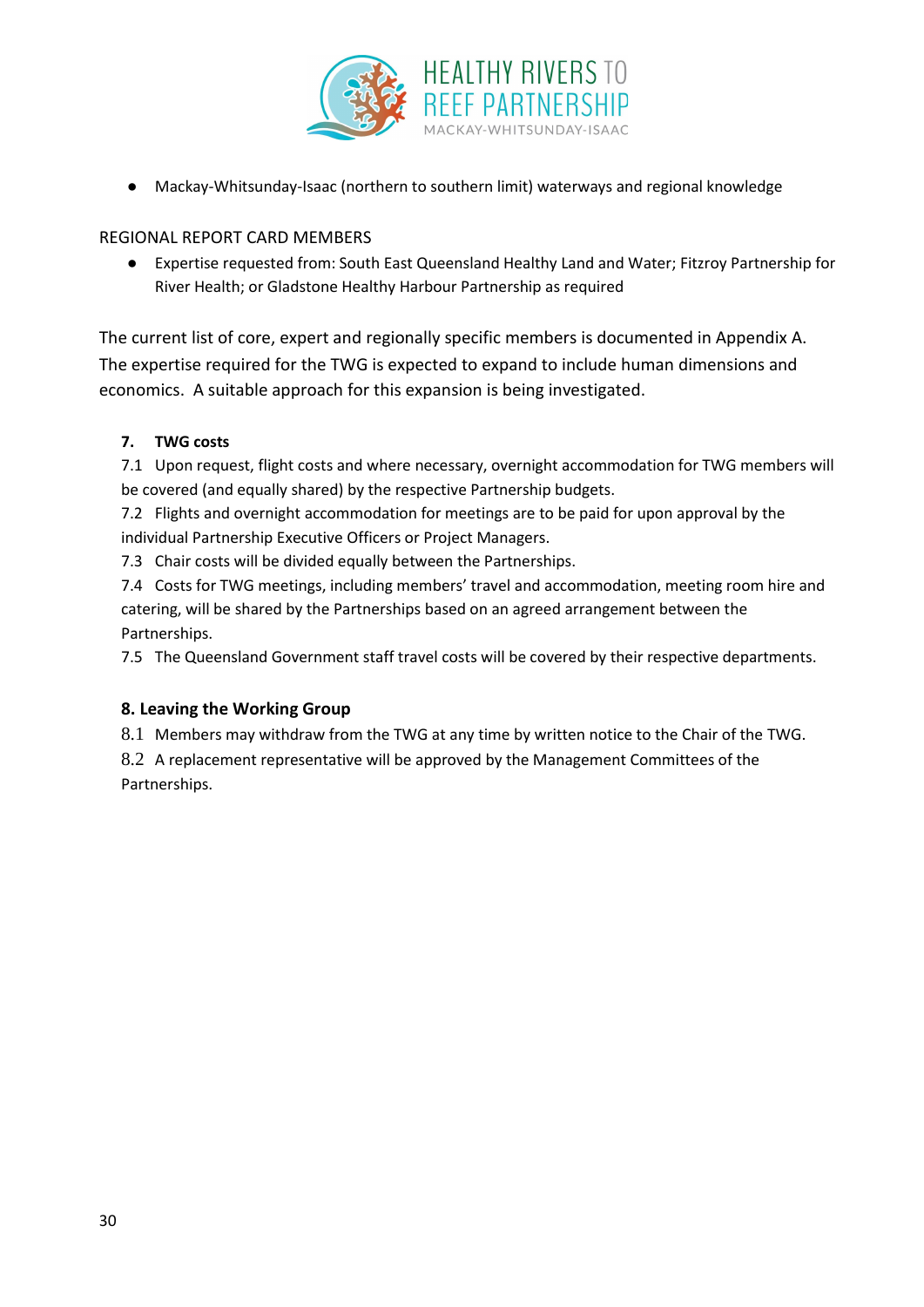

# **Appendix A. Regional report card Technical Working Group core and regionally-specific members**

| <b>Expertise/Position</b>                                                              | Organisation                                          | <b>Location</b>                             |
|----------------------------------------------------------------------------------------|-------------------------------------------------------|---------------------------------------------|
| <b>Operational members</b>                                                             |                                                       |                                             |
| <b>TWG Chair</b>                                                                       | Independent                                           | <b>Brisbane</b>                             |
| Secretariat                                                                            | Qld Govt. DES                                         | <b>Brisbane</b>                             |
| <b>Technical Officers</b>                                                              | Partnerships                                          | Cairns, Townsville and<br>Mackay/Proserpine |
| Core members - attendance at all meetings                                              |                                                       |                                             |
| Paddock to Reef / QLD water<br>quality policy / Catchment water<br>quality             | Old Govt. DES                                         | <b>Brisbane</b>                             |
| Catchment water quality / Report<br>Cards                                              | Qld Govt. DES                                         | <b>Brisbane</b>                             |
| Urban Management and Planning<br>& Total water cycle management                        | Qld Govt. DES<br>/ Cairns<br>Regional<br>Council      | Brisbane / Cairns                           |
| <b>Estuarine and Marine Water</b><br>quality and ecosystems                            | Qld Govt. DES                                         | <b>Brisbane</b>                             |
| Marine ecosystems and RIMReP                                                           | Aus Govt.<br><b>GBRMPA</b>                            | Townsville /<br>Rockhampton                 |
| Ports/industry monitoring                                                              | Determined by<br>agenda and/or<br>meeting<br>location | Cairns / Townsville /<br>Mackay             |
| Expert members - attendance where expertise is needed to address agenda<br>items or at |                                                       |                                             |
| Loads and pesticide monitoring                                                         | Qld Govt. DES                                         | <b>Brisbane</b>                             |
| Data analysis and statistics                                                           | Qld Govt. DES                                         | <b>Brisbane</b>                             |
| Indigenous cultural heritage                                                           |                                                       |                                             |
| Economics                                                                              | CQU                                                   | Gladstone                                   |
| <b>Human Dimensions</b>                                                                | <b>CSIRO</b>                                          | Brisbane/Townsville                         |
| Citizen Science                                                                        | <b>GBRF</b>                                           | <b>Brisbane</b>                             |
| Offshore ecosystems                                                                    | <b>AIMS</b>                                           | Townsville                                  |
| Coastal landscape ecology and<br>processes / urban ecology                             | TropWater                                             | Townsville                                  |
| Freshwater fish monitoring                                                             | Qld Govt. DES                                         | <b>Brisbane</b>                             |
| <b>Fisheries</b>                                                                       | Qld Govt. DAF                                         | <b>Brisbane</b>                             |
| Seagrass                                                                               | James Cook<br>University                              | Cairns                                      |
| Mangroves                                                                              | Central Qld<br>Uni                                    | Mackay                                      |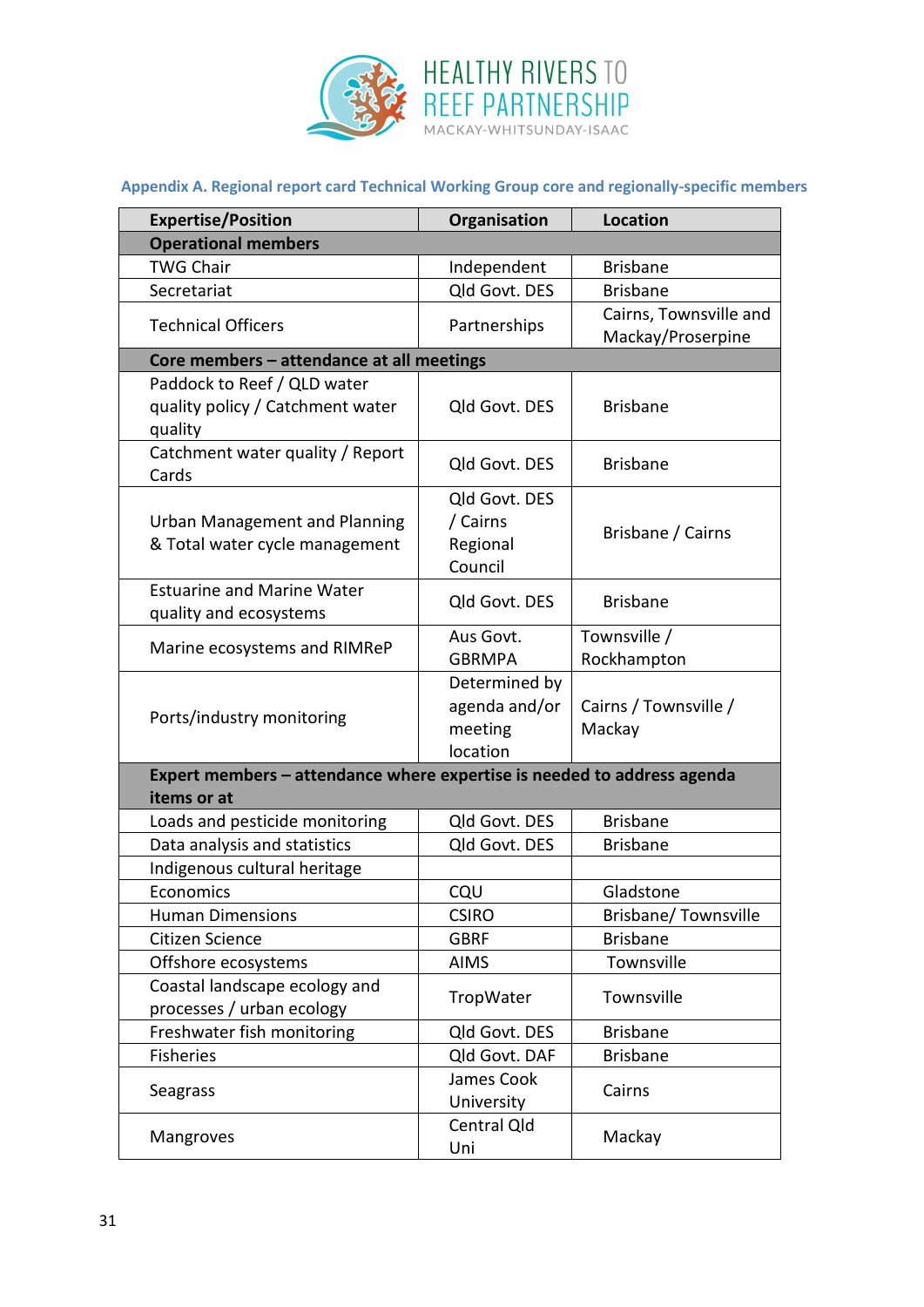

| Coral monitoring                                                                                                                                 | Aus Govt.<br><b>AIMS</b>                                      | Townsville        |  |
|--------------------------------------------------------------------------------------------------------------------------------------------------|---------------------------------------------------------------|-------------------|--|
| Hydrology/Ground water                                                                                                                           | Qld Govt.<br><b>DNRME</b>                                     | Cairns            |  |
| Regional members - attendance at all regional meetings and in some cases at<br>other meetings or special sub meetings when expertise is required |                                                               |                   |  |
| Cairns / Wet Tropics                                                                                                                             |                                                               |                   |  |
| Urban                                                                                                                                            | Cairns<br>Regional<br>Council                                 | Cairns            |  |
| Biosecurity/systems repair/WT<br>regional knowledge                                                                                              | <b>FNQ Regional</b><br>Organisation<br>of Councils            | Cairns            |  |
| Ports Marine monitoring                                                                                                                          | Ports North                                                   | Cairns            |  |
| WT Regional knowledge /<br>waterway management                                                                                                   | Aqua sea<br>Enterprises                                       | Ingham            |  |
| <b>Technical Officers</b>                                                                                                                        | <b>Wet Tropics</b><br>Waterways                               | Cairns            |  |
| Townsville / Dry Tropics                                                                                                                         |                                                               |                   |  |
| Marine biology, data base                                                                                                                        | <b>AIMS</b>                                                   | Townsville        |  |
| development and management                                                                                                                       |                                                               |                   |  |
| Social data, SELTMP                                                                                                                              | <b>CSIRO</b>                                                  | Townsville        |  |
| Marine scientist, coastal<br>ecosystems                                                                                                          | <b>GBRMPA</b>                                                 | Townsville        |  |
| Water quality in freshwater,<br>estuarine and marine areas                                                                                       | <b>JCU</b>                                                    | Townsville        |  |
| Townsville Ports monitoring                                                                                                                      | Townsville<br>Port                                            | Townsville        |  |
| Urban, urban water management                                                                                                                    | <b>Townsville City</b><br>Council                             | Townsville        |  |
| <b>Technical Officer</b>                                                                                                                         | <b>Dry Tropics</b><br>Partnership<br>for Healthy<br>Waterways | Townsville        |  |
| Mackay / Whitsunday Islands                                                                                                                      |                                                               |                   |  |
| Water quality monitoring and<br>MW regional knowledge                                                                                            | Qld Govt.<br><b>DNRME</b>                                     | Mackay            |  |
| Mackay Whitsundays regional,<br>water quality and urban<br>knowledge                                                                             | Whitsunday &<br>Mackay<br>Regional<br>Councils                | Proserpine/Mackay |  |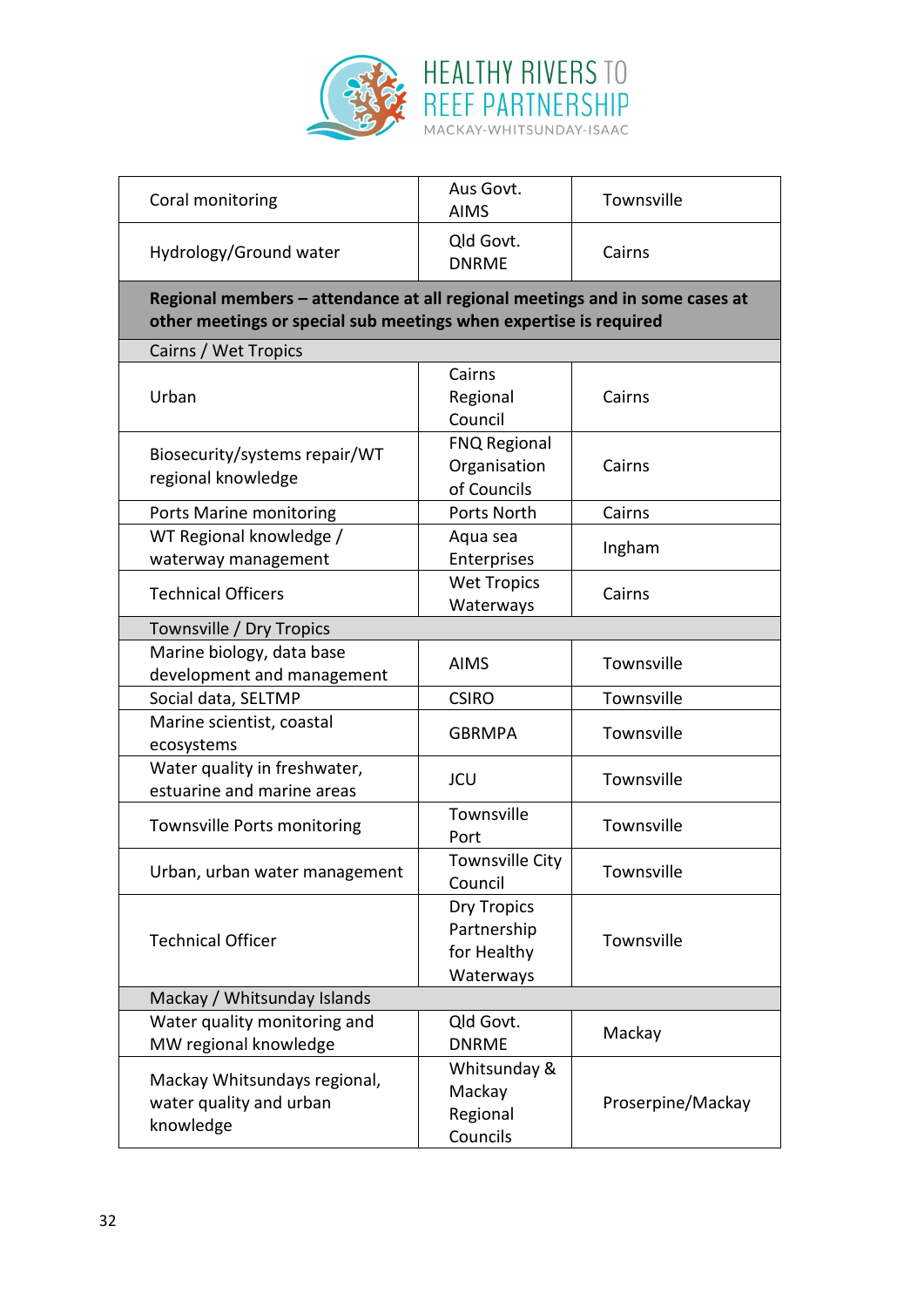

| MW regional knowledge                            | Reef<br>Catchments<br><b>NRM</b>                                                       | Proserpine/Mackay |
|--------------------------------------------------|----------------------------------------------------------------------------------------|-------------------|
| Fisheries and aquatic ecology                    | Catchment<br>Solutions                                                                 | Mackay            |
| Aquatic Ecology, MW regional<br>knowledge        | <b>DNRME</b>                                                                           | Mackay            |
| Agriculture and practice<br>change/water quality | <b>DAF</b>                                                                             | Mackay            |
| <b>Technical/Project Officer</b>                 | Mackay-<br>Whitsunday-<br><b>Isaac Healthy</b><br><b>Rivers to Reef</b><br>Partnership | Proserpine/Mackay |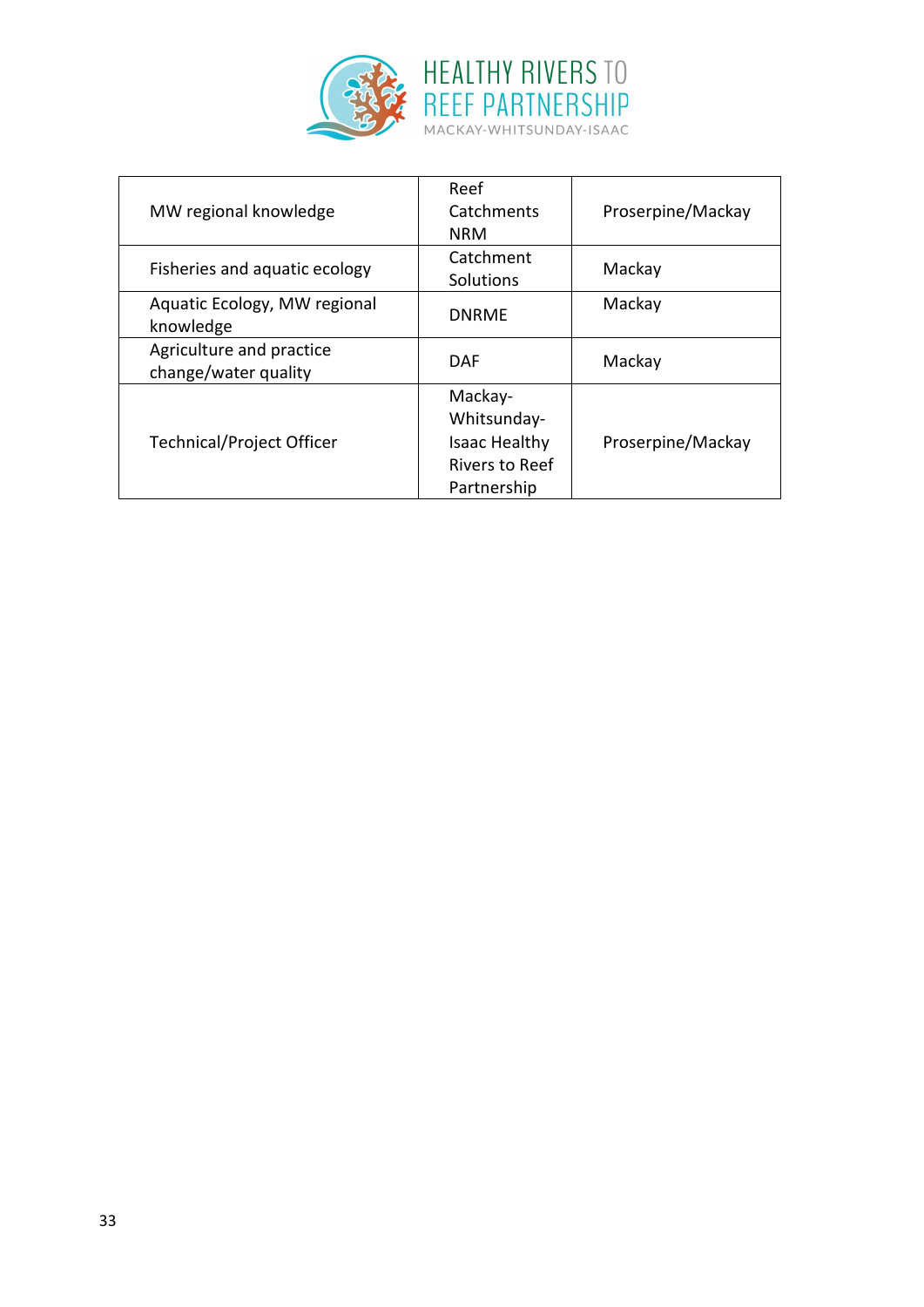

# <span id="page-37-0"></span>**Attachment G Hosting Agreement**

#### **Purpose of the Partnership**

The primary purpose of the Mackay-Whitsunday-Isaac Healthy Rivers to Reef Partnership is to develop a Mackay-Whitsunday-Isaac regional waterway health report card, which will inform whole of catchment management in the region from the catchments to the rivers to the outer Great Barrier Reef.

For the purposes of this Partnership, the Mackay Whitsunday Region includes the catchments of the Don, Proserpine, O'Connell, Pioneer and Plane basins, the urban area of Mackay, the ports of Abbot Point, Mackay and Hay Point, marinas and the coastal and marine area to the eastern boundary of the Great Barrier Reef Marine Park.

The Mackay-Whitsunday--Isaac Healthy Rivers to Reef Partnership (herein 'HR2RP') seeks to continue to develop and implement a partnership approach to report on the health of freshwater rivers, wetlands, estuaries, near shore coastal and marine environments, as well as management efforts and outcomes.

The Partnership will establish collaborative approaches that seek to integrate environmental, social, economic and cultural information and catchment health knowledge; and build upon and integrate existing monitoring, modelling, recording and reporting efforts at the sub-catchment, catchment and reef wide scale. The Partnership will continue to drive the strategic direction and will set the program deliverables, which will be operationally supported by the selected host organisation.

#### **Purpose of this document**

This Hosting Agreement outlines the role of the host organisation, relevant Operational Requirements, Key Performance Indicators (KPIs), measures to evaluate those KPIs and the Partnership's responsibilities. It also details what services are included in fees applicable to host the Partnership and how they are calculated. This Agreement is valid for 2019/20FY subject to performance on agreed host KPIs.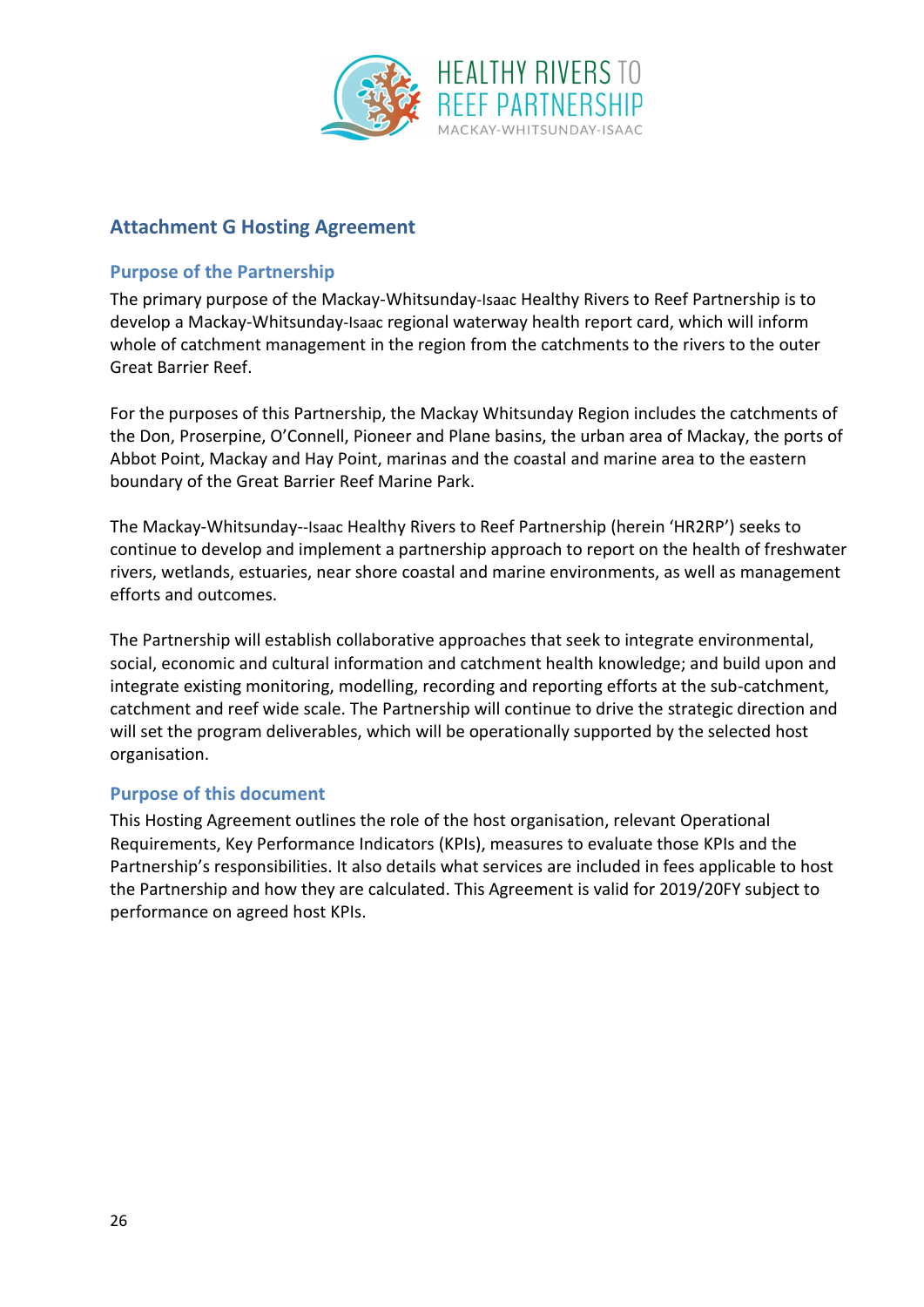

# <span id="page-38-0"></span>**Role of the Host and Operational Requirements**

#### **Governance**

- The host will be required to provide the benefit of their board structure in supporting HR2RP operations ensuring all legal and financial responsibilities are met, finances are sound, contracts and operations are legal, and strategic and operational risk are managed within a sound strategic framework and monitored and reported regularly.
- The host will maintain an up-to-date comprehensive set of policies and procedures covering Workplace Health and Safety (WHS), Human Resources (HR), financial management, contract management, IT, Media and Governance.
- The host is required to be a legal entity that can execute contracts with suppliers or customers on behalf of the Partnership initiative.

#### **Operational Management**

- The host will provide the day-to-day supervision for HR2RP staff ensuring that work is completed to a high standard and in a timely manner.
- The host will provide oversight and support to HR2RP staff to ensure successful implementation of HR2R projects and programs (as guided by the Management Committee and the Partnership).
- The host will ensure projects are delivered using best practice principles and greater efficiency.
- The host will assist the Executive Officer to provide coordination between HR2R staff and the host's communications team (where relevant) to ensure that the project products and outcomes can be communicated and promoted.
- The host will assist both the Executive Officer and Technical Officer/s to provide coordination between HR2R staff and the host's regional working groups and data and information gathered by various host projects for inclusion and consideration into the Partnerships projects.

#### **Financial and Administrative Management**

- The host will maintain a bank account on behalf of the Partnership, ensuring the bank account is structured to maximise the potential interest revenue for HR2R from available funds. Interest shall be included in monthly financial reporting back to the HR2RP Executive Officer and Chair.
- The host will invoice HR2R Members yearly for membership fees. The list of members will be obtained from the Executive Officer, and new members will be invoiced on direction from the Executive Officer.
- The host will undertake Accounts Payable and Accounts Receivable on behalf of HR2RP.
- The host will provide monthly financial reports for HR2RP and any relevant individual projects.
- The host will ensure that a yearly independent audit of the financials achieves an unqualified audit and best practice accounting is used in the management of HR2RP financials.
- The host will be expected to assist HR2RP staff in administrative matters as required, for example in booking venues for meetings, organising catering etc.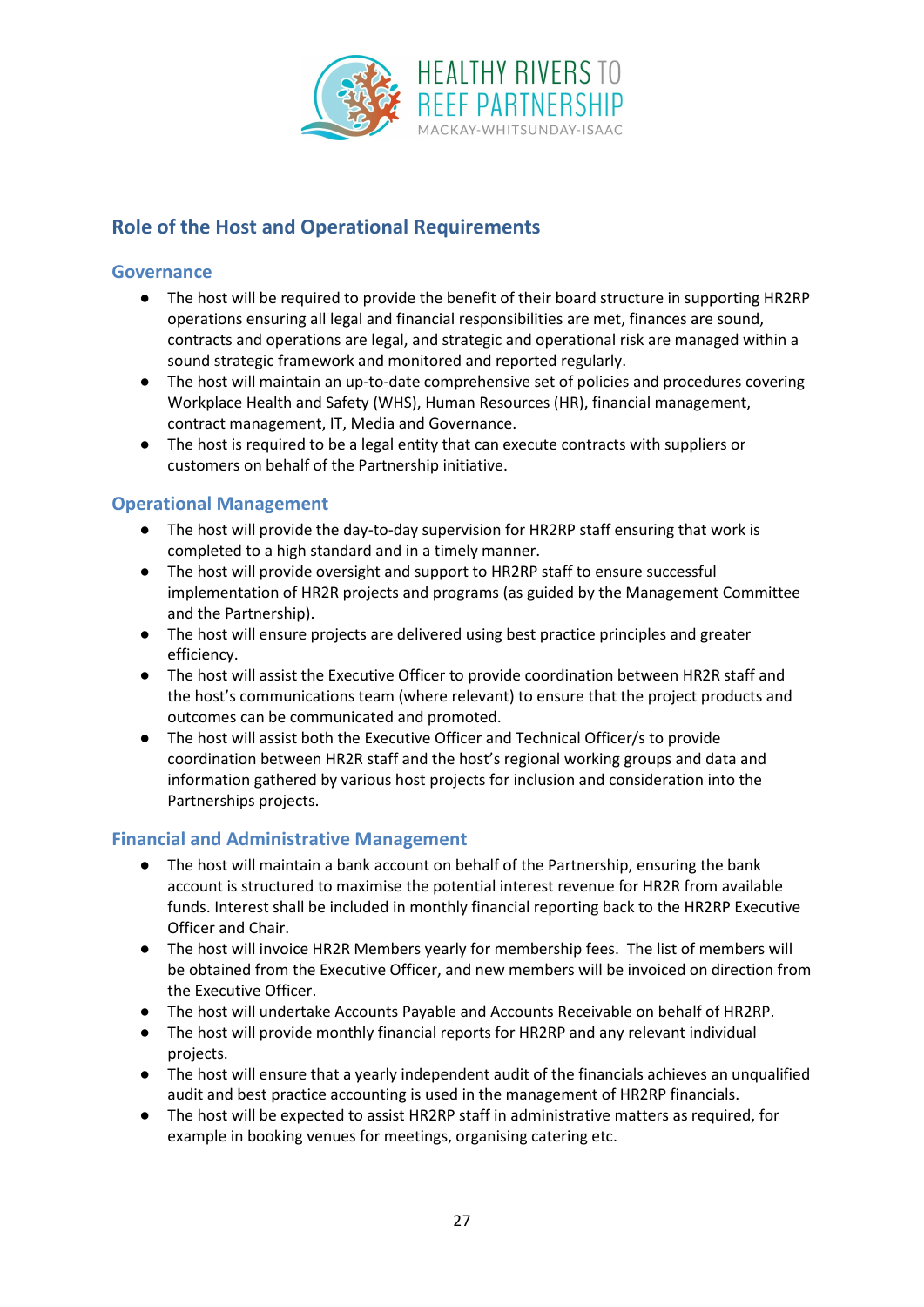

#### **Contract Management**

- The host will prepare and enter into contracts on behalf of the HR2RP.
- The host will manage any contracts with the Australian and Queensland Governments including invoicing for payments, financial reporting/acquittal.
- The host will administer project delivery of contracts including accepting the legal liability for the contracts.
- The host will maintain \$20,000,000 professional indemnity and \$20,000,000 public liability insurance.
- The host will provide the Partnership with their own procurements policy for the purposes of contract management.

#### **Employment Services**

- The host will employ all HR2R staff and provide employment services including employment contracts, HR management and advice, payroll, superannuation and employment administration.
- In conjunction with the Partnership's Independent Chair, the host will recruit the Executive Officer, including approving the position advertisement and description and providing HR support to the Selection Panel. The Independent Chair will also review the Executive Officer remuneration package and be involved in salary reviews.
- The Executive Officer will assist the host in the recruitment, interview and employment of Technical Officers, including approving position advertisement and description. The Executive Officer in conjunction with the host will establish annual performance plans and complete annual, mid and probationary reviews for each Technical Officer, identifying and providing professional development training opportunities. The Executive Officer in conjunction with the host will also review the Technical Officers remuneration package and be involved in salary reviews with the Independent Chair's consultation.

#### **Office and IT**

- The host will provide office space for HR2RP staff.
- The host will have the relevant insurance coverage to ensure there is minimal business interruption should the office be damaged during a disaster event.
- Each HR2RP employee is to be provided with a desk, phone, high-speed internet, high quality IT including dual screens and a laptop by the host, and access to printers. All IT equipment is to be maintained and IT support available to ensure that any work interruptions are minimal and quickly addressed.
- The host will provide professional IT Support Services and will maintain relevant IT hardware required for HR2RP operations.
- The host will have processes and systems in place to ensure file and email security is maintained, along with record and data management processes.
- The host will provide a well-maintained and clean office environment and associated facilities, ensuring a safe and productive work environment for employees.
- The host will provide staff with a supportive team environment to work in (including involvement in wider host staff meetings, training opportunities, etc.)
- The host will provide suitable meeting rooms equipped with projectors and conferencing phones that are available for use by HR2RP staff.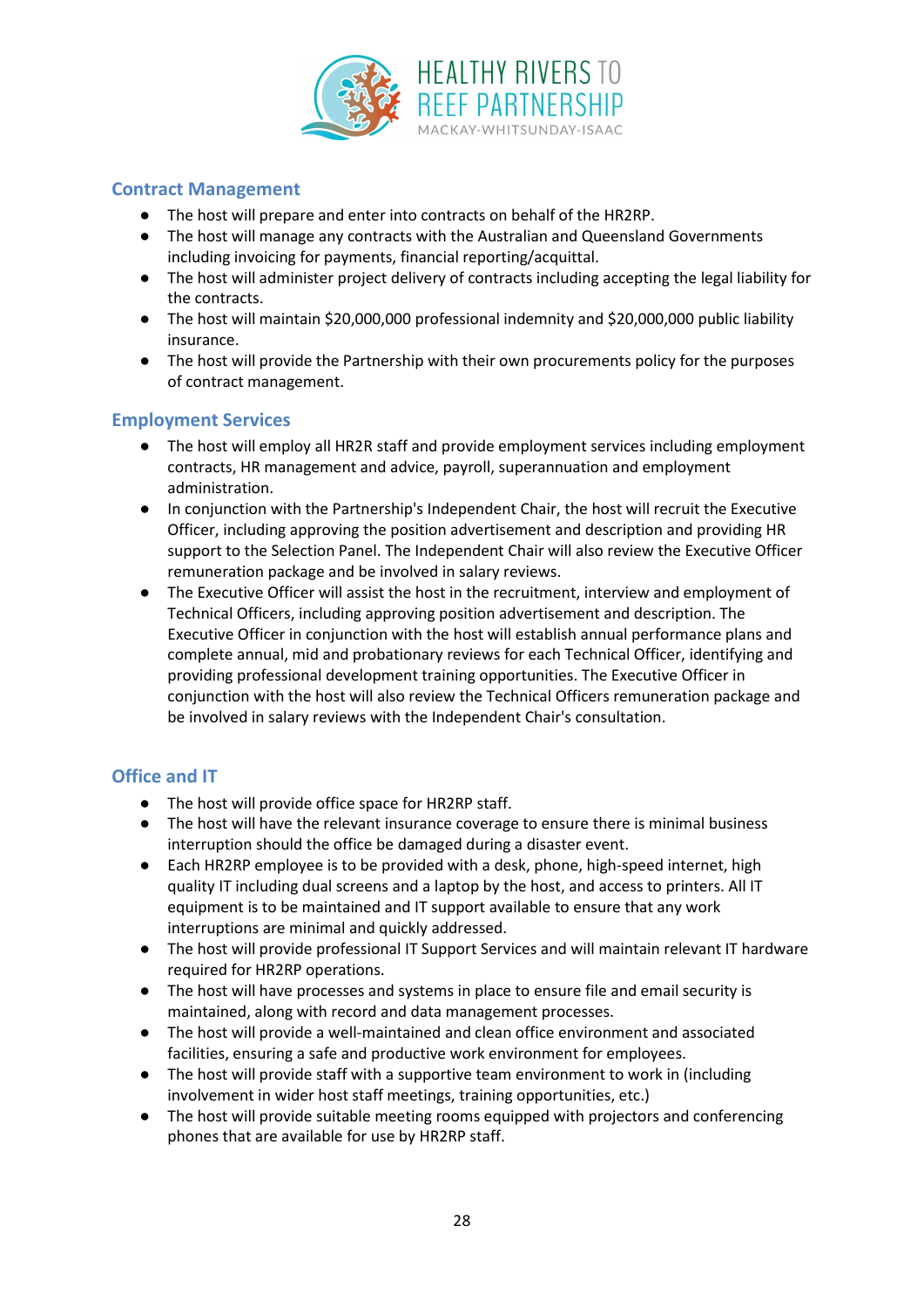

#### **Travel**

- The host will provide well-maintained vehicles for HR2RP staff use.
- The host will provide travel-booking services to ensure travel costs are efficient and costeffective.

#### **Communications and Engagement**

When the host's internal communications resources are used to assist in delivering the HR2RP communications and engagement strategy (included in the HR2RP Program Plan), the following apply:

- The host will provide suitable internal resources to assist in delivering the HR2RP communications and engagement strategy, which includes production and promotion of the annual Report Card.
- The host will provide access to relevant design, web and other communications software via the communications team.
- The host will promote the HR2RP and its activities/products to stakeholders at events, via social media, via the host's website and via other activities and/or deliverables, for example Annual Reporting and whole of organization newsletters.
- The host will identify and notify the HR2RP of engagement opportunities.
- The host will provide web support services for the HR2RP's website.

A detailed scope of communication and engagement products and services to be delivered by the host (where relevant), including timelines for completion and resources required is located in the Program Plan (communication and engagement strategy). It is important the yearly direction of the communication and engagement strategy is determined early and does not alter substantially. Both parties need to agree to alterations. Any changes should not prevent the host from achieving the outcomes of the strategy and should have clear direction on delivery of the strategy. This scope will be discussed at the work planning stage for each financial year with the host to ensure objectives of the communications and engagement strategy can be met through the host's resourcing arrangements. The Partnership is to pay for communication and engagement on a monthly basis for the hours that are worked on the Partnership's communication and engagement strategy.

#### **Other professional services**

The host may be able to provide other professional services that may be beneficial to the HR2RP, including GIS support. The level of other professional services required to deliver on the HR2RP's work plan for the next financial year will be quantified during the resource planning process and will be discussed with the host organisation in a timely manner for the next financial year.

#### **Conflicts of Interest**

The host organisation must disclose and seek to resolve to the satisfaction of the HR2R Management Committee, any material interests that may constitute a conflict of interest.

#### **Dispute resolution**

Any dispute between the host and the Partnership must be referred initially for resolution by a representative nominated by the Partnership and a representative nominated by the host, who must use their best endeavours to resolve the dispute within 14 days of giving notice of a dispute by either party.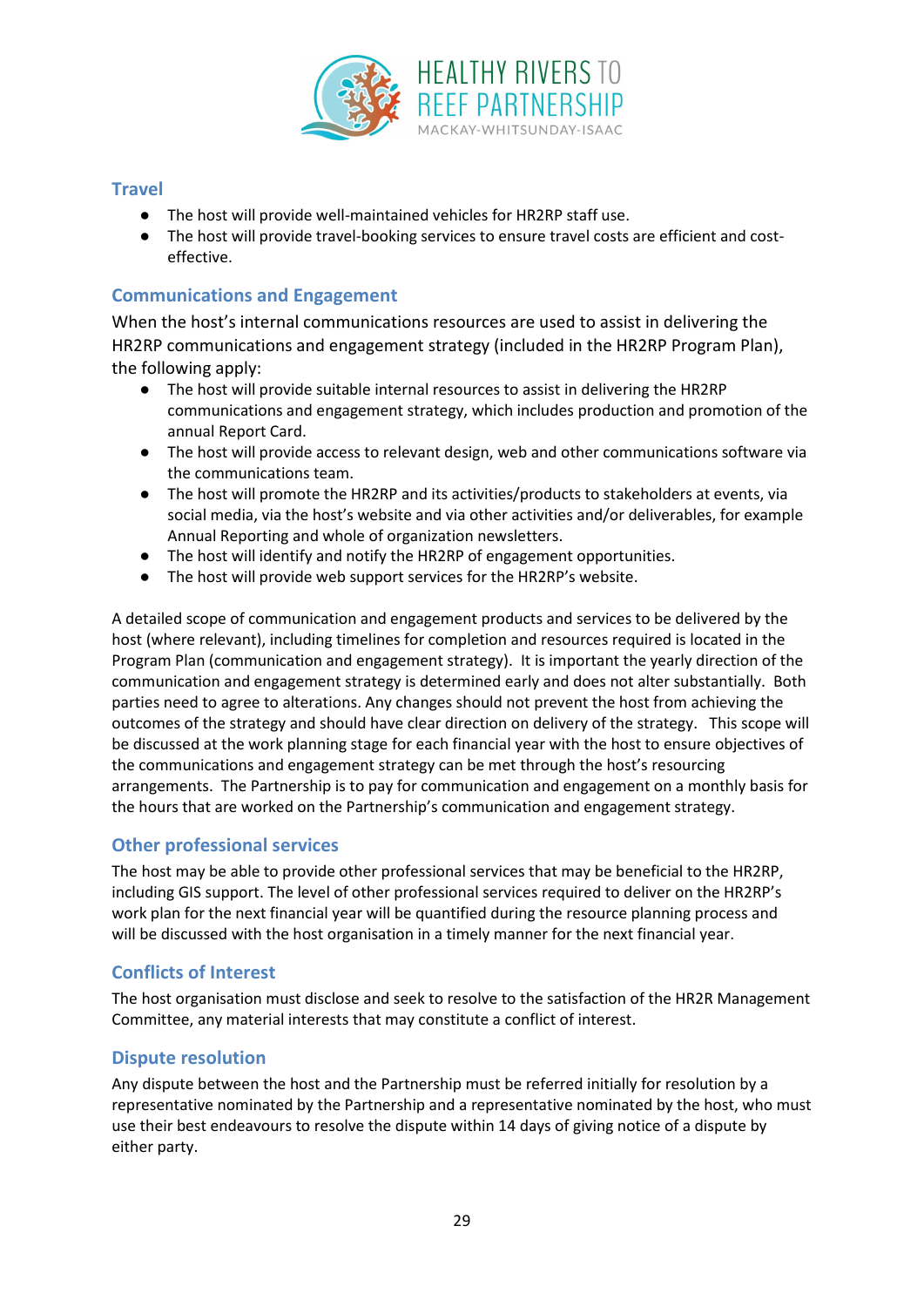

If the parties do not resolve the dispute within 14 days, then the dispute will be brought to the attention of the Partnership's Management Committee whereby a consensus vote will seek to be established in relation to resolving the dispute. If a consensus vote cannot be reached at Management Committee level, the issue will be brought to the attention of the Partnership, where a consensus vote will again attempt to be reached on the issue.

If a consensus vote cannot be reached at either Management Committee or Partnership level, then either party may by notice in writing, commence litigation.

Despite the existence of a dispute, both parties must continue to perform their respective obligations under this Agreement, unless a direction is issued which states otherwise.

#### **Re-evaluation and/or Termination of this agreement**

Both Reef Catchments and the Partnership can, at any time, re-evaluate the terms of this Agreement. If after discussions and/or dispute resolution processes have taken place either party wishes to terminate this Agreement either may do so in writing to the Partnership (through the Chair)/Reef Catchments' CEO.

#### **Fees**

The Partnership will be subject to two separate fees by the host organisation that are outlined below. All fee values are exclusive of GST. The timing of invoicing of fees is to be agreed upon by the host and the Partnership via an agreed payment schedule.

#### **Hosting Fee Inclusions**

The hosting fee will be charged on an annual basis and includes:

- HR support for HR2RP staff employed by the host organisation (e.g. Executive Officer and Technical Officer/s) including performance management
- Contract management and administrative costs for any projects led by the Partnership
- Payroll processing for the Executive Officer and Technical Officer/s
- Booking travel for Chair, Executive Officer, and Technical Officer/s
- Organising meetings for Management Committee and Partnership (venue, catering etc.)
- Invoicing (sending out, follow up and processing) of membership fees and processing all invoices associated with contracts
- Providing the budget management, reporting and auditing outlined in the Financial and Administrative Management section of the Operational Requirements
- Reception services
- Salary expenses for Management, Finance, WHS and Administration host staff

#### **Hosting Fee Calculation**

The annual host fee is calculated as being 5% of the projected revenue stream from membership contributions for the next financial year, or a baseline fee of \$35,000, whichever is the greater amount. For 2021/22 the host fee has been calculated as the baseline fee of \$35,000. The charge will be paid on a quarterly basis.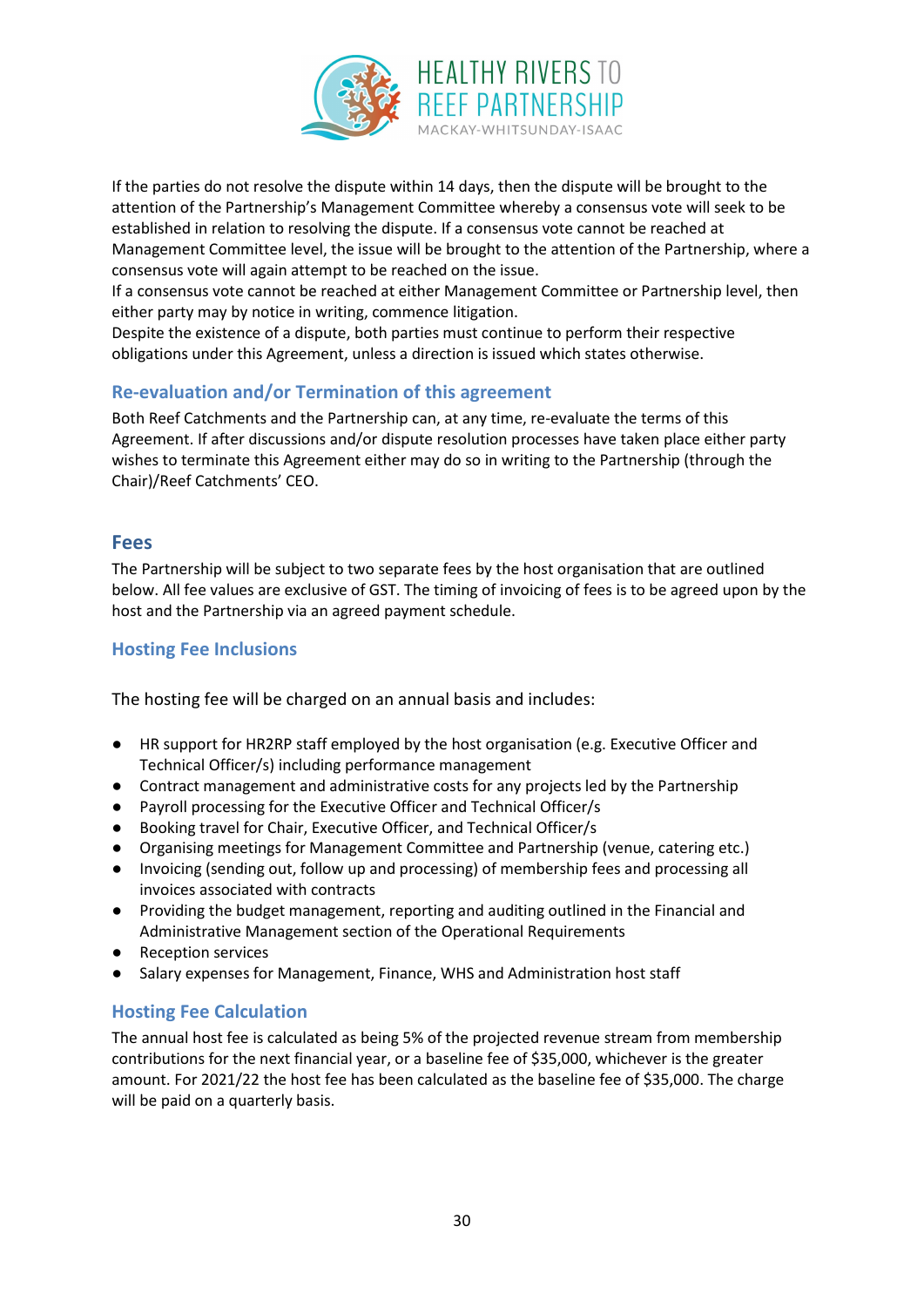

#### **Business Operating Charge Inclusions**

The host will charge the Partnership a set fee per Full Time Employee (FTE) on an annual basis, separate to the hosting fee. The Business Operating Charge includes:

- IT equipment (laptop, phone) and IT costs including software licenses for software required by HR2RP staff.
- Building and office costs (workstation, rent, insurance, electricity, R&M, amenities, cleaning, phone bills, building maintenance, and security)
- Management and office systems to support internal communication, governance and effective office processes
- Use of the host's Boardroom, meeting rooms, vehicles, travel booking service (via Corporate Traveller), printers/photocopiers, postage and stationary supplies.
- General insurances (contents, PL, PI, workcover)
- WHS (first aid kits, training, fire extinguishers, test and tag)
- Motor vehicles expenses
- Uniforms

#### **Business Operating Charge Calculation**

The Business Operating Charge is calculated on an annual basis by the host as a per FTE figure and is supplied to the Partnership for the next Financial Year for budget planning purposes. The Business Operating Charge for 2021/22 is \$67,200. The charge will be paid to the host on a monthly basis. Business Operating Charges for 2022/23 and beyond will be determined by Reef Catchments and the Partnership and stated in writing prior to the end of the 2021/22FY.

#### **In-kind Contributions**

The HR2RP reports on Partners in-kind contributions as part of regular financial reporting (included in Management Committee and Partnership meetings agenda and papers) and any in-kind contributions offered by the host organisation will be included in this reporting to highlight where value-adding is occurring during the hosting arrangement.

#### **Responsibilities of the Partnership**

Under this Agreement, the Partnership will:

- Provide open and honest communication.
- Act responsibly.
- Provide advice and recommendations from the Partnership and Management Committee to the host organization in a timely manner.
- Provide direction to the host from the Partnership and Management Committee via the Executive Officer and Chair.
- Facilitate, via the Executive officer and Technical Officer/s, collaborative discussion on the development and implementation of the work plan and engagement strategy where host communications resources are utilized.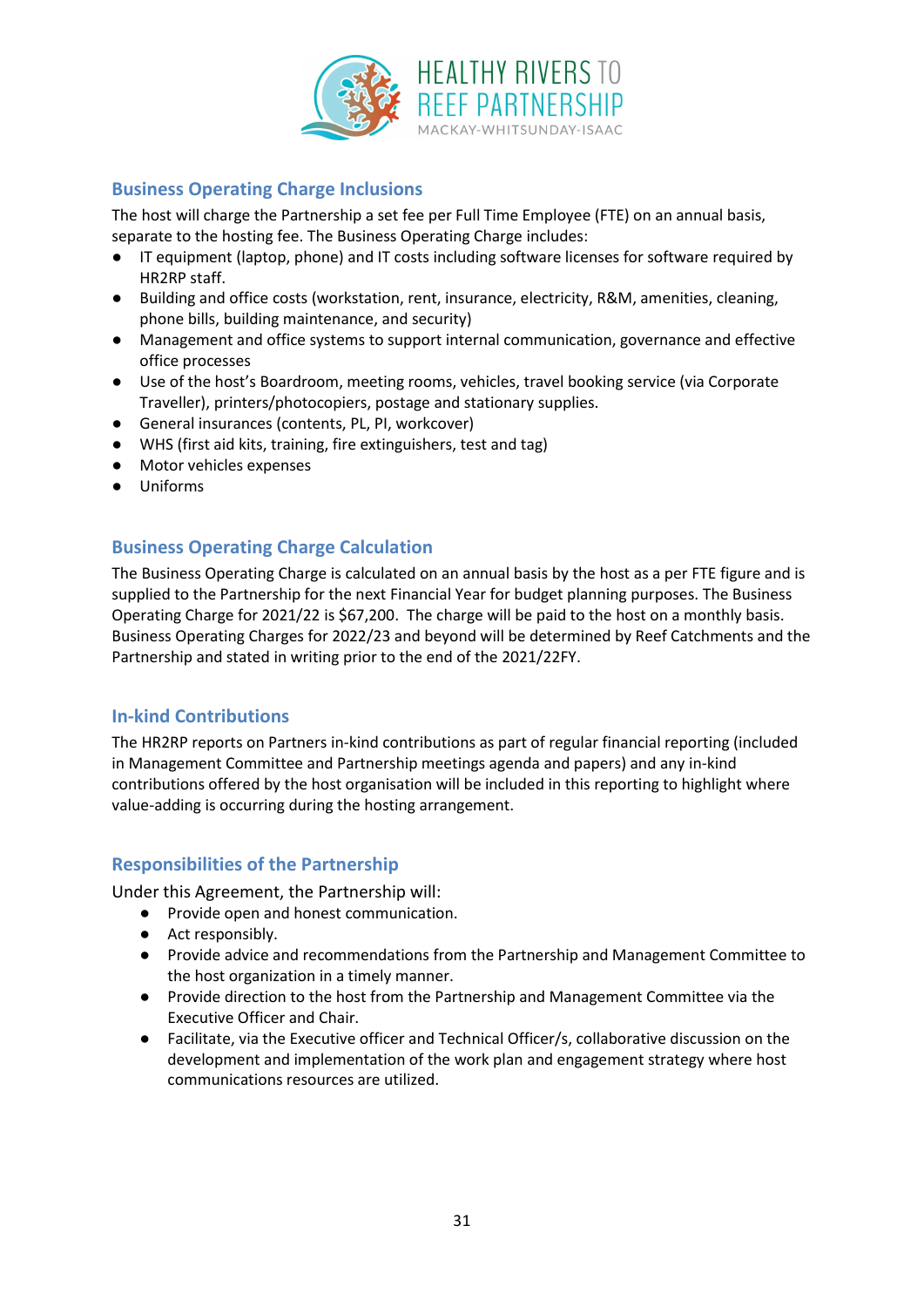

# <span id="page-43-0"></span>**Host KPIs**

#### **Governance**

- Conduct all operations in accordance with the governance arrangements (stipulated in the 2021/22 Governance Charter) determined by the Partnership.
- Maintain an up-to date set of policies and procedures covering Safety (WHS), Human Resources (HR), financial management, contract management, IT, Media and Governance.

#### **Chair**

- Develop contract for Chair on behalf of Partnership.
- Provide support to facilitate the Chair's activities.

#### **Staff**

- Employ or contract an Executive Officer, Technical Officer/s and any other staff necessary to deliver the project, consistent with operational protocols and project budget.
- Ensure the Executive and Technical Officer/s deliver on the roles and primary duties of the position, as outlined in the relevant position descriptions.
- Provide day-to-day supervision for HR2RP staff ensuring work is completed to a high standard and in a timely manner and in accordance with the 21/22 FY work plan, including delivery of an annual report card.
- Provide suitable office space, desk, phone, computer (laptop and dual screen), high-speed Internet, access to printers and access to IT support services for HR2RP staff.
- Manage staff or contractual arrangements (including HR arrangements) as required (i.e. Executive Officer, Technical Officer/s etc.).
- Provide agreed operational support identified under the Business Operating Charge.

#### **Financial management**

- Manage HR2RP membership revenue and project expenditure in accordance with Partnership operating rules and requirements and acquittal.
- Provide a monthly financial report (in the form of a YTD expenditure spreadsheet) to the Partnership in a timely manner.
- Arrange for payment of invoices from members, and other contracts, as required.
- Co-ordinate and collate documents required for external audit and provide the audit report to the Partnership.
- Management of contracts with Australian and Queensland Governments including invoicing for payments, financial reporting and acquittal.

#### **Communications and Engagement**

Provide suitable internal resources to assist in delivering on the HR2RP communications and engagement strategy for 21/22 FY.

#### **Meetings and working groups**

Arrange for best value travel and accommodation for the Partnership Chair, as required, and travel for Technical Working Group members, as required.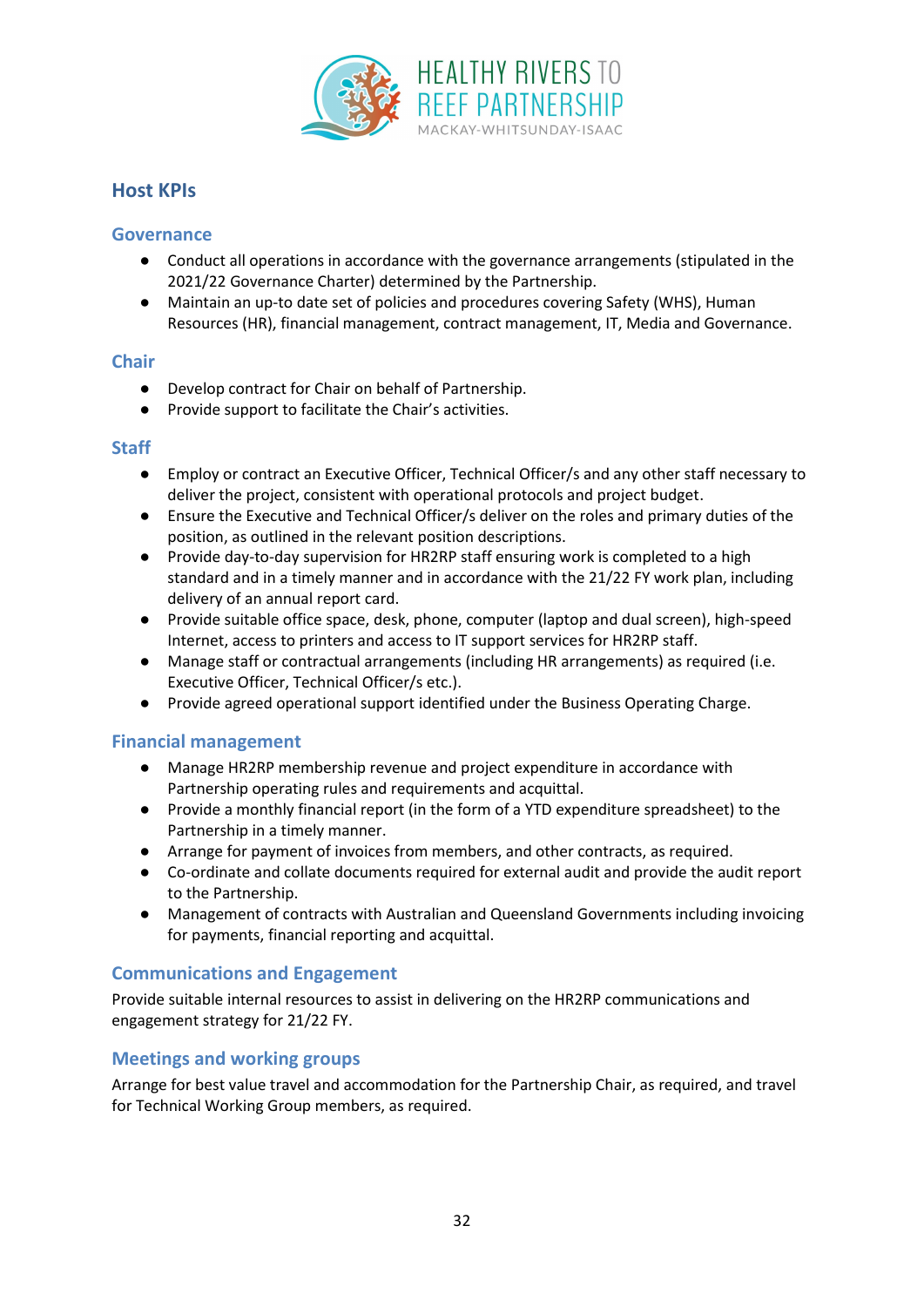

#### **Measures to Evaluate**

The host organisation will provide a report to the Partnership every 12 months against the agreed KPIs in the form of a report template developed by the HR2RP Executive Officer.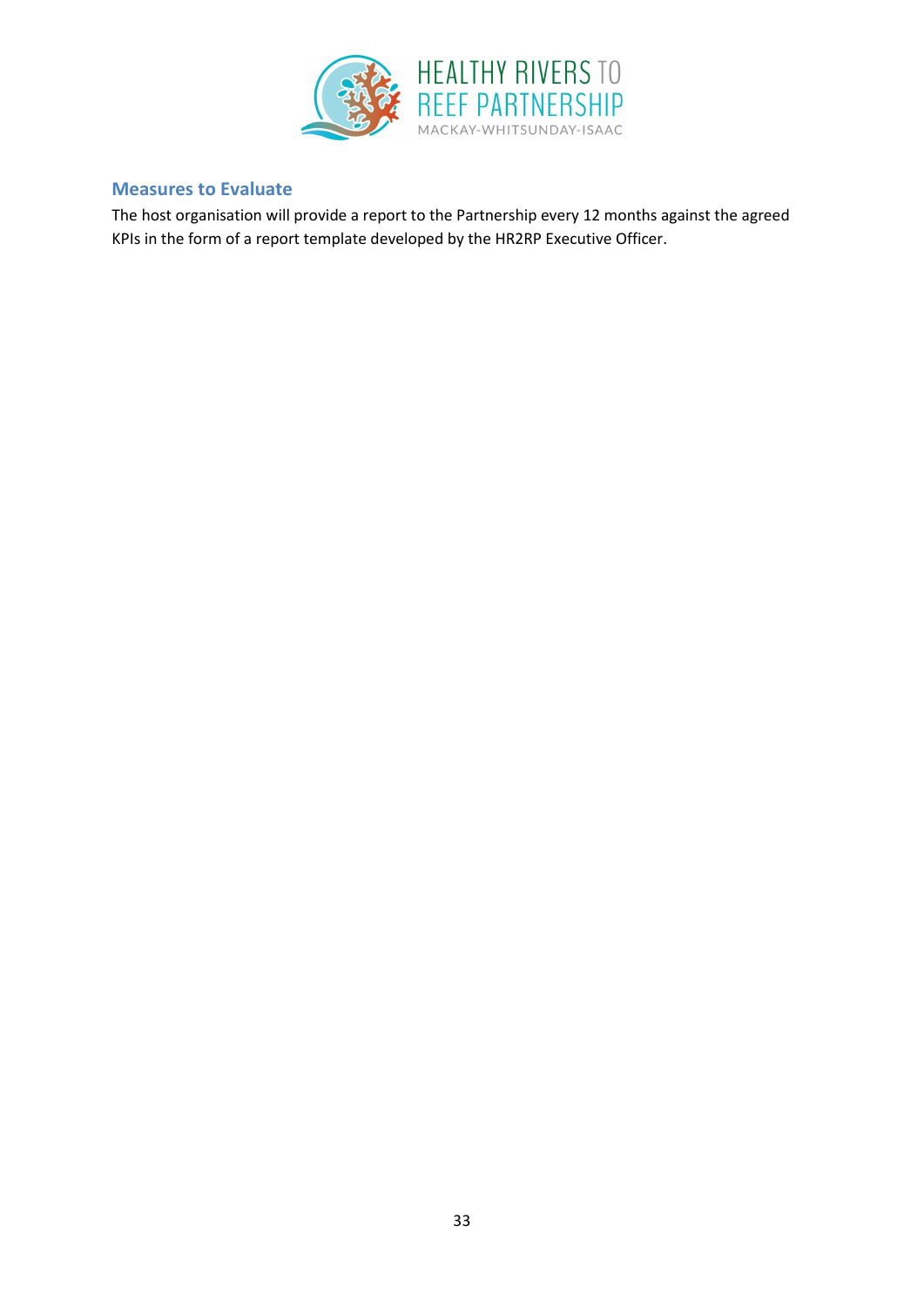

# <span id="page-45-0"></span>**Attachment H Chair's KPIs and Remuneration Protocol**

#### 2020-22 contract scope:

- Promote the Partnership to prospective partners and sponsors to increase membership (as appropriate).
- Promote the interests of the Mackay-Whitsunday-Isaac region and the Partnership at relevant GBR and state and national forums, meetings and other events, this includes reporting back to the Partnership on the discussion and outcomes of such meetings.
- Review documents, marketing and web materials produced for the Partnership as required by the Partnership and/or Management Committee.
- Maintain strong relationships with Partnership members to ensure the successful delivery of the Partnership's annual report card for the region and continued financial and in-kind contributions from members of the Partnership.
- Undertake media interviews on behalf of the Partnership.
- Maintain strong ties and communication with other chairs of regional report card Partnerships.
- Be aware of and abstain from any conflict of interest.
- Foster a positive working relationship between the Partnership, Management Committee and the host organisation.
- Be available for travel including overnight stays around the region, state and interstate to represent the Partnership when required.
- Play an active role in assisting the Executive Officer to recruit new Partners.
- Play an active role in providing leadership and mentoring to Partnership staff.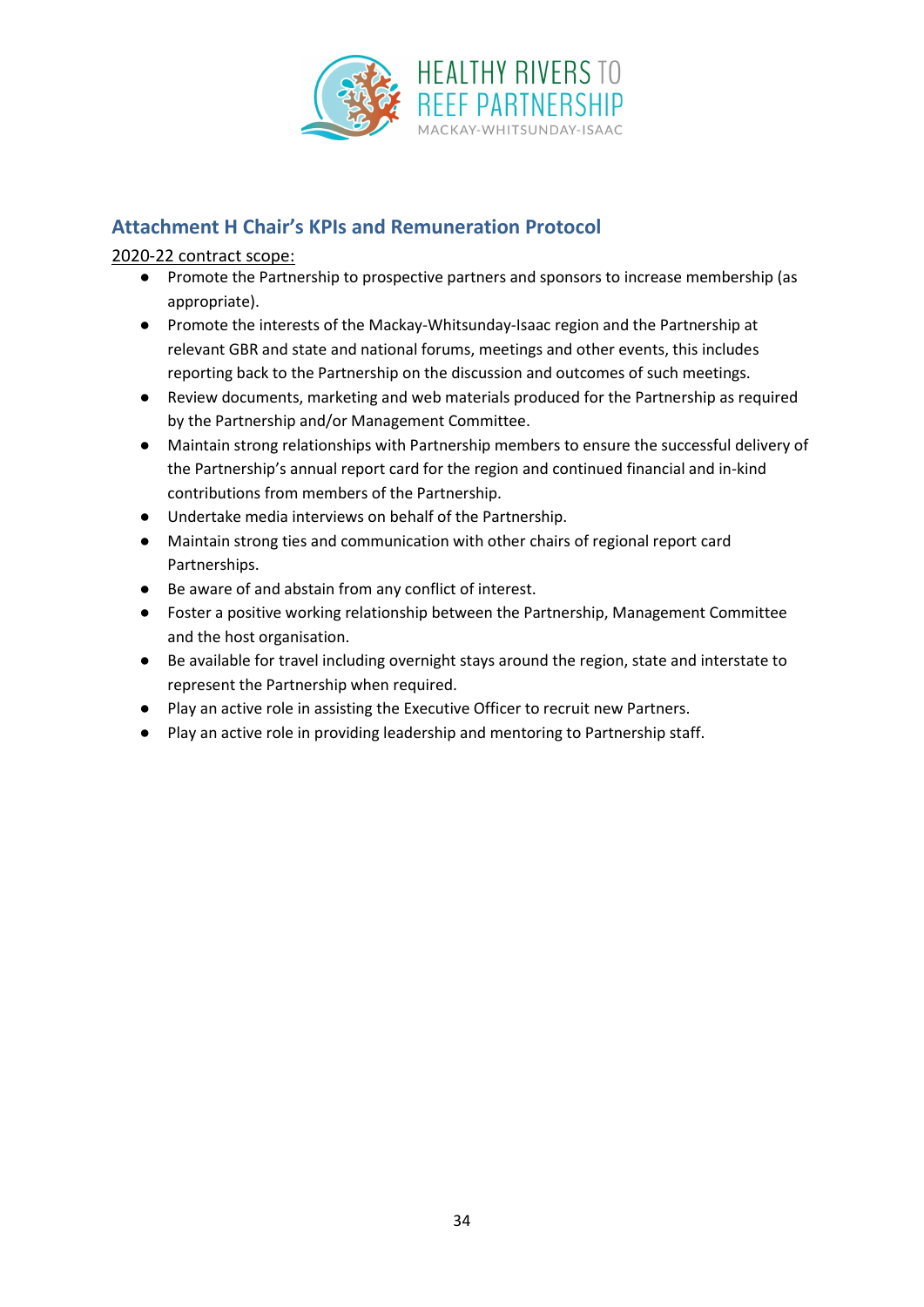

#### 2020 – 2022 KPIs

| <b>KPI</b>                                                                                                                          | <b>Measures to evaluate</b>                                                                                                                                                                                                                                                                                                                                                     |  |
|-------------------------------------------------------------------------------------------------------------------------------------|---------------------------------------------------------------------------------------------------------------------------------------------------------------------------------------------------------------------------------------------------------------------------------------------------------------------------------------------------------------------------------|--|
| Effective facilitation of Partnership and<br><b>Management Committee Meetings</b>                                                   | Attendance at meetings.<br>Feedback from meeting participants positive.                                                                                                                                                                                                                                                                                                         |  |
|                                                                                                                                     |                                                                                                                                                                                                                                                                                                                                                                                 |  |
| Timely contribution to and review of<br>follow-up<br>meeting papers, minutes,<br>actions, media articles and web site<br>material.  | Review of materials undertaken within 2 working<br>days of receipt unless otherwise agreed.                                                                                                                                                                                                                                                                                     |  |
| Maintain effective relationships with all<br>members of the Partnership, and in<br>particular with Management Committee<br>members. | Annual feedback from members on effectiveness<br>of Chair.                                                                                                                                                                                                                                                                                                                      |  |
| Provide leadership on the strategic<br>direction of the Partnership including<br>expansion of membership/                           | Initiate annual strategic discussions with partners<br>$\bullet$<br>and ensure follow-up.<br>Regular discussions with State and Cth Ministers,<br>local members, Mayors and other key local players<br>to help ensure continued support for the<br>Partnership.<br>Maintenance<br>of<br>existing<br>membership<br>contributions and increase in number of members<br>each year. |  |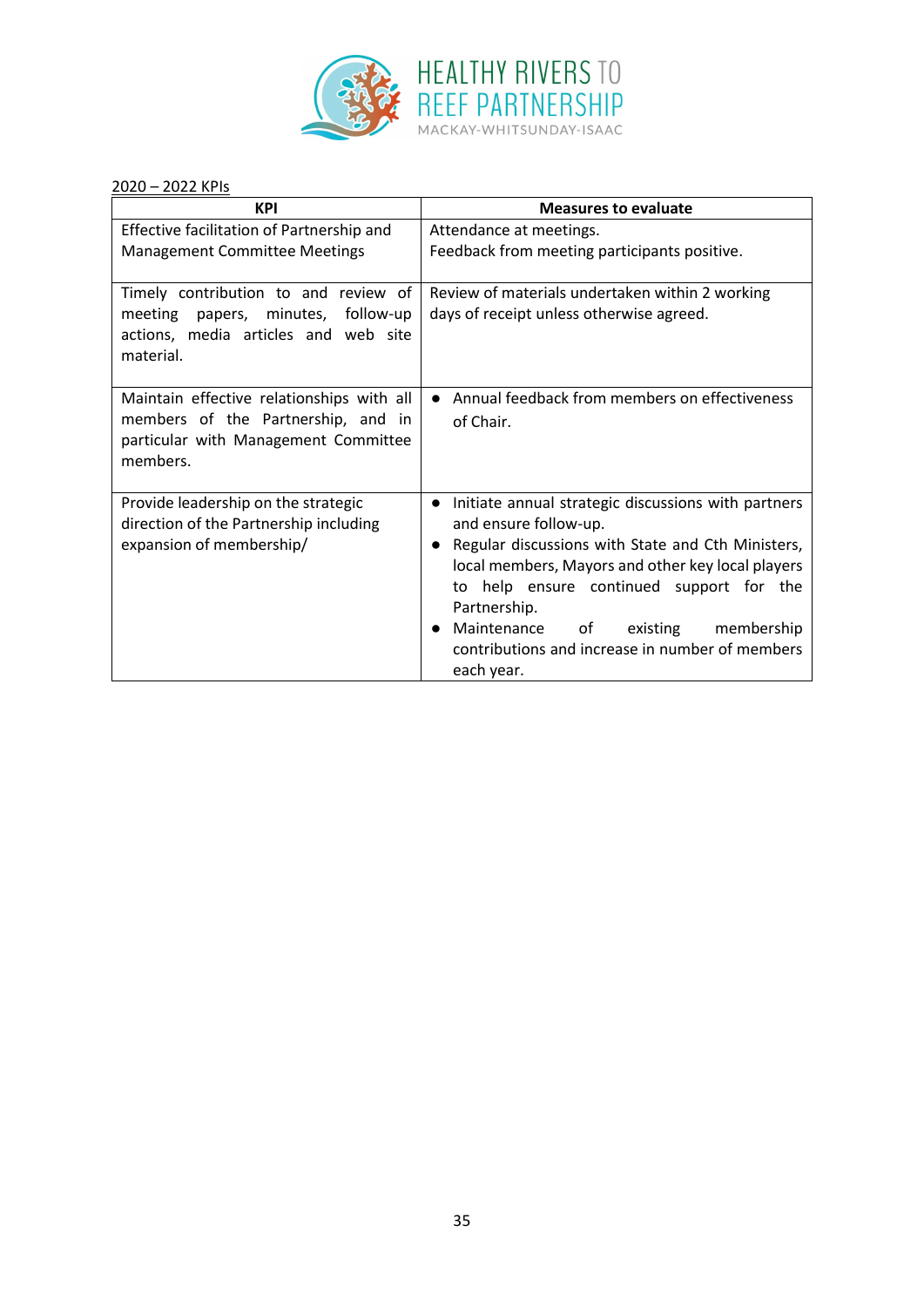

#### **Remuneration Protocol for the Healthy Rivers to Reef Partnership Chair**

#### **Process for claims**

#### **Travel and accommodation**

The Chair is eligible to be reimbursed for reasonable travel and accommodation costs associated with meetings. The host organisation will organise and pay travel and accommodation costs for the Chair from the budget line item allocated to the Chair by the Partnership. In the event of the Chair managing their own booking, a tax invoice or copy of receipts of approved flights and accommodation are to be forwarded to the host organisation following the meeting.

#### **Salary**

The Chair is appointed on an annual basis to the Partnership through a contractual arrangement with the Partnership host organisation, reflecting that the Chair's role is to drive the Partnership's strategic vision and building relationships with stakeholders in addition to chairing meetings. The appointment is made on a part time basis and for a fixed fee. The time commitment and key performance indicators are negotiated with and monitored by the Management Committee in line with budget and work plan preparations. This is expected to cover attendance at, preparation for and review following Partnership and Management Committee meetings as well as attendance at any other meetings related to the Chair's role with the Partnership and the strategic direction.

#### **Other support**

The Executive Officer will provide meeting venues, catering and other support as needed. A work program will be endorsed by the Partnership for each 12-month period.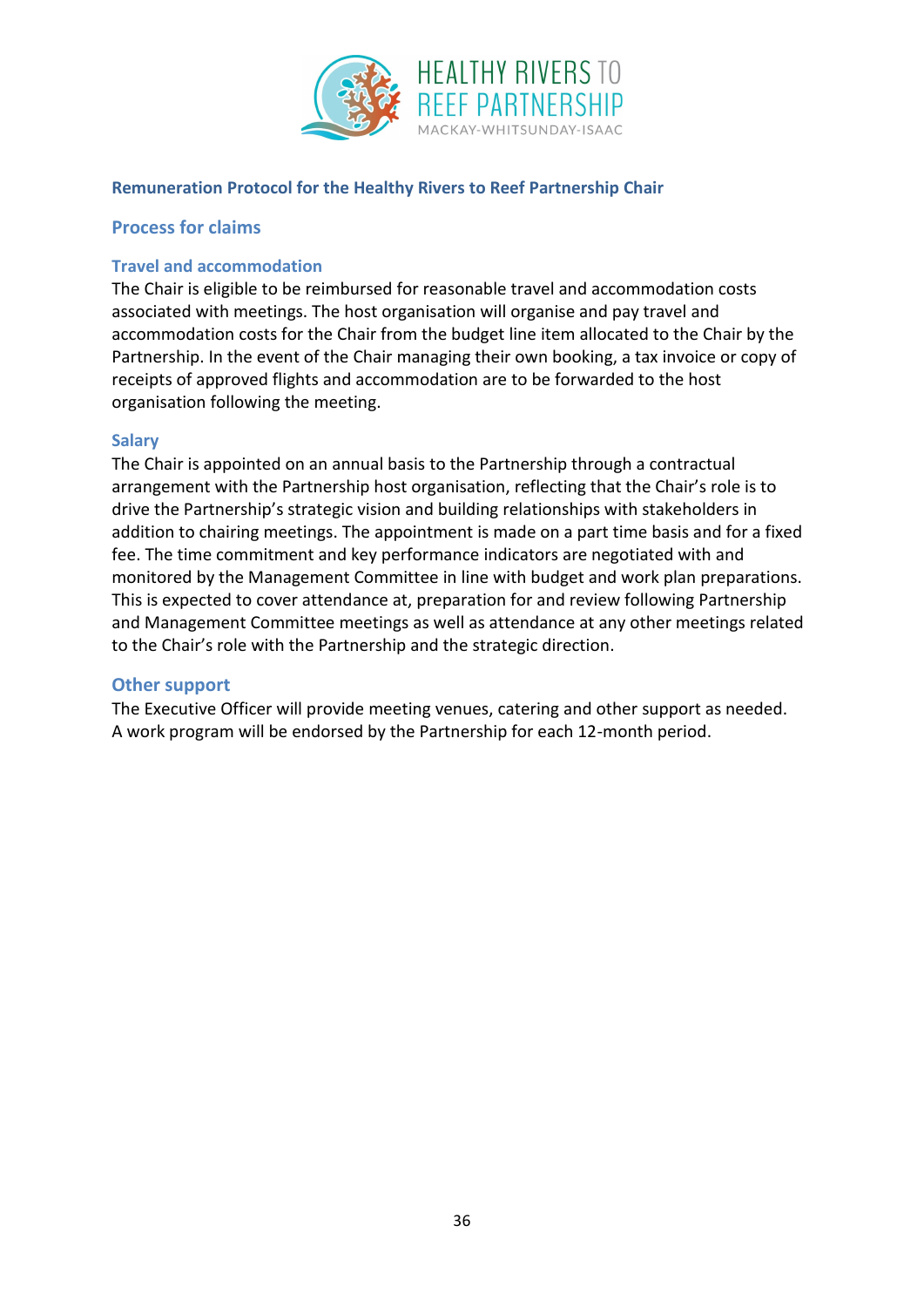

# **FORM FOR DEPUTY CHAIR NOMINEE**

Mackay-Whitsunday -Isaac Healthy Rivers to Reef Partnership

I, the contract of the contract of the contract of the contract of the contract of the contract of the contract of the contract of the contract of the contract of the contract of the contract of the contract of the contrac Nominee, accept my nomination to be Nominee for Deputy Chair for the Healthy Rivers to Reef Partnership.

I have read the PARTNERSHIP GOVERNANCE CHARTER, including the CHAIR REMUNERATION PROTOCOL included in Attachment H Chair's KPIs and Remuneration Protocol and consent to:

- My information being provided to the Healthy Rivers to Reef Partnership, and;
- The Partnership Executive Officer making enquiries as to my eligibility, and;
- My name, CV and other findings of the Partnership Executive Officer being put forward to the Partnership for consideration.

I understand and accept that:

- As the Partnership will be endeavouring to seek a range of skills in Nominations to Chair/Deputy-Chair, my name may or may not be put forward to the Healthy Rivers to Reef Partnership for consideration, and;
- The Healthy Rivers to Reef Partnership may accept or decline my nomination via ballot, and;
- The Nominee or the Nominator may withdraw consent to the nomination by giving written notice to the Executive Officer (charlie.morgan@reefcatchments.com)

**Signed by the Nominee**

\_\_\_\_\_\_\_\_\_\_\_\_\_\_\_\_\_\_\_\_\_\_\_\_\_\_\_\_\_\_\_\_ \_\_\_\_\_\_\_\_\_\_\_\_\_\_\_\_\_\_\_\_\_\_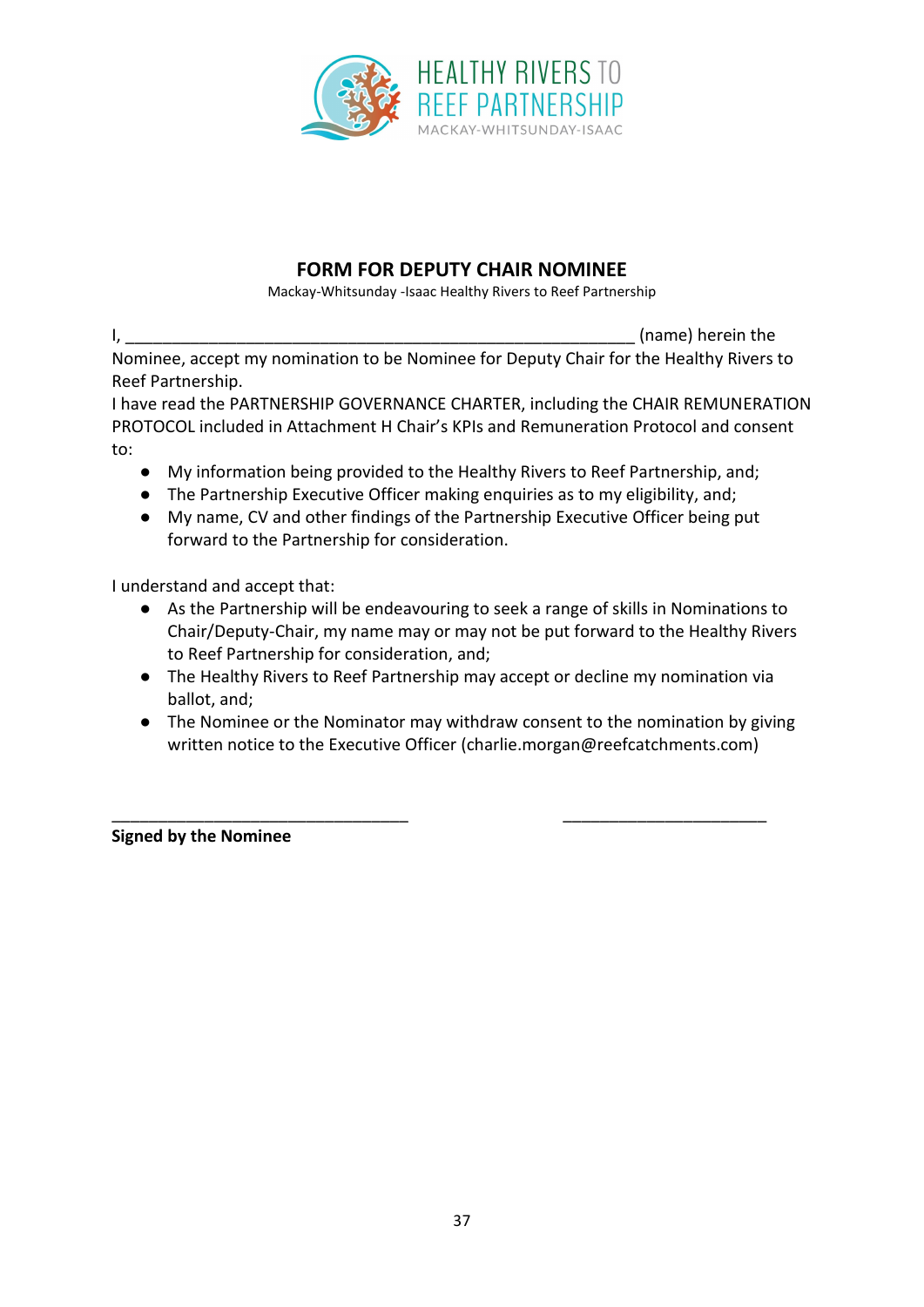

# <span id="page-49-0"></span>**Attachment I HR2RP declaration of interest register (example)**

The Partnerships Conflicts of Interest (COI) register is a dynamic document, with updates requested at each Management Committee and Partnership meeting. The 21\_22\_FY register is available for viewing [here.](https://drive.google.com/file/d/1DsmloIuGQOttmCNTibf3FwcKjYSl2Qcj/view?usp=sharing) An example of the COI register is shown below.

# <span id="page-49-1"></span>**Attachment J Data sharing guidelines for the Healthy Rivers to Reef**

# **Partnership**

The below guidelines are intended for use by Healthy Rivers to Reef Partnership (Partnership) staff and Partners, in the event that a Partner or a non-Partner would like to access data that Partnership staff have access to, or are in possession of, as a result of the report card production process or other Partnership activities (for example, communications products).

#### **Background**

A large range of data is utilised to compile the annual HR2RP report card, approximately \$4 million worth, on an annual basis. As a member of the Partnership, Partners do not automatically have the right to access and use data that Partnership staff have access to or are in the possession of, because the Partnership is not the owner of all of this data.

The Partnership identifies two categories of data in this document:

- 1. Data that comes from existing programs that operate within the Region. This data is not owned by the Partnership.
- 2. Data that has come from a specific monitoring program targeted at filling data gaps and has been funded by the Partnership. This data is owned by the Partnership.

The Partnership uses the Spatial and Scientific Information Management for Reef (SSIMR) platform as its data repository system. Currently, data stored in this system is not made available to the public, however, this function is available should the Partnership and relevant data providers choose.

#### **Data sharing guidelines**

If Partners or non-Partners would like to access data that Partnership staff are in possession of or have access to due to the production of the report card or other related communications products, they must submit a data request to the Executive Officer of the Partnership via email. Emailed data requests will need to include the following information:

- What data is being requested;
- Why it is needed/what it is being used for;
- Whether it will be used externally to the requester's organization;
- When it is needed; and
- Details of the person requesting the data (which Partner organization they are from, title, contact details etc.).

Partnership staff will follow the below guidelines when responding to such data requests.

1. Data from existing programs (data not owned by the Partnership)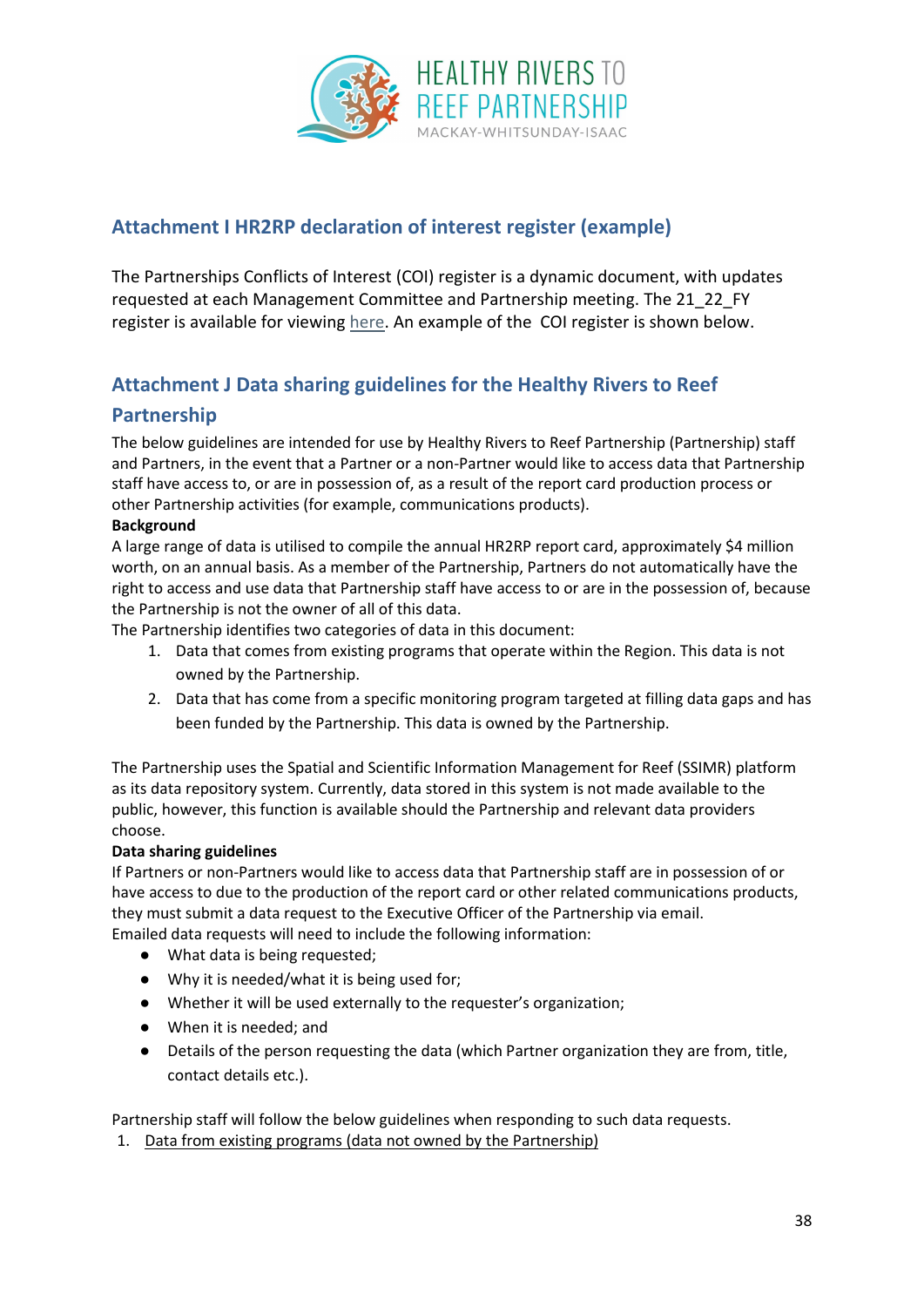

The majority of the data used to produce the report card and other related communications products comes from existing programs that operate within the Region. Most of this data comes with specific use limitations and in some cases, embargo periods for public use. For some of these data sets, Partnership staff have entered into data sharing agreements with data providers. These agreements outline use, sharing and storage (SSIMR) restrictions for the data. The conditions in these agreements must be met and take precedence over all other Partnership related sharing guidelines listed in this document.

If data sharing agreements allow, data not owned by the Partnership is stored on the SSIMR platform. Currently, data stored in this system is not made available to the public, however this function is available should relevant data providers choose.

Sharing guidelines for data not owned by the Partnership

- Data will not be shared with Partners or non-Partners if it is not owned by the Partnership.
- Partners and non-Partners who request access to this data will be directed to the relevant data provider.
- Partnership staff are not responsible for ensuring that the relevant data provider responds to such requests.
- In the future, if relevant data providers agree to have data that has been stored on SSIMR by Partnership staff made publicly available, Partnership staff will be able to direct requests for such data to the relevant public access site.
- 2. Data from programs funded by the Partnership (data is owned by the Partnership)

Since the report card was released in 2015, data gaps throughout the Region have been identified. In response to this, the Partnership have started funding specific monitoring programs targeted at filling these data gaps.

This data will be stored on the SSIMR platform. Currently, data stored in this system is not made available to the public, however this function is available should the Partnership choose. Sharing guidelines for data owned by the Partnership

- Only data that has been through a QAQC process to Partnership staff's satisfaction will be made available upon request to Partners or non-Partners.
- Partnership staff are not obligated to expediate QAQC of Partnership owned data if it has been requested by a Partner or non-Partner.
- The Partner or non-Partners requesting this data must sign the Partnership's Data Sharing Agreement before the data is provided to them (see template below).
- Data made available will include all available meta-data.
- Any breach of a signed Data Sharing Agreement will be directed to the Partnership's Chair and/or the Partnership's Management Committee and dealt with on a case by case basis.
- In some cases, datasets will be provided under an embargo until it is released by the Partnership, and in such cases, data cannot be made public/used in the public domain until after the embargo date. This will be outlined under 'further conditions' in the Data Sharing Agreement.
- In the future, if the Partnership agrees to have Partnership owned data that has been stored on SSIMR made publicly available, Partnership staff will be able to direct requests for such data to the relevant public access site.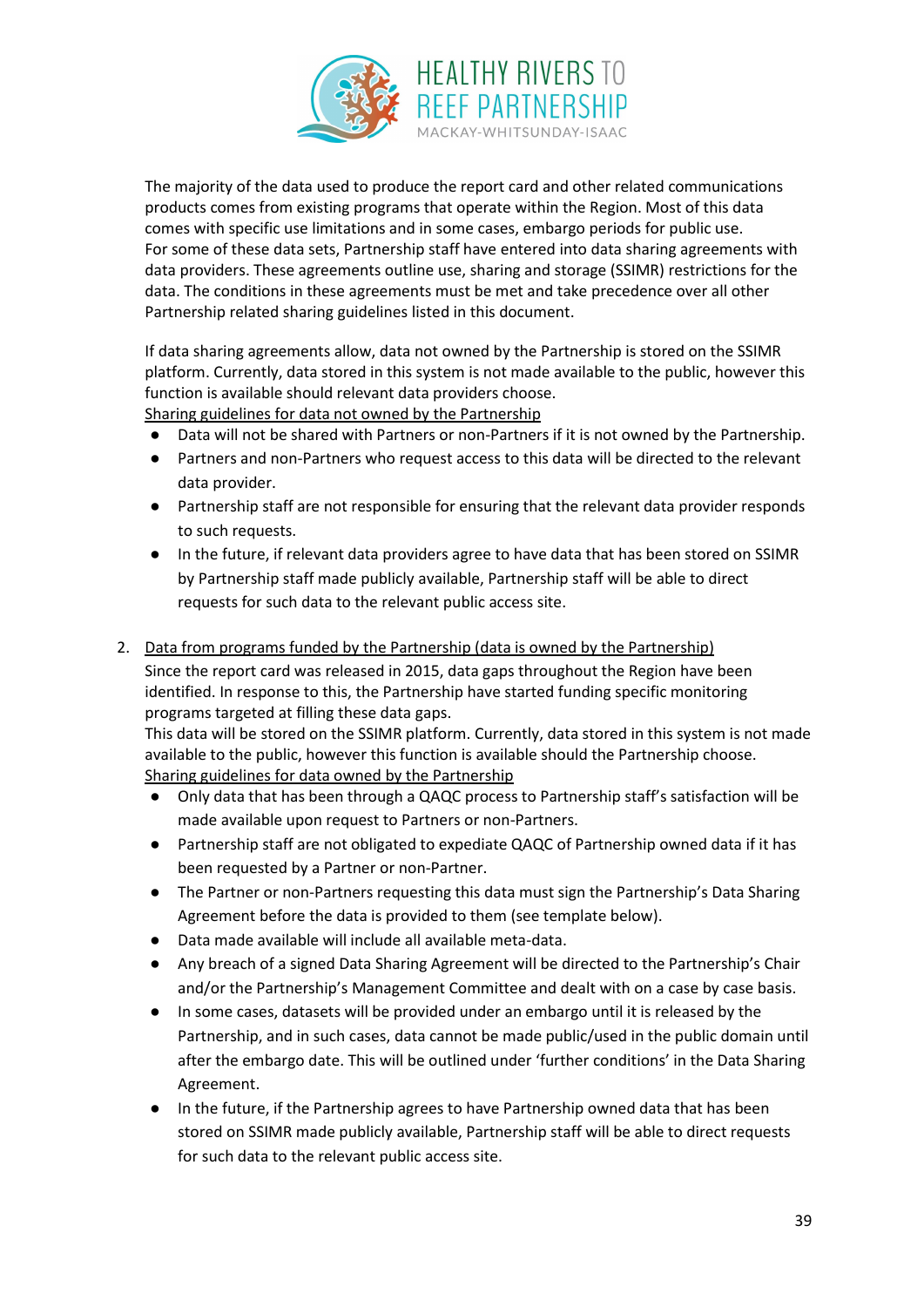

● A register of data that has been shared and who it has been shared with, will be included on a page on the Partnership's website.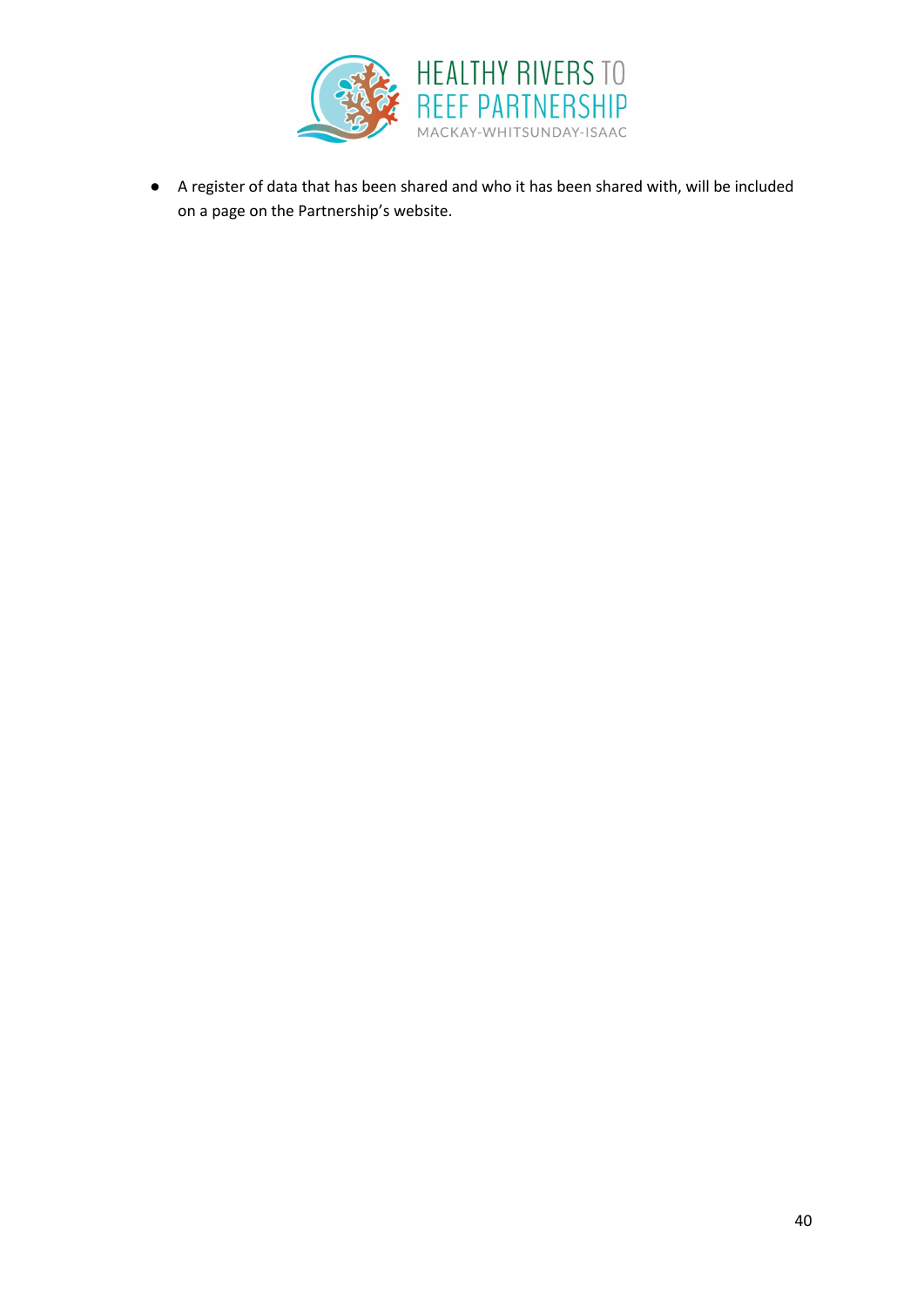

#### **Mackay–Whitsunday Healthy Rivers to Reef Partnership Data Sharing Agreement**

#### **1. Licence**

- 1.1 The Mackay-Whitsunday-Isaac Healthy Rivers to Reef Partnership (Partnership), hosted by Reef Catchments Limited, grants you, the Licensee, a non-exclusive, non-transferable licence to use the Licensed Data from subject to the conditions set out in this Agreement.
- 1.2 This Agreement includes the Schedule below. All terms that reference the Schedule are in italics.
- 1.3 Where the Licensor and the Licensee are not separate legal entities these licence conditions operate as memorandum of understanding.

#### **2. Permitted use:**

- 2.1. You may use the *Licensed Data* for your own purposes (including supply to consultants for a specific consultancy project for you but the consultant must return or destroy the Licensed Data when the project is finished). Otherwise, the licensee is not authorised to provide or distribute the licensed data to third parties.
- 2.2. You must not sell or distribute the *Licensed Data* to any third party.
- 2.3. You must acknowledge 'The Mackay-Whitsunday-Isaac Healthy Rivers to Reef Partnership' as the owner of the *Licensed Data* on any copies of the supplied data however altered, reformatted or redisplayed if you supply to a consultant or copy for back up purposes.
- 2.4. You may create and distribute hardcopy and digital products based on or containing the *Licensed Data*, provided all the following conditions are met:
- 2.5. You must display this acknowledgment on the product(s): "Based on or contains data provided by the Mackay-Whitsunday-Isaac Healthy Rivers to Reef Partnership 2018".
- 2.6. In consideration of the Partnership permitting use of the *Licensed Data* you acknowledge and agree that the Partnership gives no warranty in relation to the data (including accuracy, reliability, completeness, currency or suitability) and accepts no liability (including without limitation, liability in negligence) for any loss, damage or costs (including consequential damage) relating to any use of the data.
- 2.7. You must not use the *Licensed Data* for direct marketing or in breach of the privacy laws.
- 2.8. You must comply with any *Further Conditions* outlined in the *Schedule.*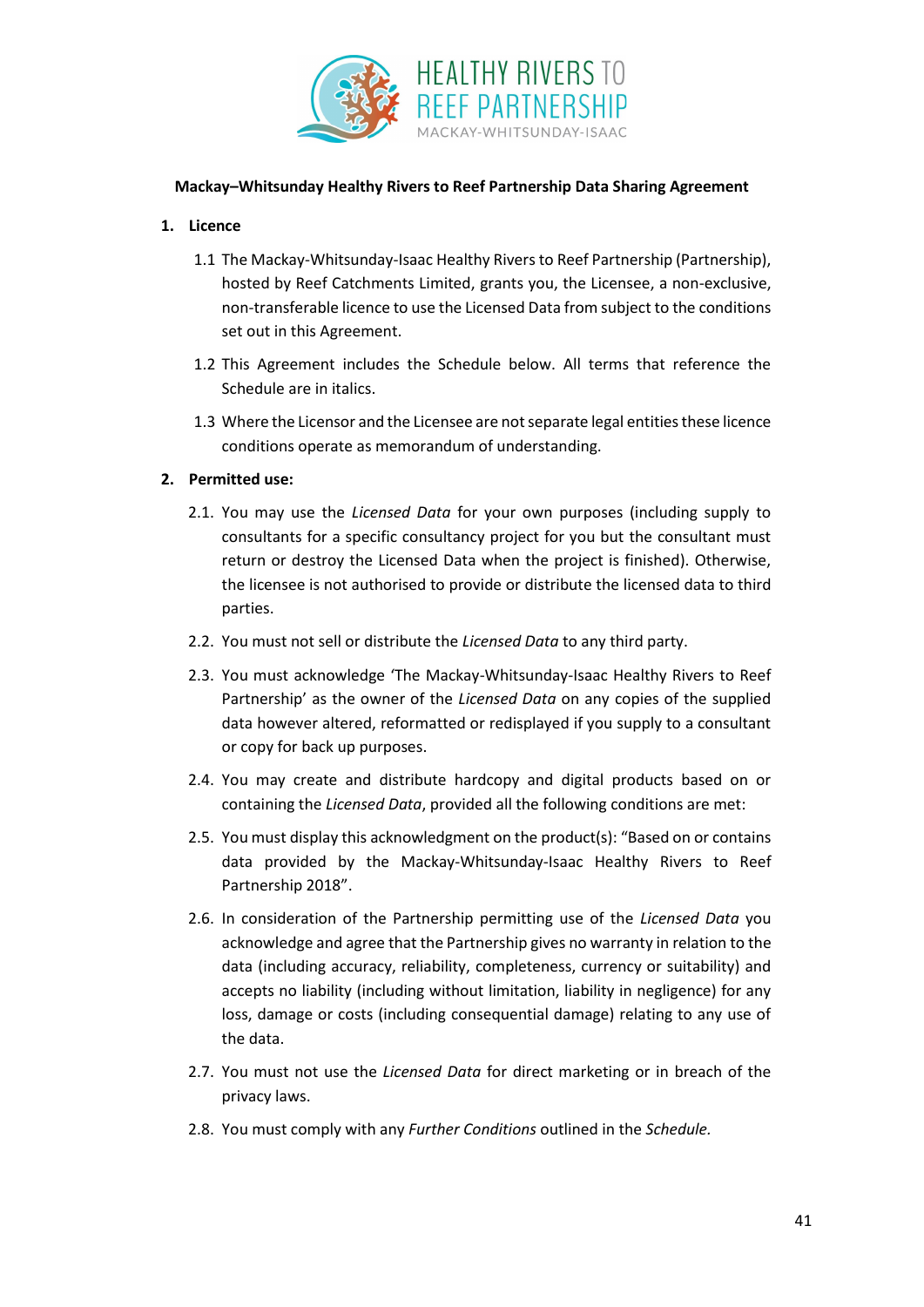

#### **3. Obligations**

- 3.1. You must indicate your acceptance of the terms of this Agreement using the Method of Acknowledging Agreement.
- 3.2. You must not use the data for direct marketing or in breach of the privacy laws.

#### **4. Ownership:**

4.1. The Mackay-Whitsunday-Isaac Healthy Rivers to Reef Partnership is the owner of the intellectual property rights in and to the *Licensed Data* or has the right to make the *Licensed Data* available.

#### **5. Disclaimer and indemnity:**

- 5.1. You agree to accept all responsibility and risks associated with the use of the supplied data.
- 5.2. The Partnership makes no representations or warranties in relation to the supplied data, and, you agree that, to the extent permitted by law, all warranties relating to accuracy, reliability, completeness, currency or suitability for any particular purpose and all liability for any loss, damage or costs (including consequential damage) incurred in any way (including but not limited to that arising from negligence) in connection with any use of or reliance on the supplied data are excluded or limited.
- 5.3. You agree to continually indemnify the Mackay-Whitsunday-Isaac Healthy Rivers to Reef Partnership (and their officers and employees) against any loss, cost, expense, damage and liability of any kind (including consequential damage and liability in negligence) arising directly or indirectly from or related to any claim relating to your use of the *Licensed Data* or any product made from the *Licensed Data*.
- 5.4. Termination

Either party can by written notice to the other terminate this Agreement upon giving fourteen (14) days written notice. Upon termination of the Agreement, you must immediately cease using the Licensed Data and if you are in the physical possession of any document or thing relative to the Licensed Data return same to the Partnership immediately.

5.5. Assignment

You acknowledge that you must not transfer, assign, licence or grant any rights in respect of any part of this Agreement, or any rights, or obligations conferred upon the you under this Agreement without the Partnership's prior written consent.